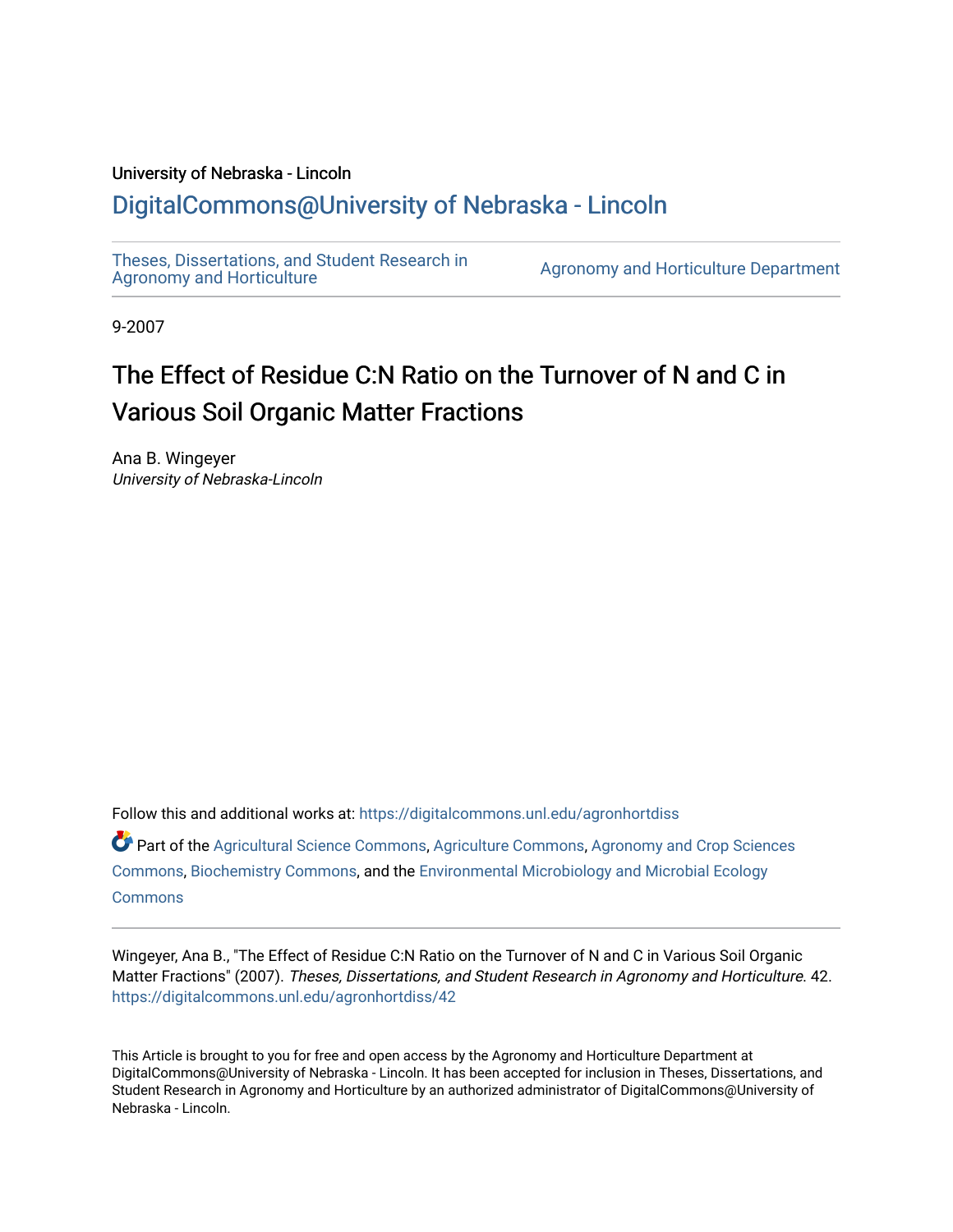## THE EFFECT OF RESIDUE C:N RATIO ON THE TURNOVER OF N AND C IN VARIOUS SOIL ORGANIC MATTER FRACTIONS

by

Ana B. Wingeyer

## A THESIS

Presented to the Faculty of The Graduate College at the University of Nebraska In Partial Fulfillment of Requirements For the Degree of Master of Science

Major: Agronomy

Under the Supervision of Professor Daniel T. Walters

Lincoln, Nebraska

September, 2007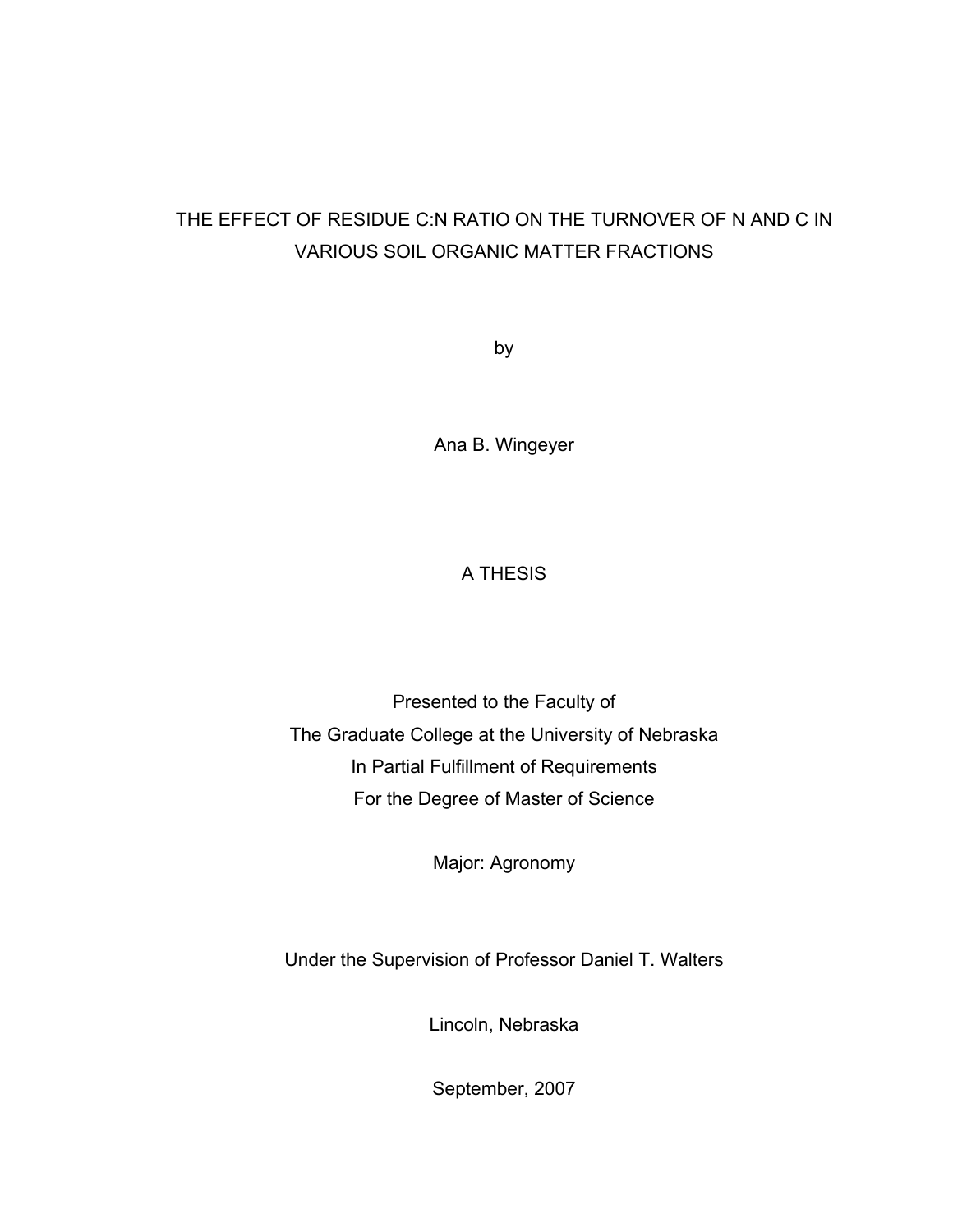# THE EFFECT OF RESIDUE C:N RATIO ON THE TURNOVER OF N AND C IN VARIOUS SOIL ORGANIC MATTER FRACTIONS

Ana B. Wingeyer, M. S.

University of Nebraska, 2007

Adviser: Daniel T. Walters

Identifying soil organic matter (SOM) fractions that contribute to soil indigenous nitrogen (N) supply and understanding their turnover under different management constitute necessary tools toward an efficient N use. The objectives of this study were: i) trace the endpoint of carbon (C) flux from residue inputs into SOM; and ii) asses the role of the light fraction (LF), mobile humic acid (MHA) fraction and calcium humate (CaHA) fraction as N sources for heterotrophic decomposition of fresh plant residues with contrasting C:N ratio. A long-term aerobic soil incubation was carried out on <sup>15</sup>N-labeled soil samples from Lincoln and Mead, NE. Pre-incubation three residue treatments were assigned: MAIZE stover; SOYBEAN leaves, and NO-RESIDUE added. Pre- and post-incubation LF, MHA and CaHA were extracted. The soil was periodically leached, and the leachate was analyzed for N and  $15$ Natom%. SOM fractions were analyzed for %C, %N,  $\delta^{13}$ C% and <sup>15</sup>Natom%. Cumulative mineralized N was ~60% higher at Mead. MAIZE addition resulted in N immobilization at Mead (until t=90d) and Lincoln (until t=300d), while SOYBEAN increased N mineralization by 42% at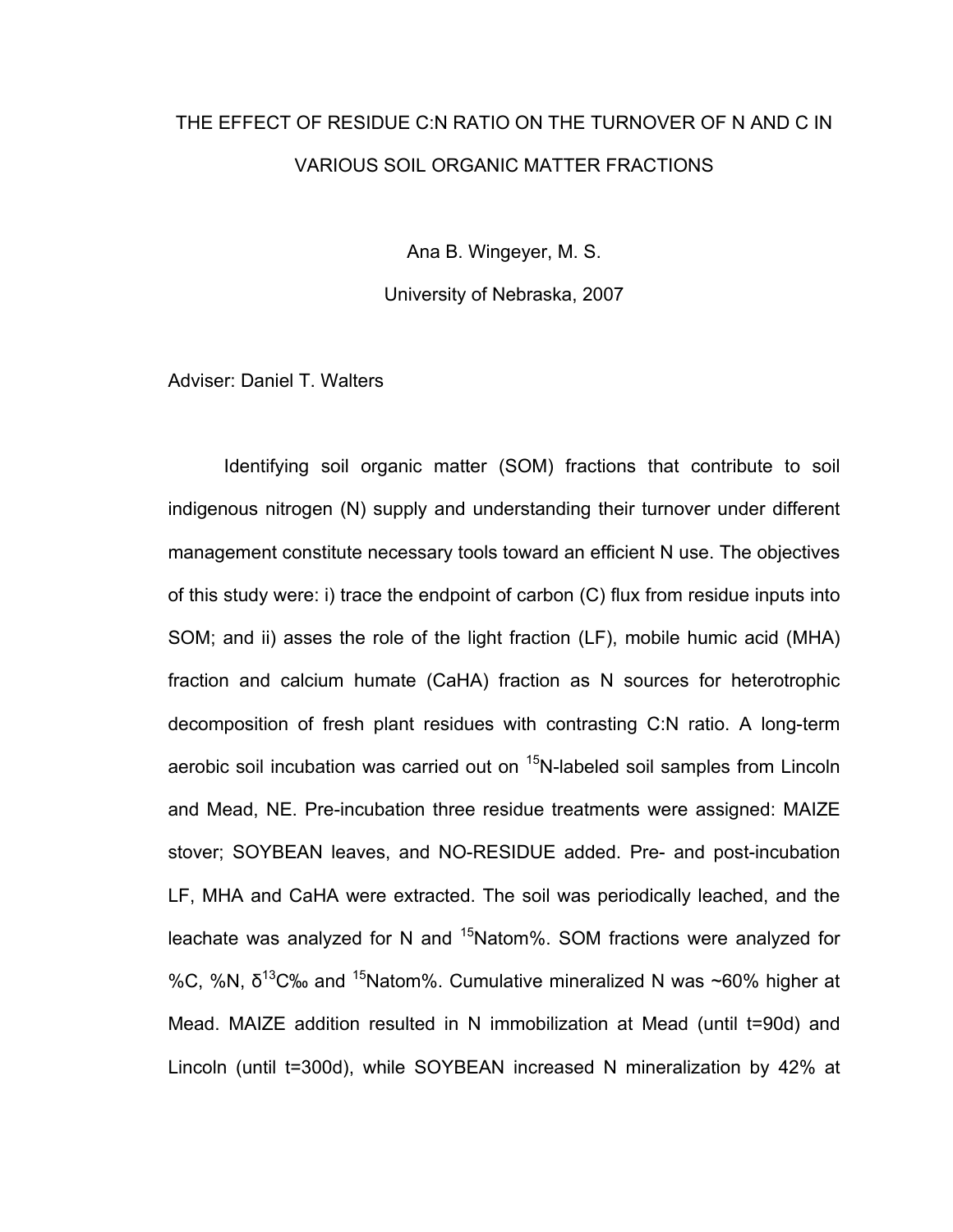Lincoln and 23% at Mead. Post-incubation, CaHA mass was reduced by 16 and 11% at Lincoln and Mead, respectively, and MHA and LF mass varied among treatments , with a significant increase of both fractions at Lincoln and no differences at Mead. All SOM fractions had a significant loss of <sup>15</sup>Natom% and  $15$ N mass across treatments. The relationship between  $15$ N mass loss and change in N mass indicated CaHA as a N donor fraction with a preferentiall loss of recently added materials. The turnover of MHA reflected a wider range of situations. A N donor under N mineralization at Mead, and N and C storage under N immobilization at Lincoln. The LF %C4-C increased under MAIZE, supporting LF as the primary pool for residues into SOM. This study indicates that the C and N flux from Residue  $>$  LF  $>$  MHA  $>$  CaHA, can be modified to CaHA  $>$  MB  $>$  MHA  $>$  LF under high N demand for decomposition of C, where both humic fractions constitute N sources to LF and residue decomposition.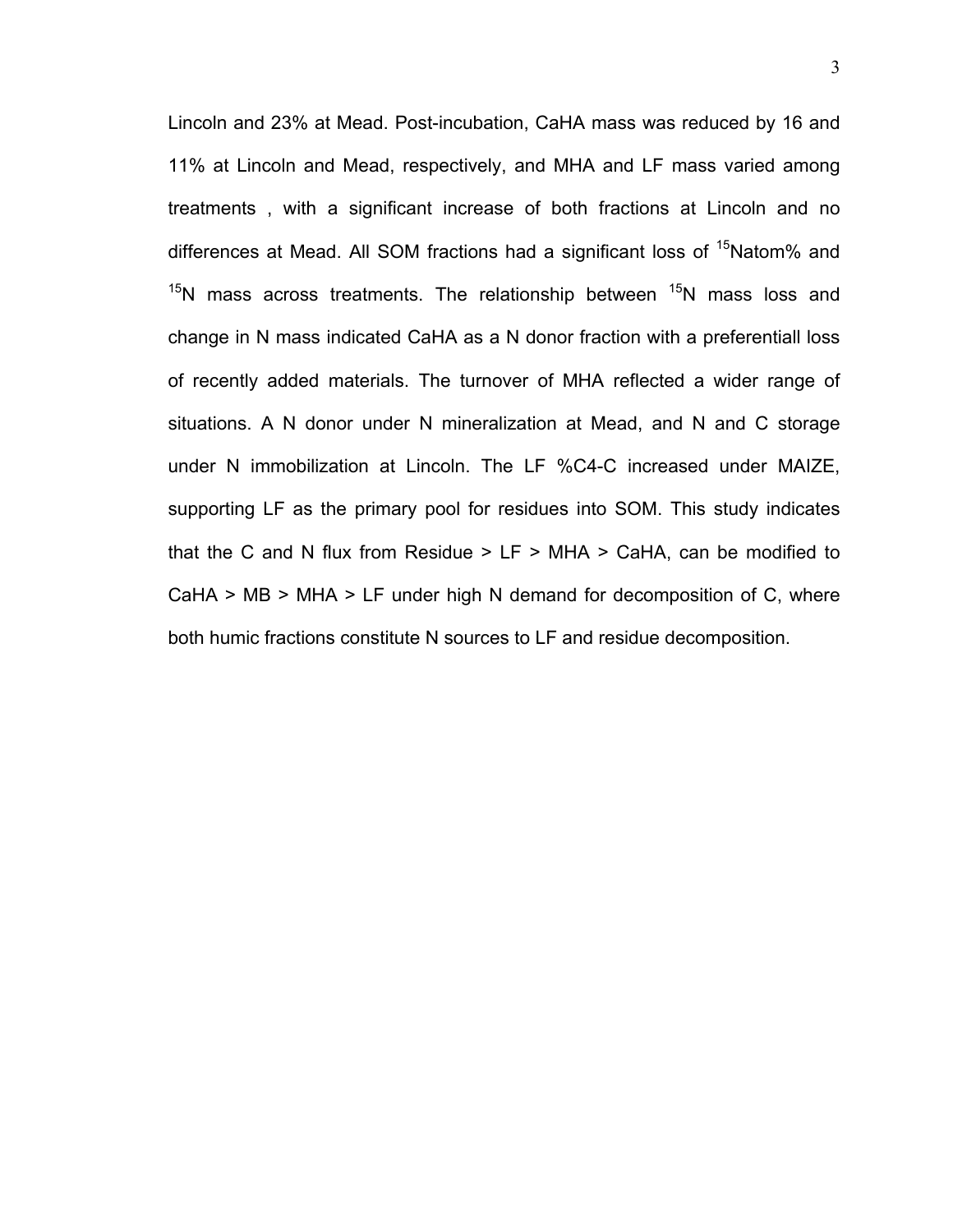#### Acknowledgement

I want to express my gratitude to my advisory committee, Daniel Walters, Achim Dobermann and Kenneth Cassman for all the work, patience, good humor, and encouragement. It has been a pleasure to work with you. Specially, I want to thanks Dan not only for leading me through my degree with an open mind, and his constant insistency on precise and quantitative methodology, but also for making me feel like being at home.

I want to thank Cathleen, Greg, Felipe, Khan, and Brigid for their teaching and help with lab and field work, and to Kathy and Marlene for their help with all the paperwork. Thanks to all that I'm missing to name, to faculty and students from Argentina and United States that have made this possible.

I also want to express thanks to Susana and Fernando, Silvia and Fernando, Naia and Octavio, Claudia and Rodrigo, Veronica and Andres, Celeste and Alejandro, Lourdes and Juan, and Tri and Zhanbei, for their friendship, the shared mates, and being my abroad family.

Thanks to my Dad and Mom, my sisters and nephew, for their love, their support, their encouragement, their long talks over the phone or internet, and for being close to me regardless the distance. We know how hard is to be far away. I love you all. Thanks to my husband, Javier, you unconditional love and support made truth this project. Thanks for being here!.

Thank God for this work and thanks for our daughter Lucía.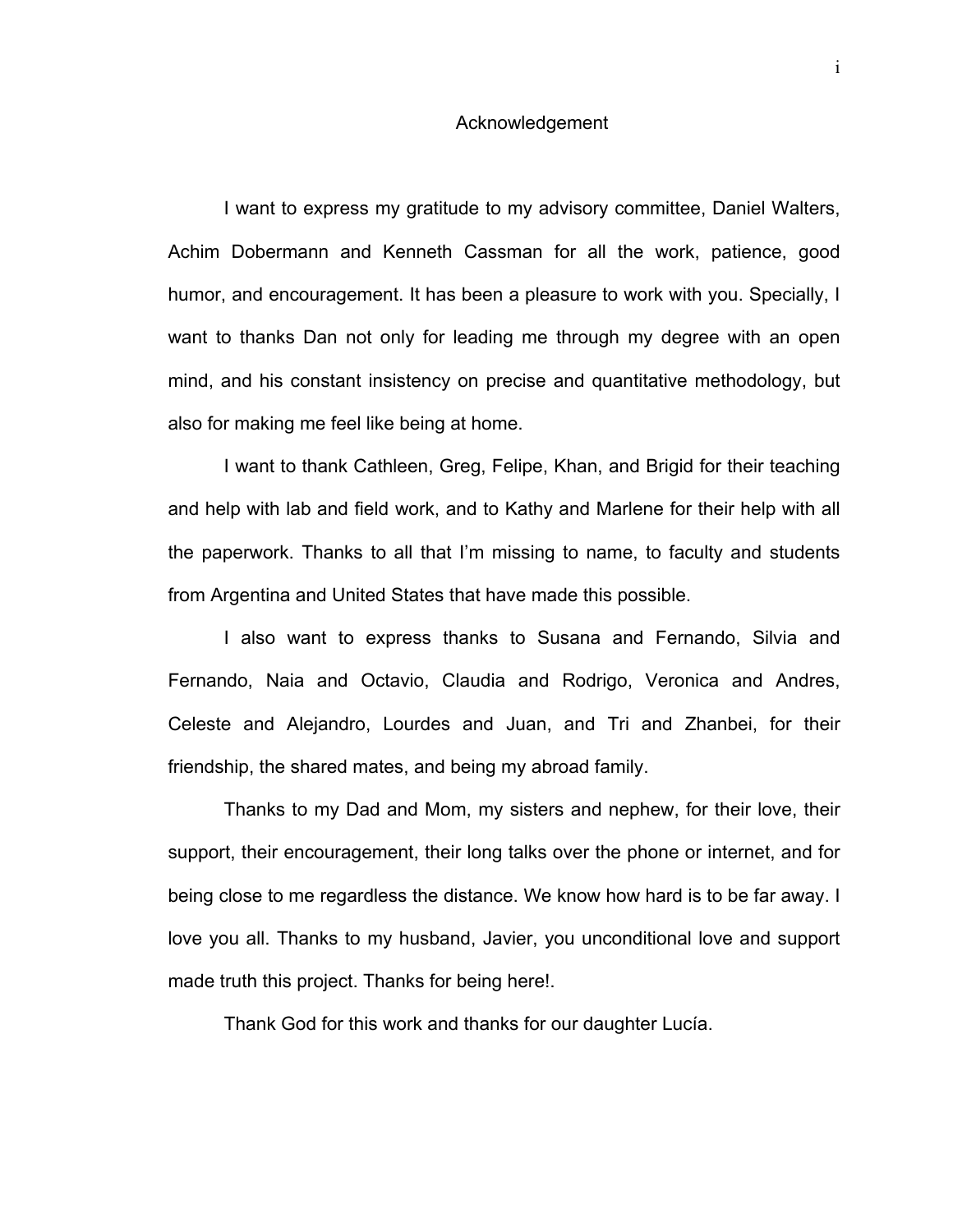## **Table of Contents**

|                                                                    | j.          |
|--------------------------------------------------------------------|-------------|
|                                                                    | -ji         |
|                                                                    | Ϊij         |
|                                                                    | iv          |
|                                                                    |             |
|                                                                    | $\mathbf 1$ |
|                                                                    | 10          |
| <b>Results</b>                                                     |             |
| 1. Repeatability of MHA and CaHA fractions' mass yield, C, N, δ13C |             |
|                                                                    | 18          |
|                                                                    | 19          |
| 3. Pre and post- incubation properties in WS and SOM fractions     | 23          |
|                                                                    | 32          |
|                                                                    | 37          |
|                                                                    | 42          |
|                                                                    | 44          |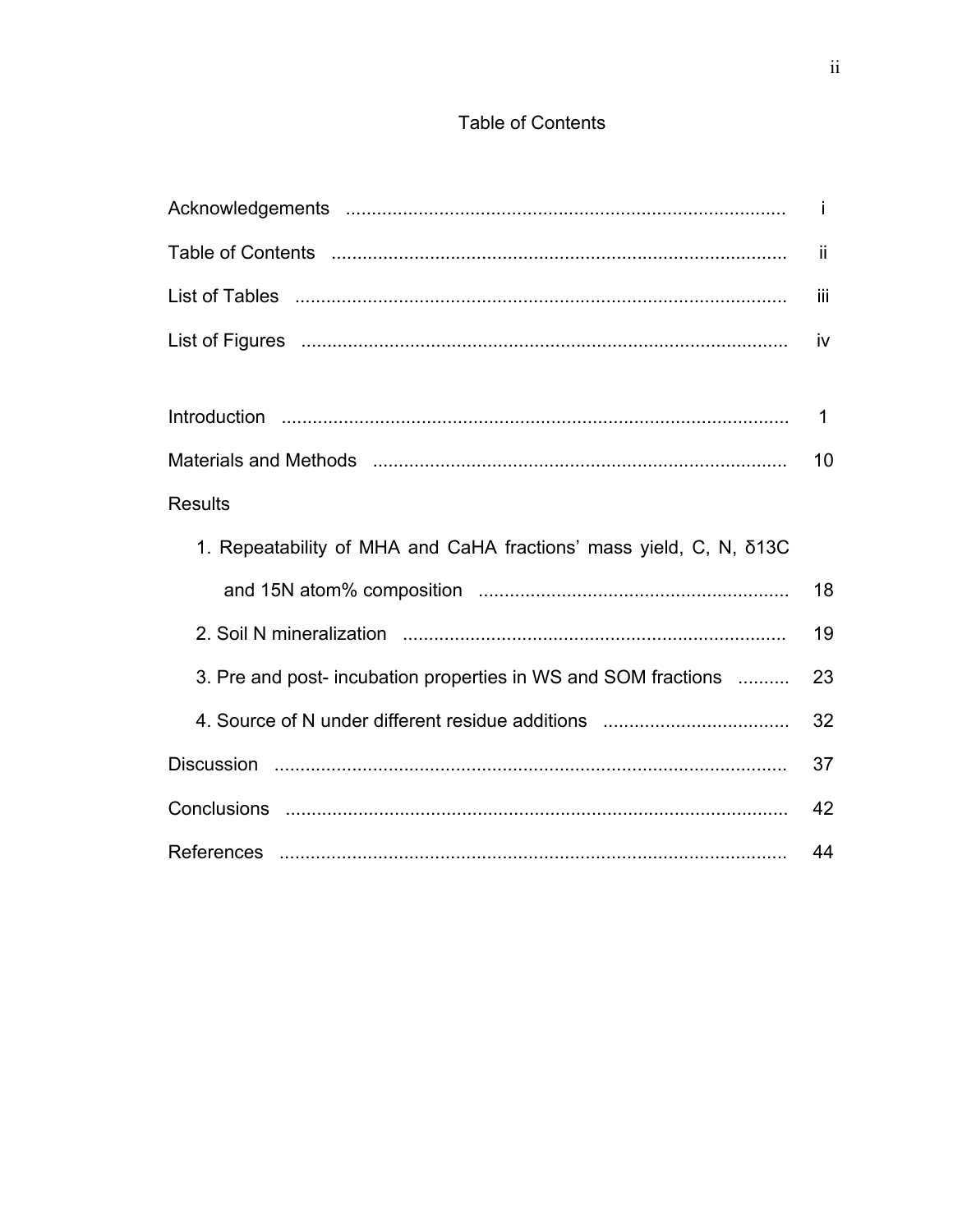## List of Tables

| Table 1. Average annual fertilizer N input and residue C and N input at the        |    |
|------------------------------------------------------------------------------------|----|
| Lincoln and Mead, NE sites. Averages for the 1999 - 2004 period at                 |    |
|                                                                                    | 52 |
| Table 2. Means and standard errors of mass yield, %N, <sup>15</sup> N atom%, %C    |    |
| and δ13C‰ in MHA and CaHA fractions from 6 soil samples. The                       |    |
| value for each plot represents three independent extractions. The                  |    |
| probability value (p-value) corresponds to the repeatability among                 |    |
|                                                                                    | 52 |
| Table 3. Means and standard errors of %N, $^{15}$ N atom%, %C and $\delta^{13}$ C‰ |    |
| analysis performed on the same extracted MHA and CaHA samples.                     |    |
| Three sub-samples were analyzed for the same soil sample and                       |    |
| extraction time. The probability value (p-value) corresponds to the                |    |
|                                                                                    | 53 |
| Table 4. Average $15N$ atom % values in the initial (t = 0 d) and final (t = 300   |    |
| d) leachate, and in pre- and post-incubation LF, MHA and CaHA                      |    |
|                                                                                    | 53 |
| Table 5. Probability values for SOM fractions and WS properties with               |    |
|                                                                                    | 54 |
| Table 6. Pre- and post-incubation change in mass and C and N                       |    |
| composition of whole soil (WS) and SOM fractions (LF, MHA and                      |    |
| CaHA). Means by site, residue treatment and rotation. WS* Pre-                     |    |
|                                                                                    | 56 |
| Table 7. N turnover statistic for SOM fractions. Means and (se) by site,           |    |
|                                                                                    | 59 |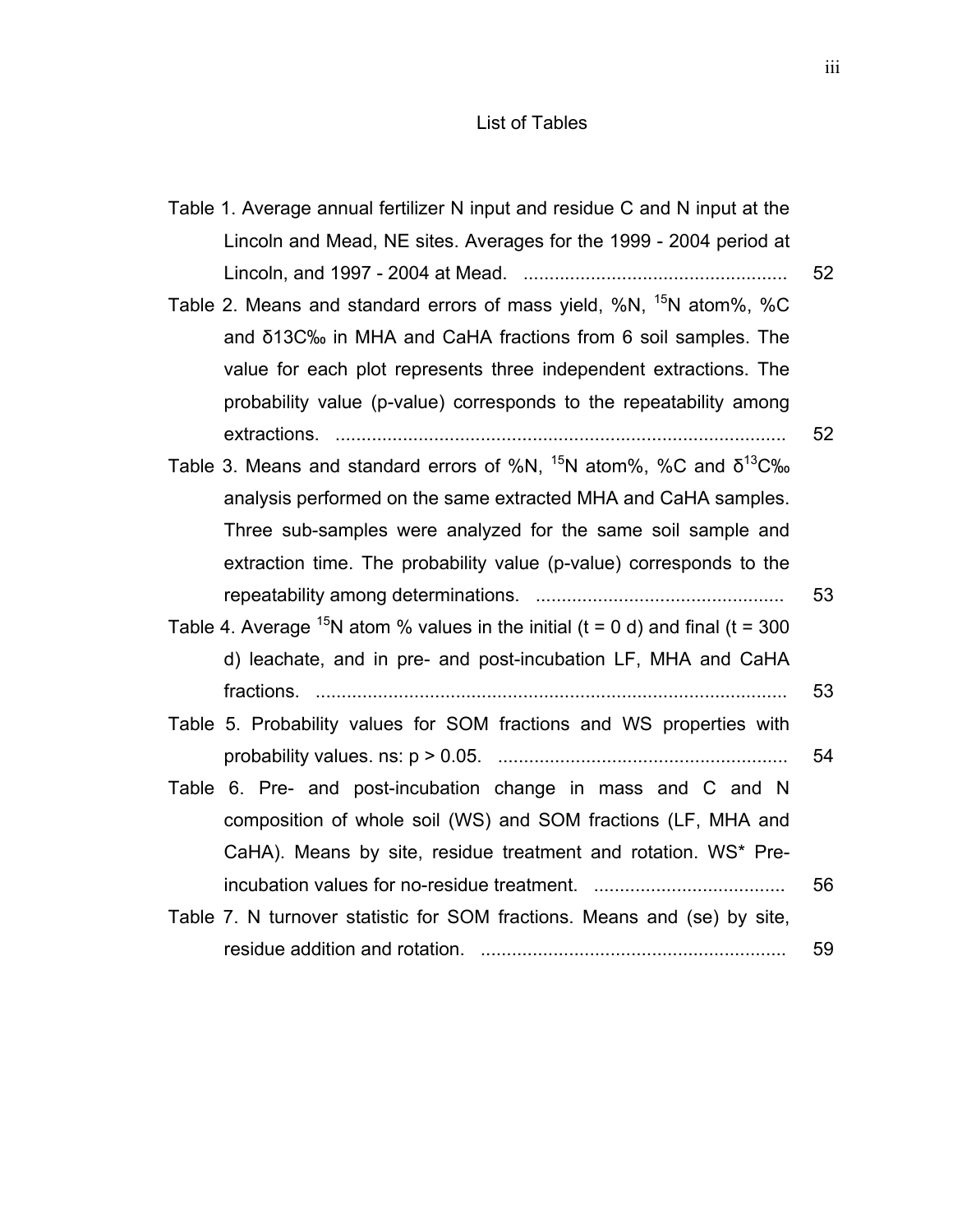## List of Figures

| Figure 1. Means and standard errors of cumulative mineralized N and <sup>15</sup> N |    |
|-------------------------------------------------------------------------------------|----|
| (mg kg soil <sup>-1</sup> ) after 300 days of aerobic soil incubation at Lincoln    |    |
|                                                                                     | 60 |
| Figure 2. Change in <sup>15</sup> N atom% in the MHA, CaHA and LF SOM fractions     |    |
| at Lincoln and Mead. Means and SE by residue amended and                            |    |
| rotation. CC: continuous maize, CS: maize following soybean, and                    |    |
|                                                                                     | 61 |
| Figure 3. Change in LF, MHA and CaHA fraction mass (%) after incubation             |    |
| at Lincoln and Mead as affected by rotation and residue treatment.                  |    |
| CC: continuous maize, CS: maize following soybean, and SC:                          |    |
| soybean following maize. Error bars are standard errors.                            | 62 |
| Figure 4. Change in %C4-C (%) in the MHA, CaHA and LF SOM fractions                 |    |
| at Lincoln and Mead. Means and SE by residue amended and                            |    |
| rotation. CC: continuous maize, CS: maize following soybean, and                    |    |
|                                                                                     | 63 |
| Figure 5. Change in C4-C mass (%) in the MHA, CaHA and LF SOM                       |    |
| fractions at Lincoln and Mead. Means and SE by residue amended                      |    |
| and rotation. CC: continuous maize, CS: maize following soybean,                    |    |
|                                                                                     | 64 |
| Figure 6. Change in <sup>15</sup> N mass in the MHA, CaHA and LF SOM fractions at   |    |
| Lincoln and Mead. Means and SE by residue amended and                               |    |
| rotation. CC: continuous maize, CS: maize following soybean, and                    |    |
|                                                                                     | 65 |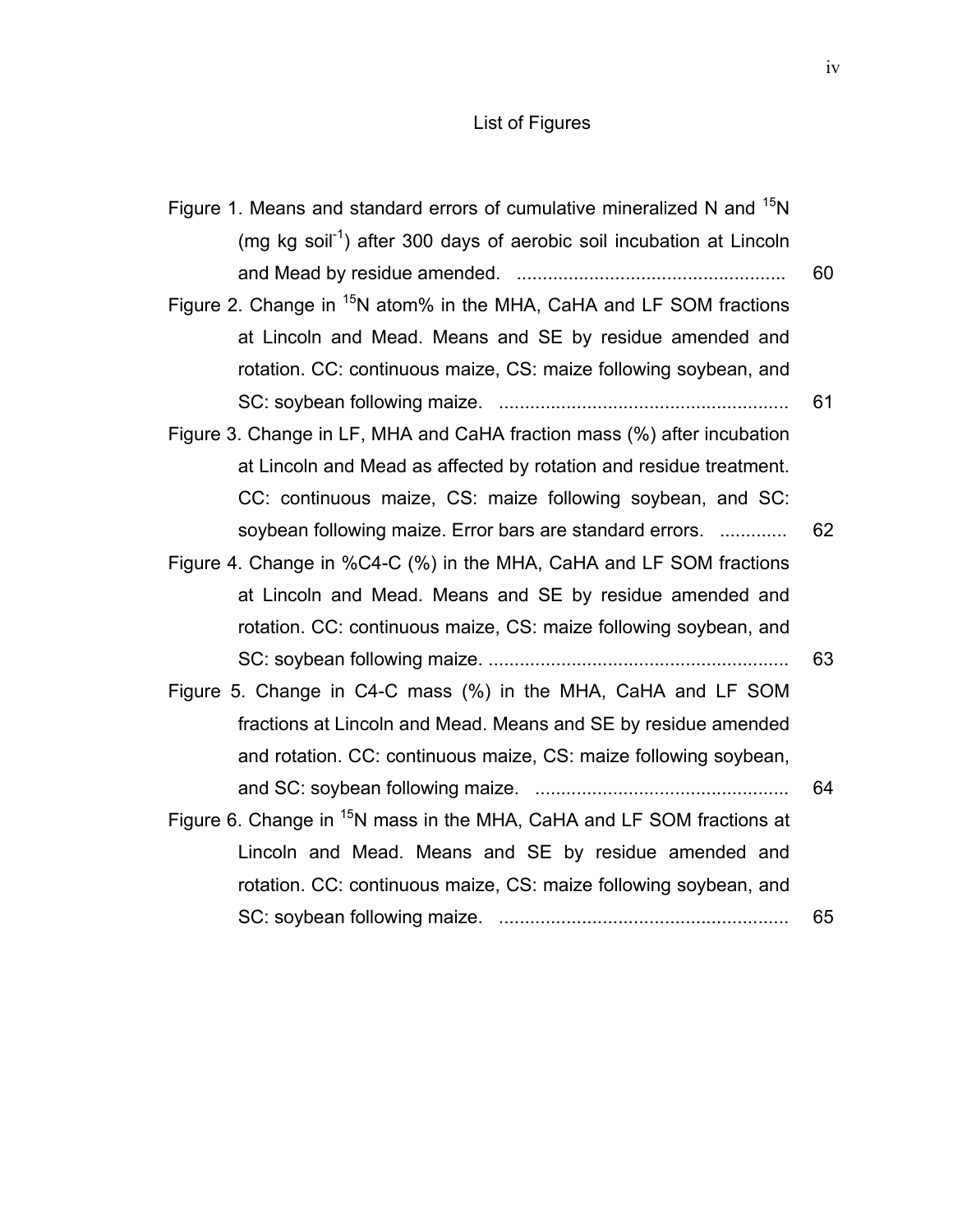#### **INTRODUCTION**

Among all crop production systems, nitrogen (N) constitutes the most critical plant nutrient in terms of amount required and potential impact on environmental quality. To produce profitable yields without increasing N losses requires a synchrony between crop N demand and N supply from all sources throughout the growing season. To achieve this synchrony requires reliable prediction of N supply from indigenous sources so that the amount and timing of N fertilizer applications can be utilized most efficiently by the crop and the negative effect of N on the environment can be reduced. Likewise, thorough knowledge of how agricultural management practices affect the size and dynamics of the indigenous soil N pool over both the short- and long-term is necessary to develop crop and soil management systems that maintain or even increase the soil indigenous N supply. Such knowledge is critical to development of sustainable agricultural systems.

The indigenous N supply of the soil represents the ability of a soil to provide N for a crop. Soil N will ordinarily cycle continuously between organic and inorganic forms through the processes of mineralization-immobilization turnover (MIT) (Jansson and Persson, 1982). The measurement of net N mineralization, the difference between gross N mineralization and immobilization, has been used to represent the size of the soil indigenous N supply pool often termed potentially mineralizable N (Jansson, 1963). The kinetics of the many biological and physical processes governing net soil N mineralization can be assessed by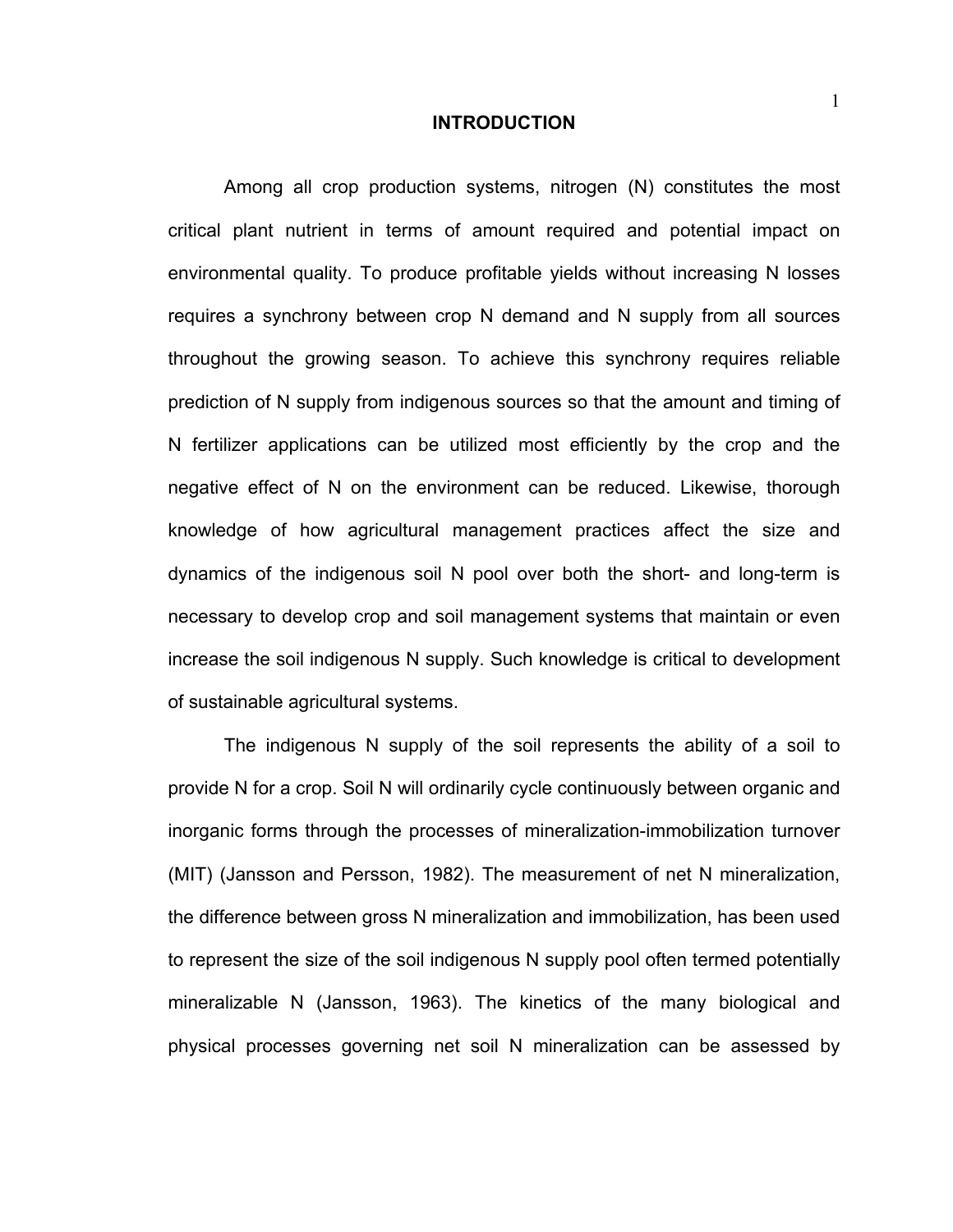simple functional approaches, where the parameters for modeling are obtained from laboratory soil incubation studies by fitting cumulative N mineralization to the time of incubation. When soil samples are incubated under constant temperature and moisture, the amount of cumulative mineralized N results in a comparable measurement of the soil N mineralization capacity, the quality of available substrates for mineralization and their interaction with soil matrix (Wang et al., 2003; Benbi and Richter, 2002).

In a posterior analysis of N mineralization, Wang et al. (2004) proposed that the dynamics of indigenous soil N supply could be related to specific soil organic matter (SOM) pools. They defined the total mineralized N as composed by N from the "active N pool" responsible of the N mineralization flush in the first weeks and the "slow N pool" responsible for the long-term capacity of N supply. As SOM represents a continuum of organic compounds in several stages of decomposition and re-synthesis, it is possible that N availability will vary with the degree of physical and chemical stabilization of these pools (Nguyen et al., 2004a; Baldock and Skjemstad, 2000; Paul, 1984). Thus, the study of SOM pools with different degree of decomposition and physical-chemical protection along with the soil N supply will contribute to the understanding of the indigenous soil N supply capacity and dynamic (Paul et al., 2003).

The stabilization of SOM is determined by its accessibility to microbes, which is characterized by the degree of chemical recalcitrance and the accessibility to microbes within the soil matrix (Krull et al., 2003). The chemical recalcitrance of SOM depends on the original composition of the organic material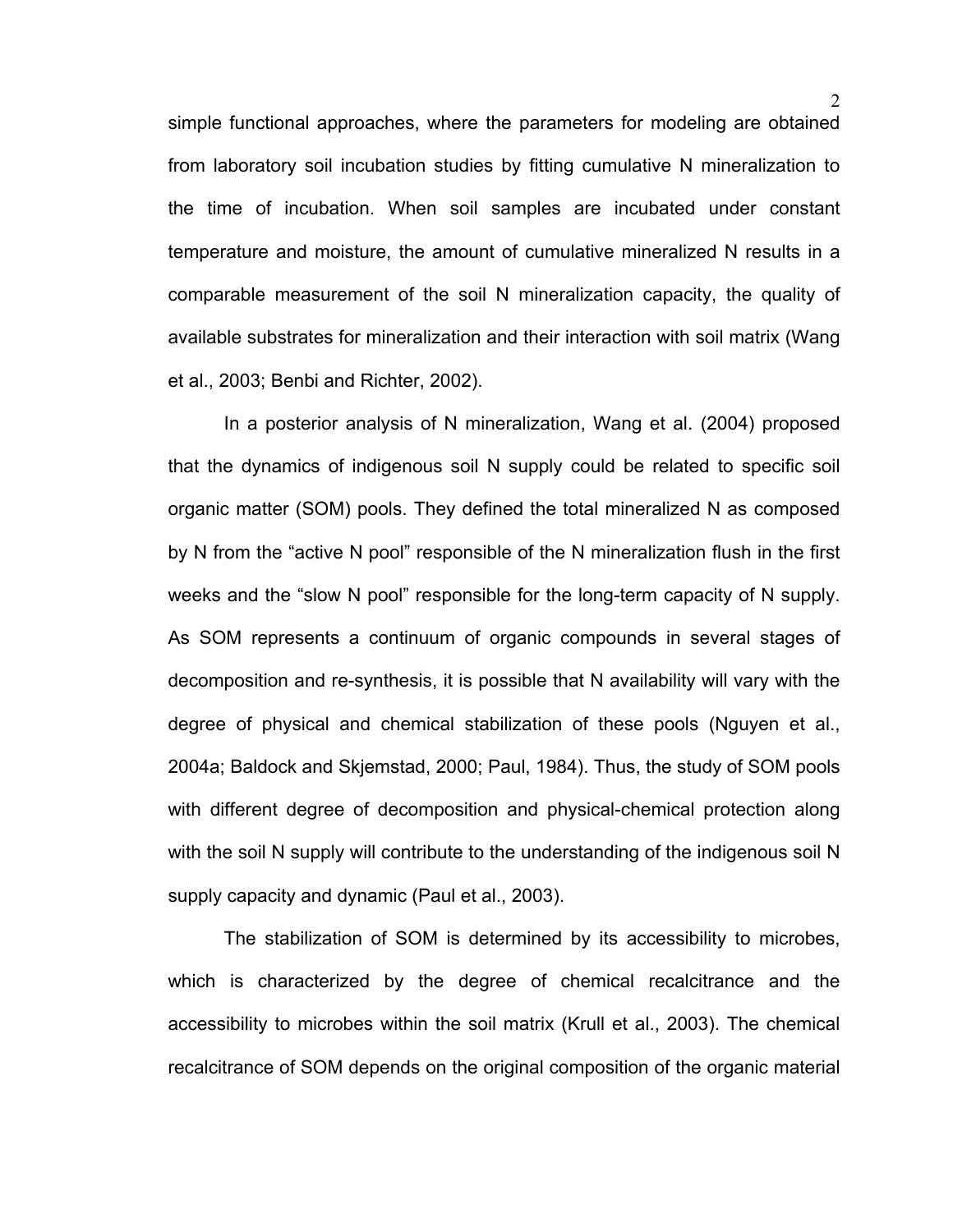and the chemical transformation processes that it undergoes over time. Solid state <sup>13</sup>C-NMR has been used to asses the SOM composition and expected speed of turnover. These include a fast degrading pool (months to a few years) mainly composed by carbohydrates identified in the O-alkyl region; an intermediate degrading pool (10 – 100 yr) composed by aliphatic and aromatic compounds identified in the alkyl region; and the recalcitrant pool (> 1000 yr) mainly composed of charcoal, a highly condensed and aromatic SOM fraction identified in aryl C region (Gleixner et al., 2001; Skjemstad et al., 2001, 1996). Despite the variation in SOM turnover expected by its composition, the actual rate at which the organic fractions are decomposed depends also in the degree of protection by the soil matrix (Baldock and Skjemstad, 2000), as well as temperature, aeration and water content that influence microbial activity.

The protection mechanisms of SOM by soil minerals include the absorption and chemical binding of organic compounds onto soil mineral surfaces and the physical occlusion into aggregates (Krull et al., 2003; Six et al., 2002; Baldock and Skjemstad, 2000; Sollins et al., 1996). The chemical nature of soil minerals, the presence of multivalent cations, and the presence of reactive mineral surfaces determine the capability of SOM chemical protection (Baldock and Skjemstad, 2000). The most common protection mechanism of SOM against microbial decomposition is the sorption of negatively-charged organic groups to clay minerals through polyvalent cation bridging (Sollins et al., 1996). Soil layer silicates and sesquioxides with reactive surfaces have the capacity to adsorb and protect SOM with the concomitant increase in content and specific surface area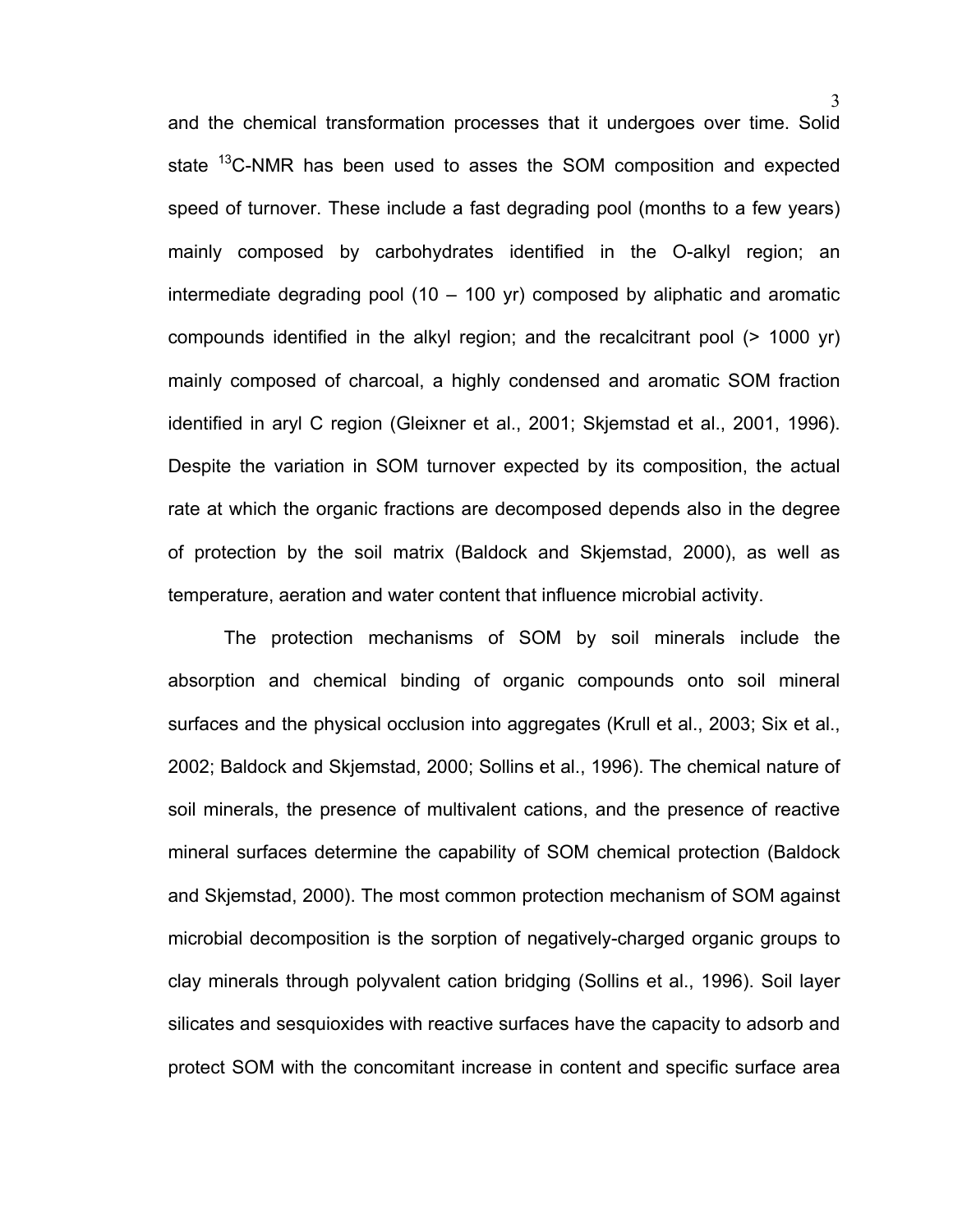of these minerals resulting in an increase of the soil protective capacity (Oades, 1989). The physical occlusion of SOM is possible through aggregation. As aggregates are being formed and destroyed continually, the protection of SOM will be greater where aggregate stability is high and turnover is low (Krull et al., 2003). The incorporation of new organic materials seems to occur preferentially into macro aggregates and then they are progressively distributed to smaller aggregates (Puget et al., 2000). However as macro aggregates are more easily disturbed than smaller aggregates, there is a faster turnover of occluded SOM resident in them (Skjemstad et al., 1996). Soil organic matter is then a heterogeneous mixture of compounds ranging in size, complexity, turnover rate and location in the soil matrix.

The fractionation of SOM into relevant pools with different turnover rates is based on its composition and degree of physico-chemical stabilization. These extraction procedures attempt to isolate fractions that respond to land management and use and that represent a significant proportion of SOM (Olk and Gregorich, 2006). Physical fractionations segregate SOM pools as a function of their association to soil minerals and position within the architecture of soil aggregates. These fractionation procedures are based on disturbance of soil aggregates and subsequent separation by sedimentation or sieving into particulated or aggregated size fractions, or by specific density into light fraction (LF) and heavy fractions (Gregorich et al., 2006; Cambardella and Elliot, 1992; Christensen, 1992; Janzen et al., 1992). Chemical fractionations are based on the different solubility in water, alkalis and acids associated with the type of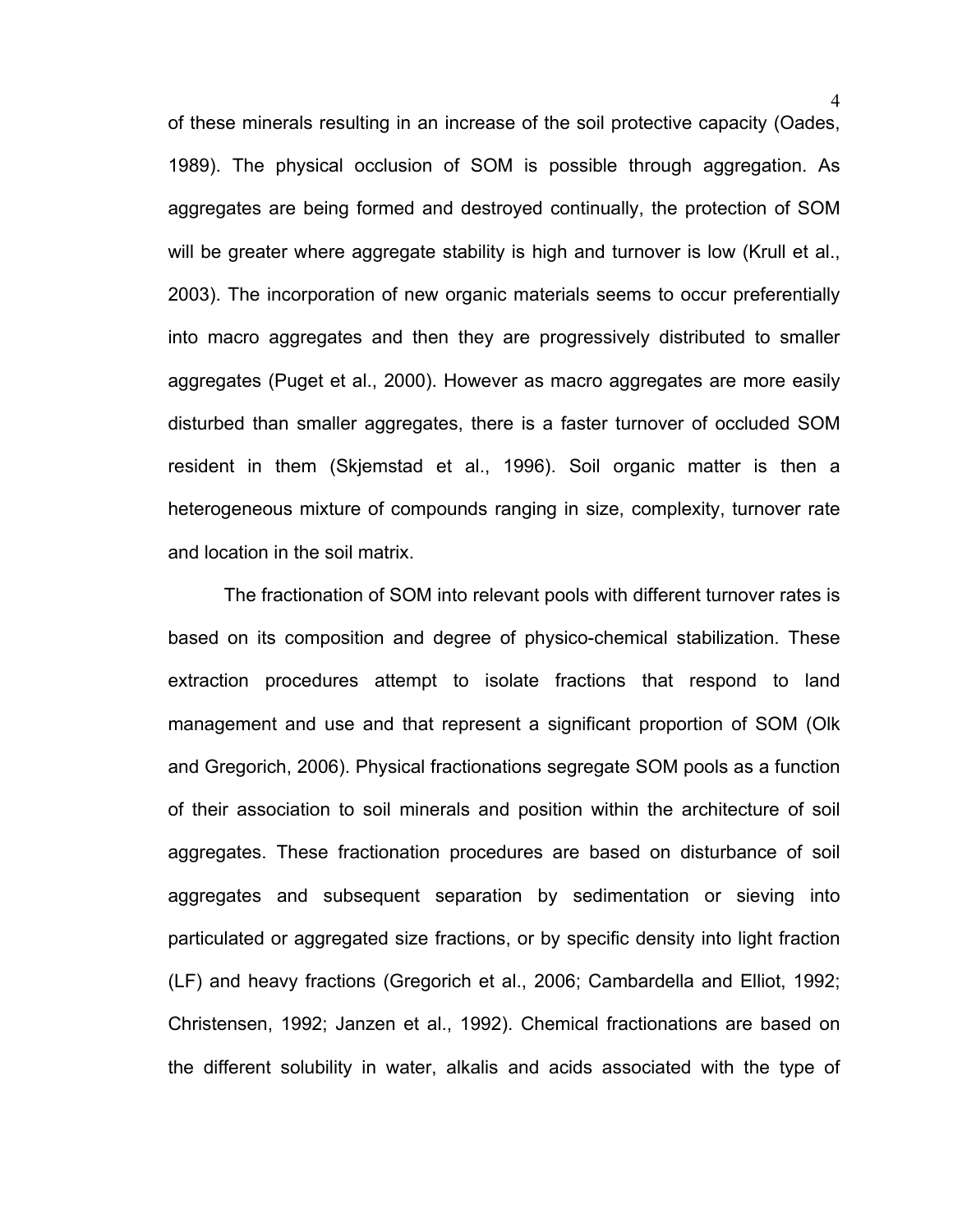chemical binding between SOM and minerals and within SOM (Olk and Gregorich, 2006).

Physically extracted SOM has been reported as a rapid response fraction to crop management and amount and quality of residue additions (Cookson et al., 2005; Lagorreta-Padilla, 2005; Christensen and Olsen, 1998; Feller and Beare, 1997; Boone, 1994; Cambardella and Elliot, 1994; Christensen, 1992). One physically extracted SOM fraction, the LF pool, is a mix of plant residues at several stages of degradation along with microbial biomass and constitutes a rich carbon (C) source with a rapid turnover time in the soil since it generally lacks physical protection (Legorreta-Padilla, 2005; Christensen, 1992). This fraction can be conceptualized as the first step in C stabilization as crop residues transform to SOM. Legorreta-Padilla (2005) measured the  $\delta^{13}$ C‰ of LF during crop growing season and found significant changes in LF composition from planting to harvest, which was evidence of the labile behavior of the fraction and the role of its C and N composition in its turnover. The contribution of LF to the indigenous soil N supply will depend on the inner composition of the fraction, its C:N ratio, and the soil conditions that promote the decomposition of the fraction (Gregorich and Janzen, 1996). Wang et al. (2004) reported that N mineralized from the "active N pool" was positively associated to the initial dissolved organic N representing readily mineralizable organic N, while the slow pool was linked to the quality of SOM - LF.

The chemical extraction of humic acid fractions before and after an acid wash isolates two pools of different composition and chemical stabilization: the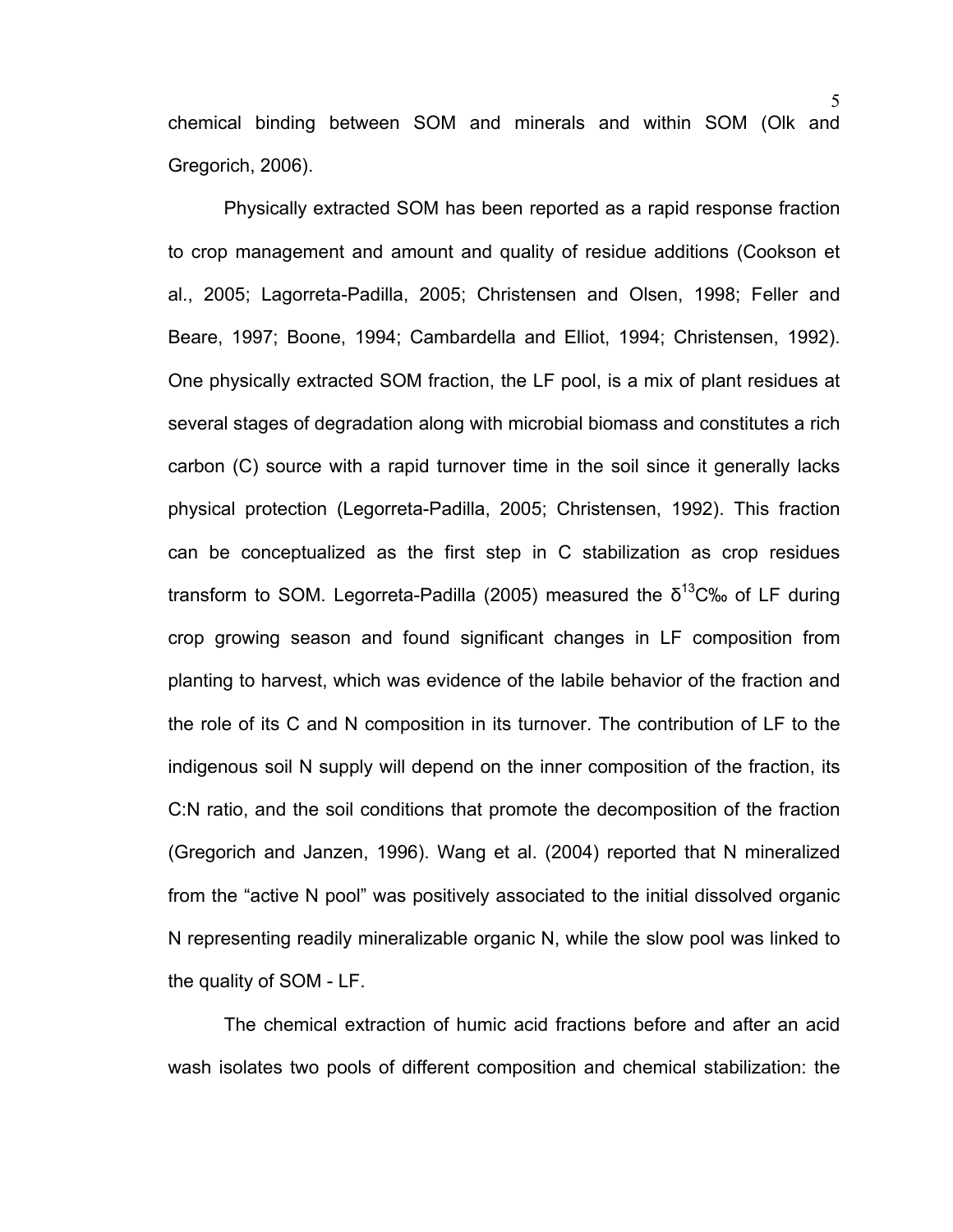mobile humic acid (MHA) fraction and the polyvalent cation bound humic acid (CaHA) fraction. Nitrogen concentration in MHA ranges from 4.0 to 5.5%, which is approximately twice the N content found in the CaHA fraction, while C concentration varies among 48 to 53% in MHA and 54 to 57% in CaHA (Legorreta-Padilla, 2005; Nguyen et al., 2004a, b; Mahieu et al., 2002a; Olk et al., 1996). The mean residence time of C as determined by  ${}^{14}$ C was found to be on the order of 10 - 100 years in aerated soils for MHA and 250 - 1000 years for CaHA (Legorreta-Padilla, 2005). Chemical characterization of both these fractions by NMR has showed that the MHA fraction contains a lesser amount of aromatic-C and a lower molecular weight, representing an earlier stage in SOM stabilization compared to the more condensed CaHA (Mahieu et al., 2002a, b). Optical density analysis at 465 nm to determine the concentration of humified materials and its degree of condensation showed that MHA is composed of less humified materials than CaHA (Nguyen et al., 2004a). There are then two SOM stabilization mechanisms acting together on humic acids: biochemical recalcitrance and cation binding to minerals. They appear to drive the humification sequence from the younger, less condensed and N rich MHA to the older and more humified CaHA.

In maize-belt soils, Legorreta-Padilla (2005) studied the effect of crop management (rotation, tillage, nutrient input) on N and C content of total soil, MHA, CaHA and LF pools. He found that C and N mineralization rates were different between MHA and CaHA, with a loss in MHA C and N as result of crop rotation with soybean, no N fertilizer inputs and limited crop productivity. The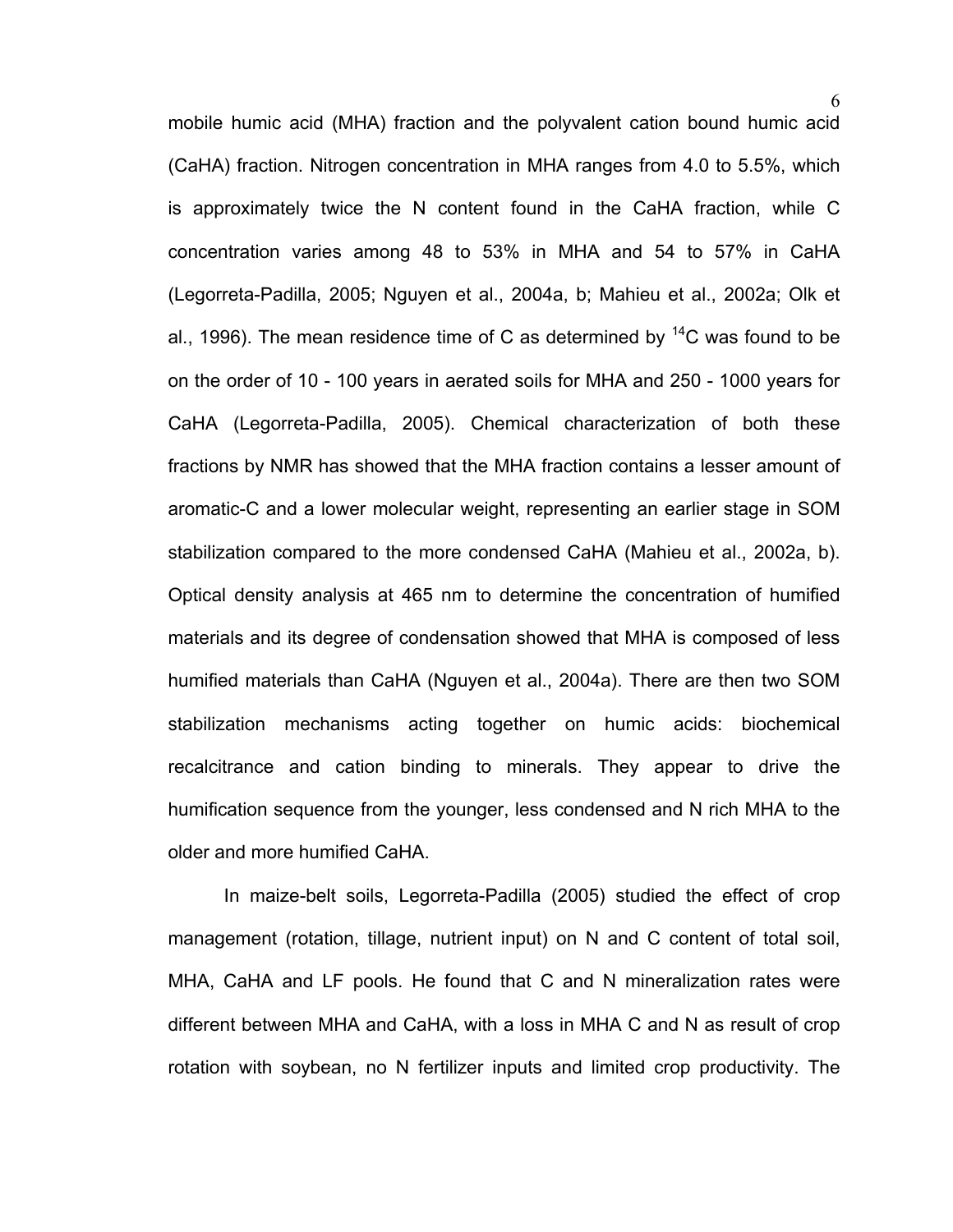MHA loss was attributed also to the hypothesized CaHA precursor function of MHA as N is released from MHA and then  $Ca^{+2}$  complexed to CaHA. The author characterized the MHA pool as an easily depleted substrate under N limiting situations or under high crop N demand, and concluded that depletion of MHA-N may occur in the short term if N inputs do not compensate the demand of the cropping system. For almost all the studied situations, the depletion of total soil N and the N of MHA pool fit an exponential decay model suggesting that N demand and availability controls the utilization of these pools as substrate for microbial activity (Legorreta-Padilla, 2005).

In the same study, the  $\delta^{13}$ C‰ signatures of MHA showed the effect of residue quantity and quality on its formation and persistence into the soil. Shortterm (five months)  $\delta^{13}$ C‰ measurements during the growing season displayed rapid change in the  $\delta^{13}$ C‰ of both LF and MHA fractions. Since LF is a rich C source bearing plant characteristics, it is most likely a precursor to more humified materials. However, the decomposition rate of LF will be related to its own N content, C:N ratio, and possibly to the readily mineralizable N content of MHA. Studies with  $15N$  labeled soil in these sites showed that  $15N$  enrichment decreased in the order LF > MHA > CaHA implying that the flux of N and degree of stabilization follows this same sequence.

Nguyen et al. (2004b) analyzed the contribution of MHA and CaHA extracted from seven soils on their N mineralization potential, by addition of these two fractions to two different soils and incubating them under anaerobic conditions for six weeks. They reported that cumulative N mineralization from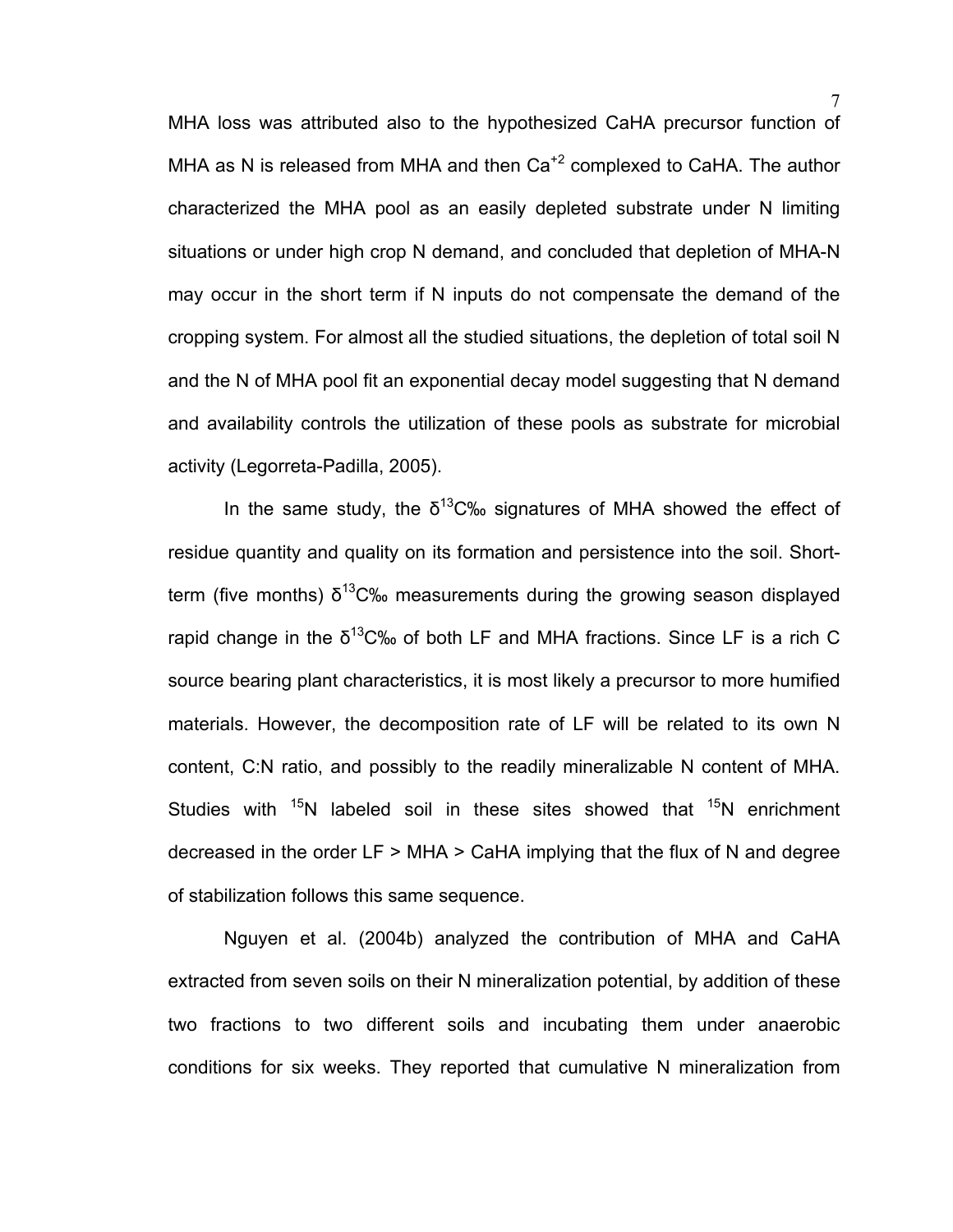MHA amended soils was greater than from CaHA amended soils, indicating MHA as a more labile humic fraction with a greater contribution to indigenous soil N supply as confirmed by the chemical characterization of these fractions (Legorreta-Padilla, 2005; Nguyen et al., 2004a, b; Mahieu et al., 2002a). After addition of MHA to a soil rich in exchangeable calcium, the N supply was reduced compared to that added to a low exchangeable calcium soil (Nguyen et al., 2004b). Similarly, Legorreta-Padilla (2005), observed that when soil chemical conditions allowed the stabilization of humic acids as CaHA, the MHA pool was quantitatively reduced as CaHA increased over a period of several months. This evidence suggests that mineralization of N from young N-rich humic acid compounds (MHA) can be replaced by divalent cations (i.e.  $Ca^{+2}$ ) to form chemically stabilized humates such as CaHA (Olk, 2006; Legorreta-Padilla, 2005; Nguyen et al., 2004a, b; Mahieu et al., 2002a; Baldock and Skjemstad, 2000 and Olk et al., 1995).

Agricultural practices influence the decomposition rates of SOM due to physical soil disturbance, erosion processes, and residue inputs with a greater impact on the less stabilized fractions (Besnard et al., 1996; Paustian et al., 1995). The amount and quality (C:N ratio) of added residues will also influence the size and supply of the indigenous soil N pool (Paustian et al., 1997; Janssen, 1996). Studies conducted at these Lincoln and Mead, NE sites have demonstrated the impact of crop rotation (through residue quality) and fertilization management (by residue quantity) on the C and N dynamics in LF, MHA and CaHA pools (Legorreta Padilla, 2005). At Lincoln, intensive nutrient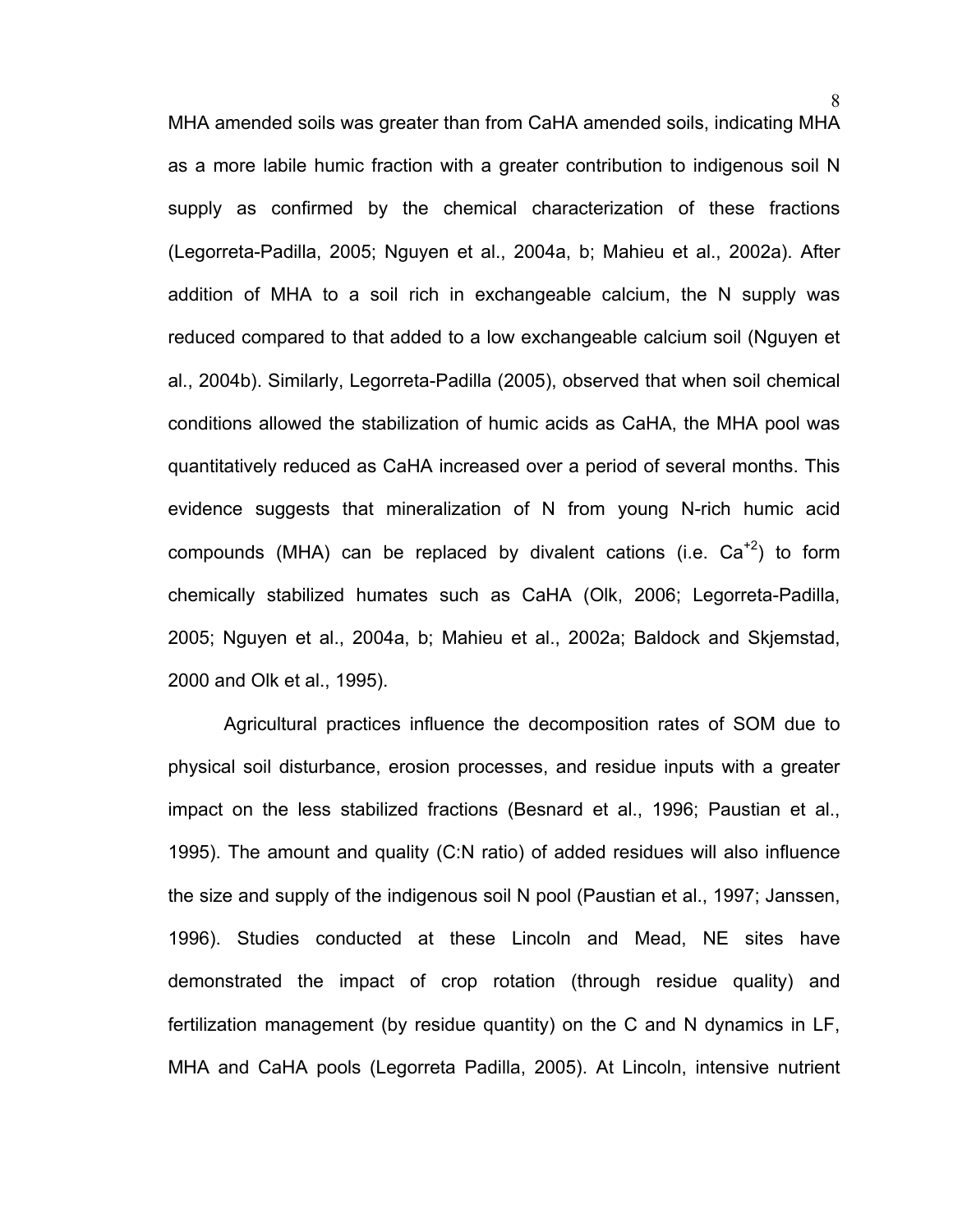(NPK) management practices for continuous maize along with high plant populations have resulted in a build up of soil C and N. In contrast the maizesoybean rotation has resulted in a net loss of soil N and C. In this study, the soil under continuous maize (CC) rotation and intensive management accumulated 3100 kg C ha<sup>-1</sup> and 340 kg N ha<sup>-1</sup> after six years (Adviento-Borbe et al., 2007). The net effect of maize-soybean (CS and SC) rotation under recommended and intensive nutrient management was an increase in the growing season soil N supply, which led to a net loss of both soil C and N reserves (Adviento-Borbe et al., 2007). Conversely, in the CC rotation under both intensive and conventional management, there was an increase in SOM that has resulted in an increase in indigenous soil N supply over time and less dependence on fertilizer N input over time (Walters et al., 2004). A study conducted by Legorreta-Padilla (2005) in these sites showed that crop rotation had a significant impact on MHA formation and persistence in soil, primarily due to differences in residue quality and C inputs. Over the long term, the MHA content declined in the CS rotation, and increased under CC management which implies that a direct link exists between MHA and indigenous soil N supply. Moreover the increase in the crop productivity under high nutrient inputs resulted in stabilization of MHA and CaHA fractions (Legorreta-Padilla, 2005).

With the aim of understanding the role of chemically and physically extracted SOM fractions on C and N flux, a laboratory experiment was designed to accomplish the following objectives: i) trace the endpoint of C flux from residue inputs into SOM fractions; ii) asses the role of the LF, MHA and CaHA as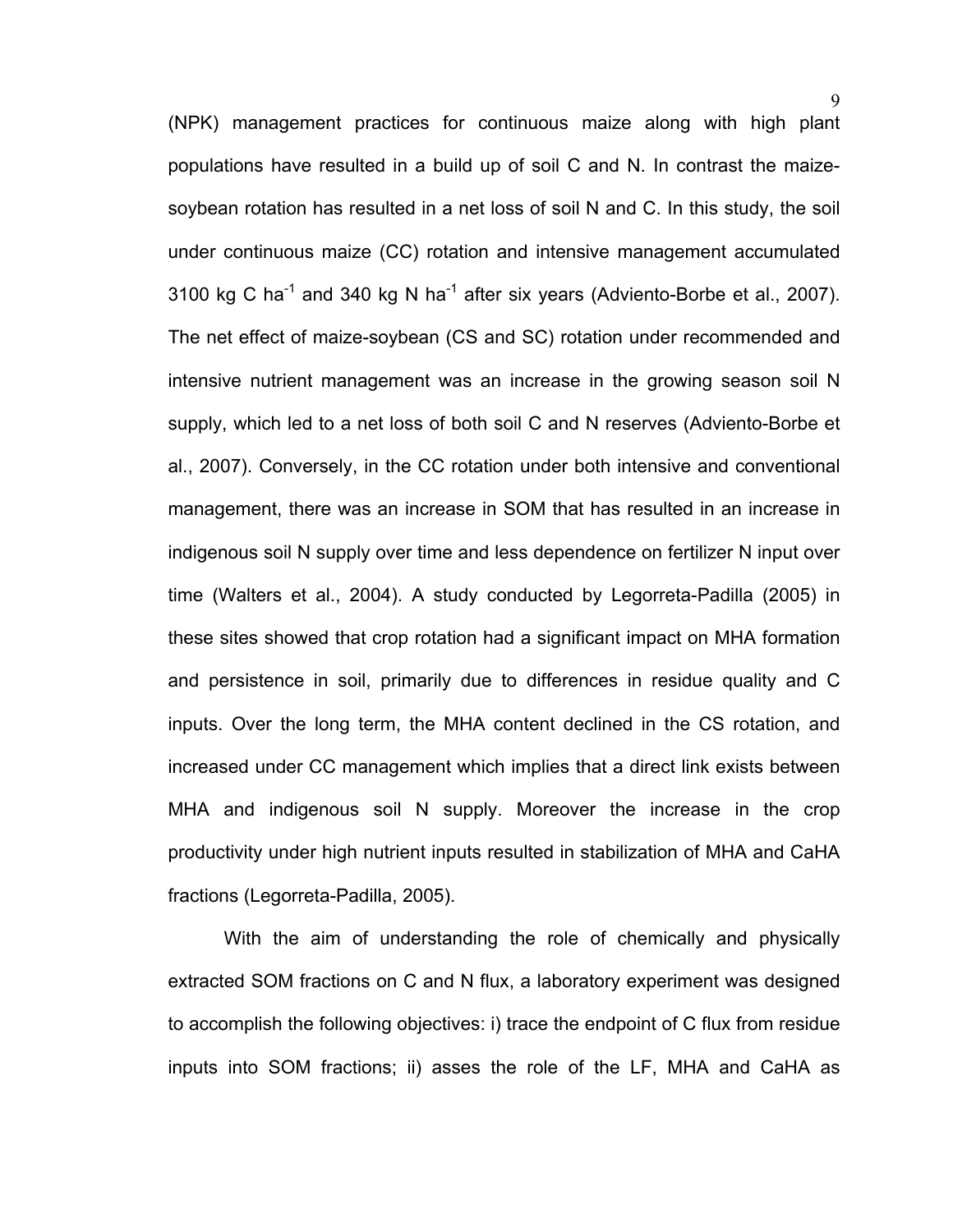sources of N during the heterotrophic decomposition of fresh plant residue in both net immobilizing and net mineralizing environments via manipulation of the C:N of residue addition.

The hypothesis for this experiment were: i) C flux from residue inputs into SOM follows the sequence LF > MHA > CaHA; ii) MHA is an important source of N during the heterotrophic decomposition of fresh plant residue in an immobilizing environment (high C:N residue addition); iii) high C:N ratio residue decomposition (net immobilizing environment) will result in the transfer of MHA-N to the microbial biomass (MB) during the decomposition of the energy rich LF and formation of CaHA; iv) low C:N ratio residue decomposition (net mineralizing environment) will result in flux of residue N and C to MHA.

#### **MATERIALS AND METHODS**

A long-term soil incubation was carried out on  $15N$  labeled soil samples to evaluate the effect of fresh plant residue additions of different C:N ratio and  $\delta^{13}$ C‰ on the fate of C and N among soil organic matter fractions.

#### **Soil material**

The soils used for this experiment were collected from two long-term maize experiments located at Lincoln, NE (42° 12'N - 96° 35'W - Fine-silty, mixed, mesic Cumulic Hapludoll) and at Mead, NE (42º 23' N – 96º 50' W - Finemontmorillonitic, mesic Typic Argiudoll). The amounts of C and N inputs from residue and N from fertilizer are presented in Table 1. In May 2003,  $15N$  labeled ammonium - nitrate fertilizer ( ${}^{15}$ NH<sub>4</sub> ${}^{15}$ NO<sub>3</sub>) was applied to field micro plots to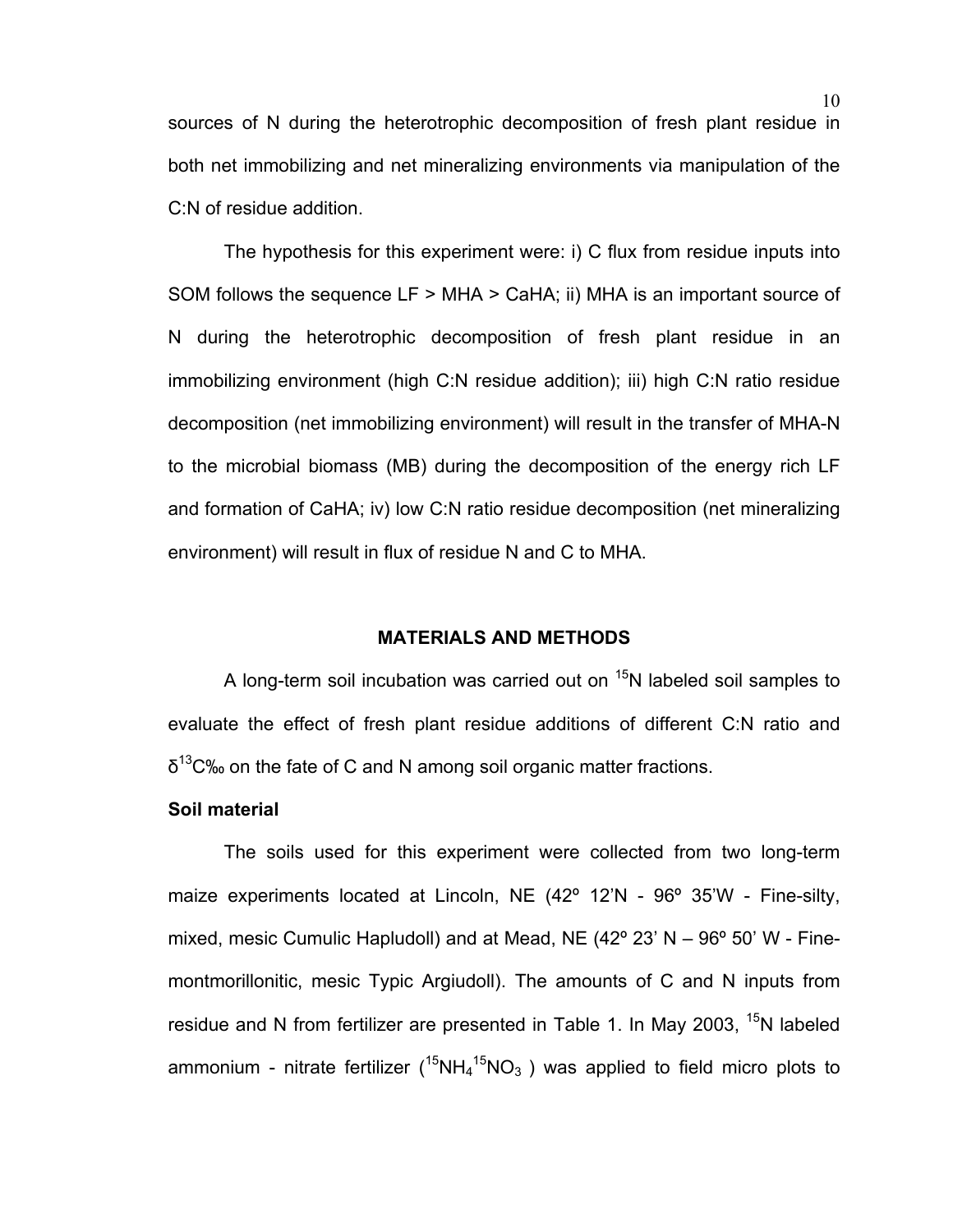maize (CC and CS rotations with 200 kg N ha<sup>-1</sup>  $\approx$  10% AE <sup>15</sup>N) or soybean (SC rotation with 10 kg N ha<sup>-1</sup>  $\approx$  99% AE <sup>15</sup>N). The number of replications were four at Lincoln (n = 12) and three at Mead (n = 9). After harvest, the crop  $^{15}N$  labeled residues were incorporated by plowing (Lincoln) or disking (Mead). Prior to planting in the spring of 2004, the  $15$ N micro plots were sampled at 0 - 20 cm depth in Lincoln and 0 - 15 cm depth in Mead, which represented the historical tillage and sampling depths. The samples were gently handled to pass through a 2 mm sieve, bigger residue particles were removed and soil was stored in closed plastic bags at -1 ºC.

#### **Amended Crop Residue Treatments**

Prior to packing soil samples in incubation units, three levels of finely ground unlabeled crop residue were established. These included a.) control (no residue addition), b.) soybean leaf residue (C:N ratio = 12), and c.) maize stover residue (C:N ratio = 75). Both maize and soybean residues were added at a rate to deliver 23.7 mg N kg soil<sup>-1</sup>. This rate of N application as residue resulted in 290 mg C kg soil<sup>-1</sup> added as soybean leaf residue and 1770 mg C kg soil<sup>-1</sup> added as maize stover residue.

#### **Incubation specifications**

After mixing crop residue treatments with soil, the soil was aerobically incubated in plastic incubation units of 115 ml capacity with a 0.2 μm pore size cellulose nitrate membrane and a 115 ml receiver sealed to the filter unit (Nalgene® 121-0020). Each filter unit (experimental unit) was filled with field moist soil (60 g dry soil basis) and packed to a 1.1 Mg  $m^{-3}$  soil bulk density. Soil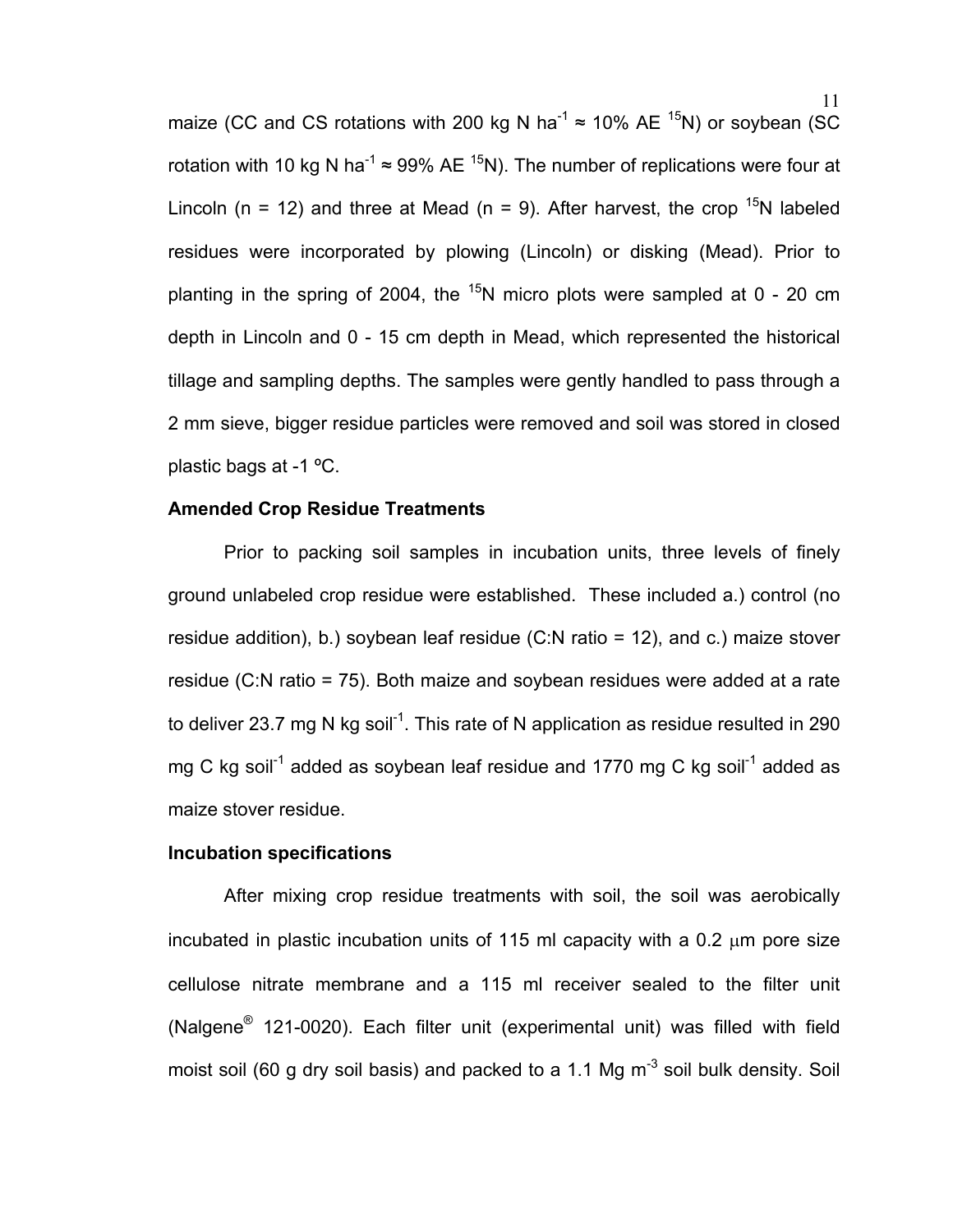packing was carried out by successive filling and compaction to achieve a uniform soil density. A previous soil packing trial was performed using soil samples with moisture contents in the same range that the experimental soil samples until it resulted in a density range of 1.09 to 1.13 Mg  $m<sup>-3</sup>$ , and the packed soil exhibited an internal uniform soil density. The incubation units were incubated during 43 weeks (301 d) in a growth chamber at constant air temperature (25 °C) and soil moisture (60  $\pm$  4.2% water filled pore space (WFPS):  $\theta_y/\epsilon$ ). Incubation vessels were sealed and aerated with a forced stream of humidified CO<sub>2</sub> free air at a rate of 10 ml min<sup>-1</sup>. The  $\theta_v$  of these soils was determined in a previous determination after equilibrium under 0.33 bar and WFPS averaged 60  $\pm$  2.1% WFPS. The tare of each experimental unit was individually recorded before starting the soil filling. For each leaching process, the weight of each units was monitored to unplug them from the vacuum line when soil reached 60% WFPS. The humidified  $CO<sub>2</sub>$  free air circulation was achieved by bubbling air into a flask containing 4N NaOH, followed by a flask containing water and a flask without water (to trap excess water).

#### **Net N mineralization**

A periodic leaching was performed by addition of 100 ml  $0.01M$  CaCl<sub>2</sub> followed by 25 ml of minus N Stanford and Smith (1972) nutrient solution. Leachings were performed at 0, 1, 2, 4, 7, 10, 13, 16, 19, 24, 28, 34 and 43 weeks from the inception of incubation. The leached solution was first collected on the unit reservoir and then transferred via vacuum trap to disposable plastic bottles with known tare. After the leaching was completed the bottles were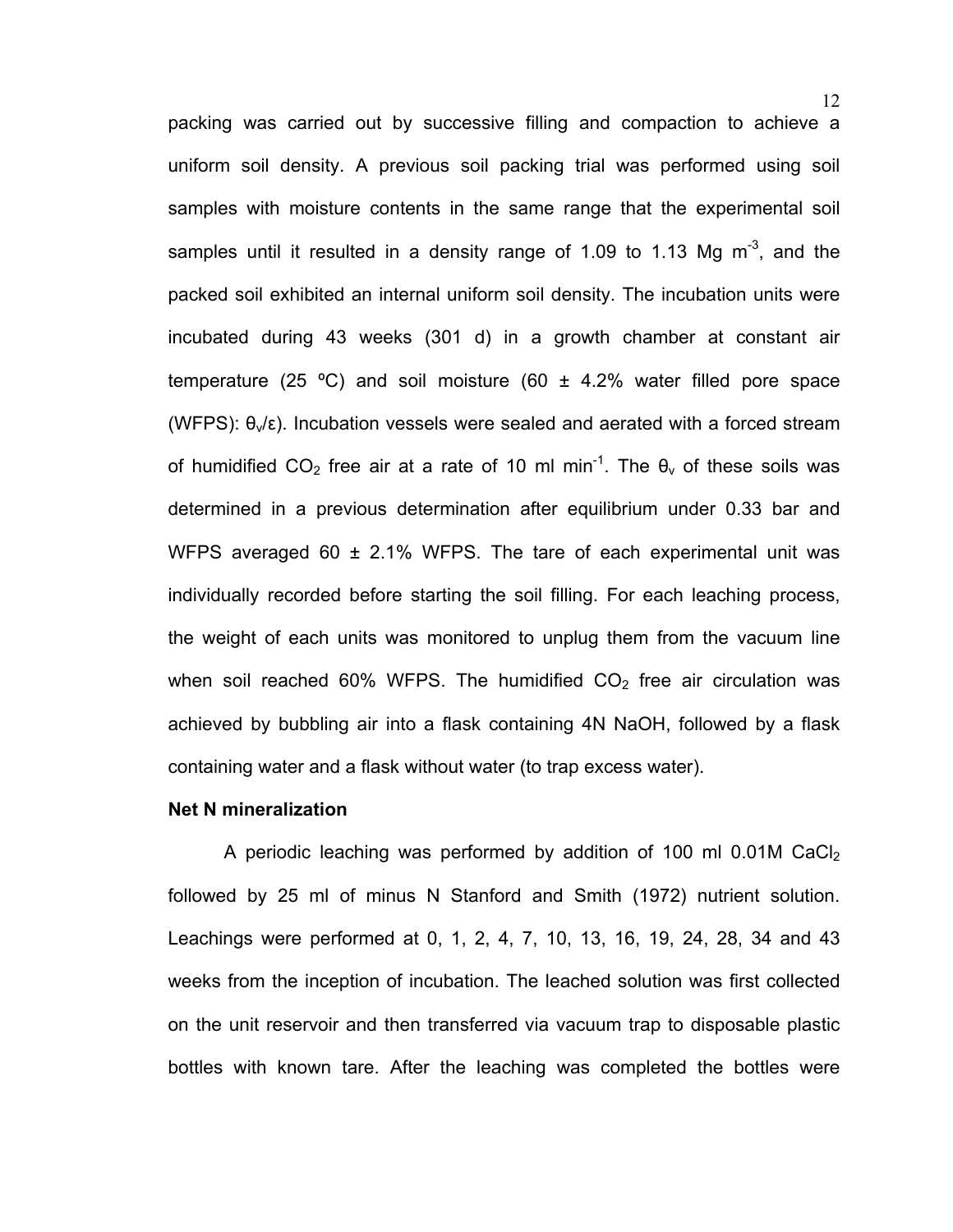weighed to estimate the leachate volume. A 5 ml aliquot was then preserved for N analysis (ammonium and nitrate) on a LACHAT<sup>®</sup> 8000. After the last leaching (301 d) soil was quickly removed from the incubation units and air dried. To determine the  $15N$  atom% content of the leachate 30 to 60 mL of the leached solution were placed into 125 mL disposable plastic cups, containing 0.3 g MgO heavy powder, 0.4 g Devarda's alloy, and two glass beads. A 10 mm diameter Whatman GF/D filter disk treated with 10  $\mu$ l of 2.5M KHSO<sub>4</sub> was then suspended above the solution on a stainless wire and the cup lied was tightly closed. The cup was gently shaken to allow mixing but without wetting the filter disk and then placed on a bench for diffusion occur during six days (Brooks et al., 1989). After that time, the filter paper was removed and desiccated for 24 h before packing the filter disk into a tin cup for  $15N$  atom% analysis. A separate incubation of unlabeled soil from the same sites and treatments was used to obtain the reference <sup>15</sup>N atom% enrichment on the leachate.

#### **Soil indigenous N pool**

The N mineralization dynamic was evaluated by fitting a first order kinetic model to the cumulative mineralized N (*N*) (Eq. 1):

$$
N = N_0 \times (1 - e^{kt})
$$
 [1]

where  $N_0$  represents the size of the soil indigenous N pool, t is the time from the beginning of the mineralization, and k is the rate of mineralization. The parameters  $N_0$  and k were estimated using the routines included in the software SigmaPlot 9.0® (SYSTAT, 2004).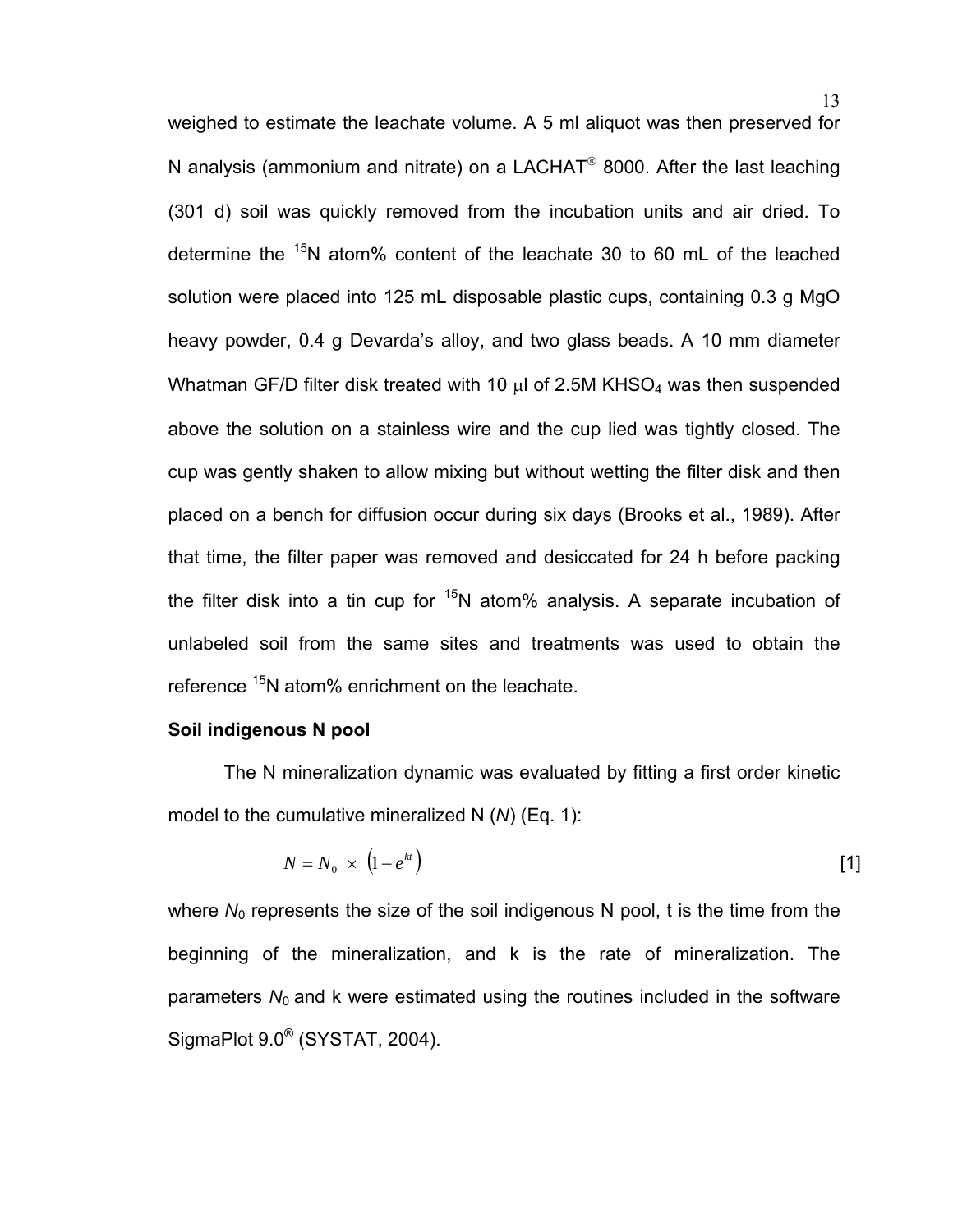#### **Humic acid fractionation**

The humic acid extraction employed in this study is based on the sequential removal of NaOH soluble mobile humic acid (MHA) until the fraction is exhaustively removed, followed by acid washes to ensure the removal of cations, and the exhaustive extraction of calcium humate (CaHA). The large number of steps and time that this procedure takes, the need to preserve SOM against oxidation, and the fact that there are no clear boundaries between the extracted humic acids along with the dependence of CaHA yield on the effectiveness of the acid wash requires extreme care during the extraction procedure.

A small study was conducted whereby repeated humic acid extractions and analysis were performed in triplicate on six different soil samples used in the study to test repeatability of extraction mass and consistence in the analyses of %N,  $15N$  atom%, %C and  $\delta^{13}C\%$  in separately extracted samples. In addition, one of the replicates of CaHA and MHA from each of these plots was subdivided into three sub-samples and analyzed for %N,  $^{15}N$  atom%, %C and  $\delta^{13}C$ % to test the repeatability of these analyses on a single sample.

Humic acid fractionation into MHA and CaHA was performed on soil prior to incubation and addition of residue treatments and after 301 d of incubation. The humic acid extraction procedure followed that prescribed by Olk et al. (1995) with some modification. The first humic fraction, MHA, was obtained by two consecutive extractions with a 10:1 ratio of 0.25M NaOH:dry soil. Ultra pure  $N_2$ gas was bubbled into the suspension for 5 min to remove oxygen that might oxidize humic acids. Samples were shaken at 150 RPM in a reciprocating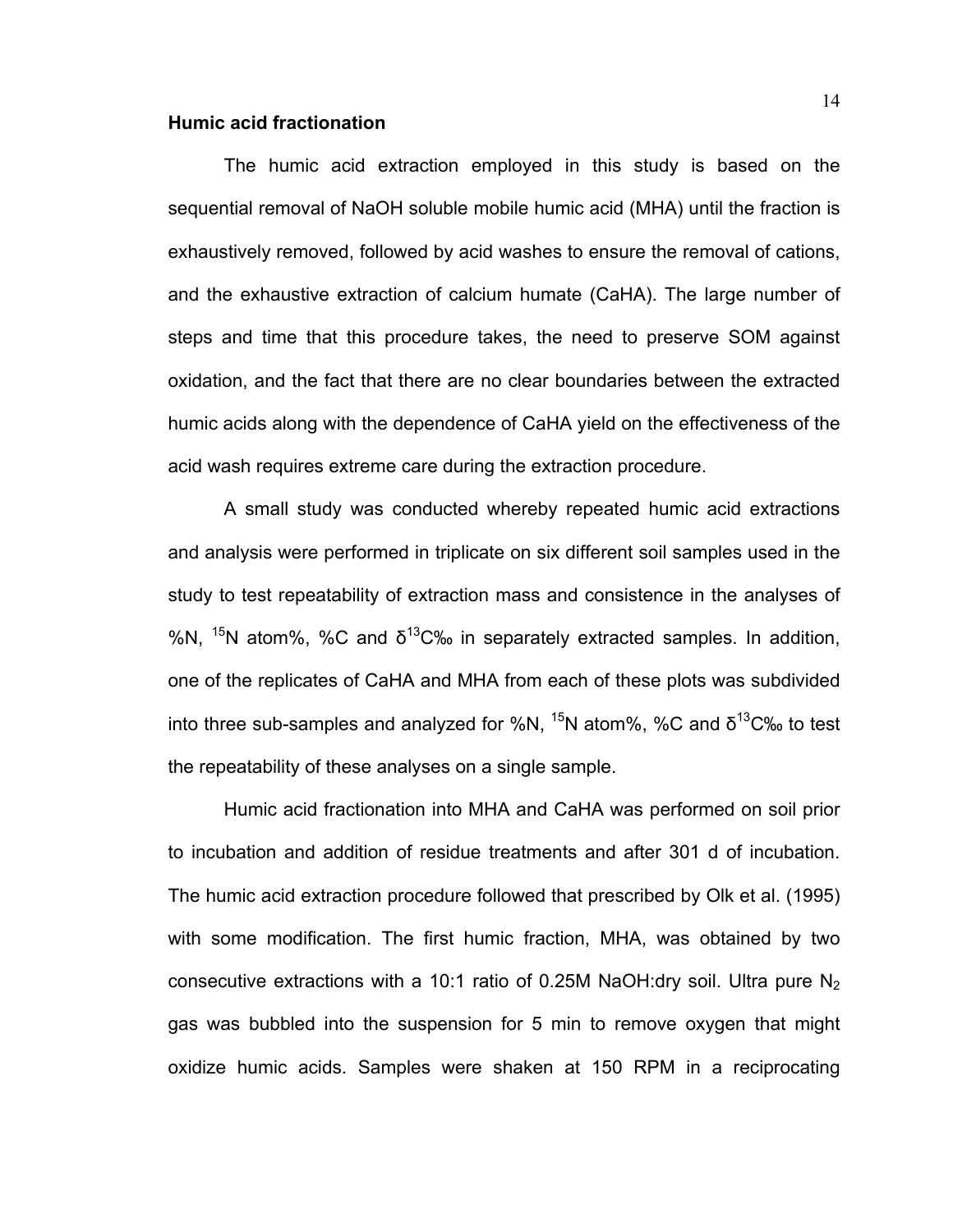mechanical shaker for 15 min every 2 h for 24 h. After this regimen, the samples were centrifuged for 20 minutes at 13,000 g. The supernatant was acidified with 2N HCl to pH = 2 to precipitate MHA. After the second MHA extraction, the soil pellet was subject to two acid washes using an 8:1 ratio 0.25M HCl: dry soil followed by a water wash. The second humic fraction, CaHA, was then extracted and precipitated following the same steps outlined for the MHA fraction. After the final CaHA extraction, the remaining soil was acid and water washed and dried at 40 ºC. The humic acid precipitates were cleaned to reduce clay contamination by dissolution with 0.28M KOH and 0.4M KCI under an  $N_2$  environment, shaking for 10 minutes and then centrifuged at 13,000 g. The supernatant was then reprecipitated. The precipitates were then de-ashed by shaking 24 h with a solution of HF-HCl, centrifuged, then packed in cellulose dialysis membrane, and dialyzed under constant stirring for three and a half days with solution changes from 0.01M HCl to 0.001M HCl and finally deionized water during the first, second and third days of dialysis, respectively. Dialysis solutions were changed twice daily. After dialysis the content of each membrane was washed into glass bottles and freeze-dried. The dried humic acid fractions were then weighed, homogenized in a high speed ball mill, and transferred to 4 mL amber glass vials for storage. The dried soil remaining after the last extraction (humin) was weighed, ground with mortar and pestle, and stored in glass vials to await analysis.

#### **Light fraction extraction**

The light fraction (LF) extraction was performed on both the pre-incubation and post-incubation soil as follows. Each air dried soil sample was placed in a 70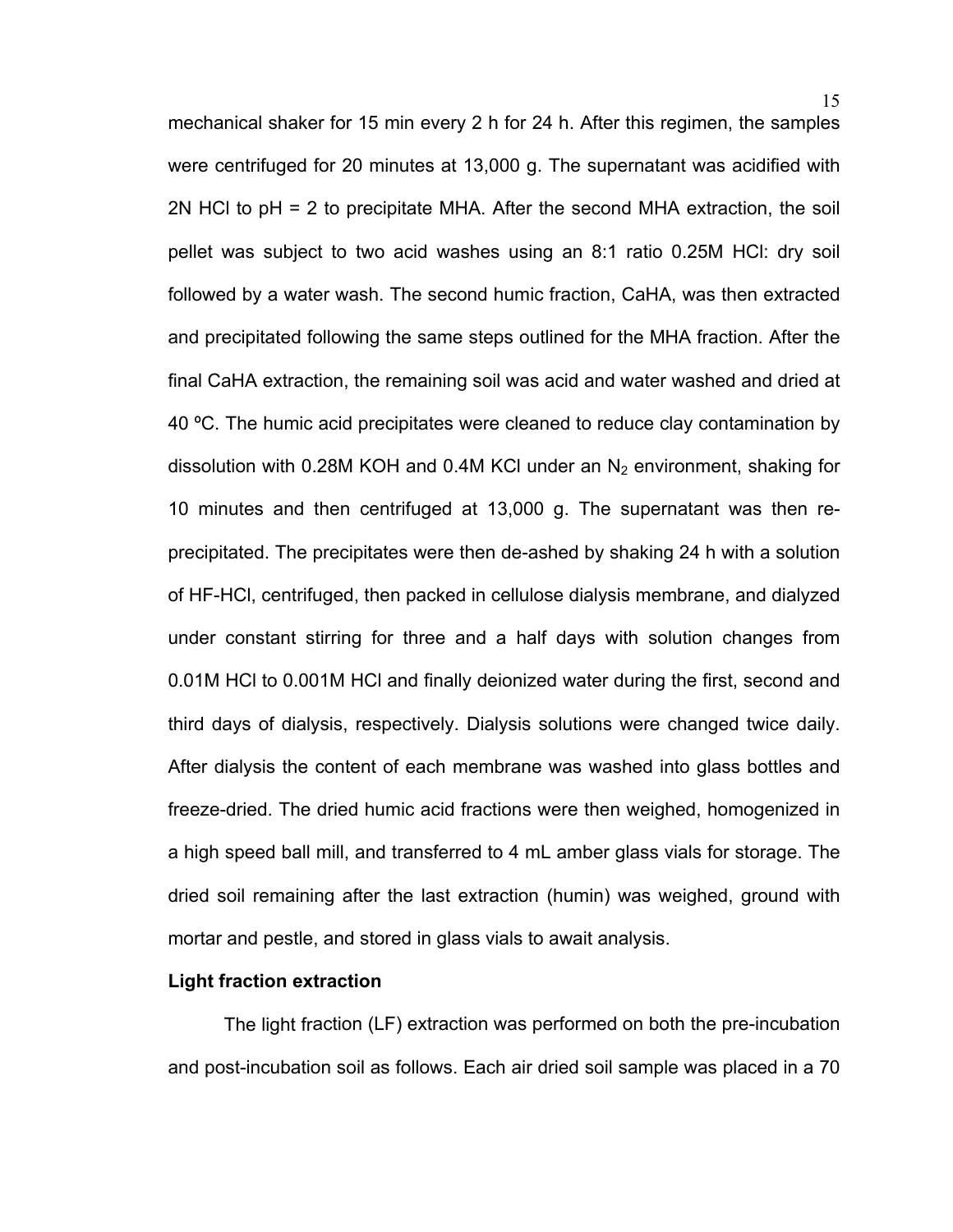mL plastic centrifuge tube and suspended in sodium polytungstate solution (SPT) of 1.6 g cm<sup>-3</sup> density in an 8:1 SPT:soil weight ratio. The tubes were then shaken at 300 RPM in a reciprocating mechanical shaker for 15 min and then allowed to stand 30 min before centrifugation at 2000 RPM for one hour. The supernatant was carefully transferred to a disposable plastic filtration unit with a cellulose nitrate filter of 0.45  $\mu$ m pore size to separate the light fraction of the SPT. To speed the filtration, the units were connected to a vacuum pump at 0.3 bar. The material collected on the filter was washed with 350 ml deionized water, transferred to a 50 ml porcelain crucible and dried at 40 ºC. After dried, the LF was cooled in a desiccator, weighed, and homogenized using a high-speed ball mill and stored in 4 mL amber glass vials prior to analysis.

### **Ash content, C, N, δ13C‰ and 15N determination.**

Ash content in SOM fractions (with the exception of Humin) were determined by weighing 3 to 10 mg into a previously tared silver cup. The silver cups were placed on ceramic trays and burned at 500  $^{\circ}$ C for 4 h. All SOM comparisons (mass and composition) are reported in an ash free basis.

Whole soil (WS), LF, MHA, CaHA and Humin fractions, and maize and soybean residues were analyzed for C and N concentrations in an automated Costech Analytical Incorporated Elemental Combustion System. The <sup>15</sup>N atom% analysis was doing on an Europa Scientific INTEGRA Isotope Ratio Mass Spectrometer and δ<sup>13</sup>C‰ was determined on a Thermo Finnigan Delta-S Isotope Ratio Mass Spectrometer. To obtain the reference <sup>15</sup>N atom% the same SOM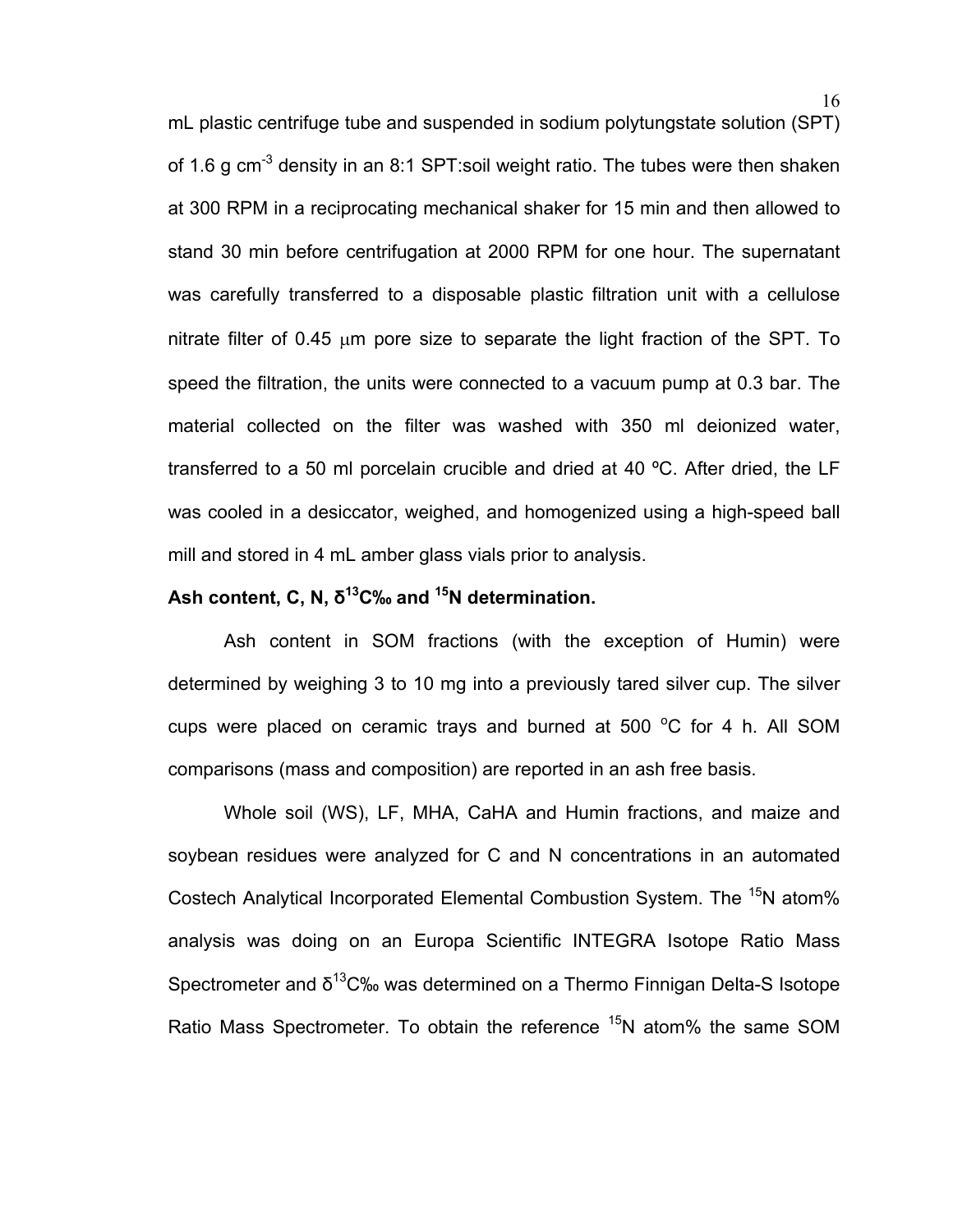fractionation procedures were applied to a separate incubation experiment of unlabeled soil samples from the same sites and treatments.

#### **Carbon and Nitrogen fluxes**

At the end of 301 d of incubation, the change in C and N content of WS and SOM fractions was analyzed as the change in content and mass of C, C-4 derived C (C4-C), N and  $15N$  in pre and post-incubation soil. The proportion of C4-C was calculated using the  $\delta^{13}$ C‰ of the sample (Balesdent and Mariotti, 1996) as (Eq. 2):

$$
\% \ C4 - C = \frac{\delta^{13}C_{sample} - \delta^{13}C_{C3veg}}{\delta^{13}C_{C4veg} - \delta^{13}C_{C3veg}} \times 100
$$
 [2]

where sample refers to the sample in question, and veg refers to vegetation. The  $\delta^{13}$ C‰ signature was set -27‰ for C3 vegetation and -12‰ for C4 vegetation.

The <sup>15</sup>N atom% excess in each sample was calculated as indicated in Eq. 3:

<sup>15</sup>N atom % excess = 
$$
A_s - A_R
$$
 [3]

where  $A_S$  is the <sup>15</sup>N atom% in the sample and  $A_R$  is the <sup>15</sup>N atom% in the reference sample. The mass of  $^{15}N$  present in the samples  $(^{15}N$  mass) was calculated as in Eq. 4 (Powlson and Barraclough, 1993):

$$
^{15}N \text{ mass} = TN \times ^{15}N \text{ atom } \% \text{ excess} \times C.F. \tag{4}
$$

where TN is the total N in the sample  $(g \ kg^{-1})$ , and C.F. is a correction factor for the true mass of  $15N$  in each sample (Eq. 5):

$$
CF. = \frac{14 \times (1)^{-15} \text{N atom\% in the sample} / 100 + 15 \times (1)^{-15} \text{N atom\% in the sample} / 100}{14}
$$
 [5]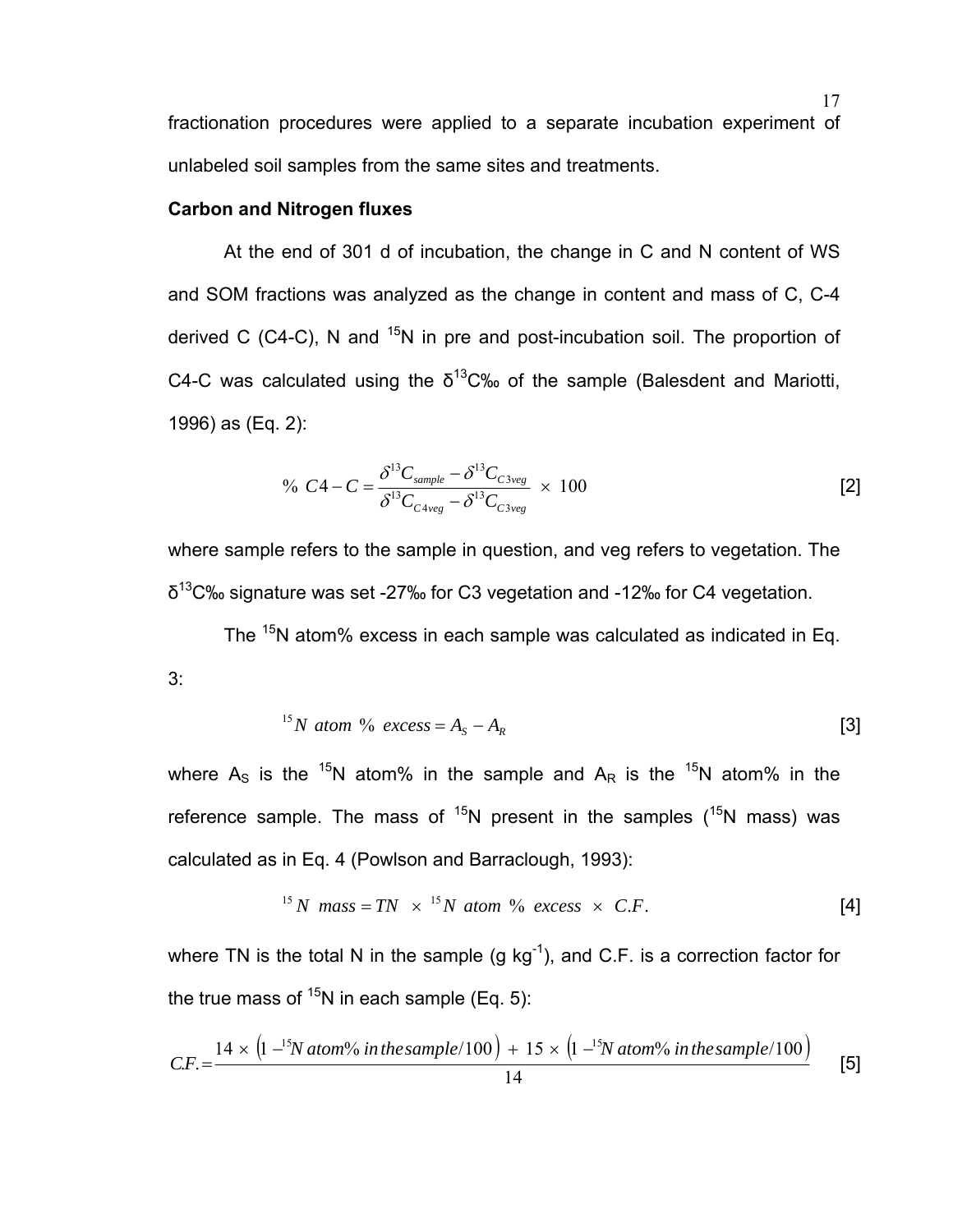#### **Statistical analysis**

The incubation experimental design is a randomized complete block splitplot design with field rotation as the main factor with three levels of rotation: CC, CS and SC, and with four replications at Lincoln and three replications at Mead. The residue addition treatment is the subplot factor with three levels: Control (no residue), maize stover, and soybean leaf.

Prior to incubation all soil fractions and their properties were analyzed as a Randomized Complete Block (RCBD). Post-incubation soil parameters and cumulative mineralized N were analyzed as a split-plot RCBD. The post- vs preincubation measurements were analyzed as split-split-plot RCBD. The reproducibility of humic acid extractions and  $\delta^{13}$ C‰ and  $^{15}N$  analyses of these fractions were analyzed as repeated measurements. The statistical analyses were performed using the routines included in SAS 8.0 (SAS Institute, 2001) and SigmaStat 3.1® (SYSTAT, 2004).

#### **RESULTS**

# **1. Repeatability of MHA and CaHA fractions' mass yield, C, N, δ13C and 15N atom% composition.**

The mean and standard error of CaHA and MHA extractions mass and the analysis for %N, %C, <sup>15</sup>N atom%, and  $\delta^{13}$ C in each are displayed in Table 2. There were no significant differences in extracted mass or N and C analysis among the repeated measures. These results indicate that the procedures used were sufficiently robust to insure low error in extractability. Also the fact that N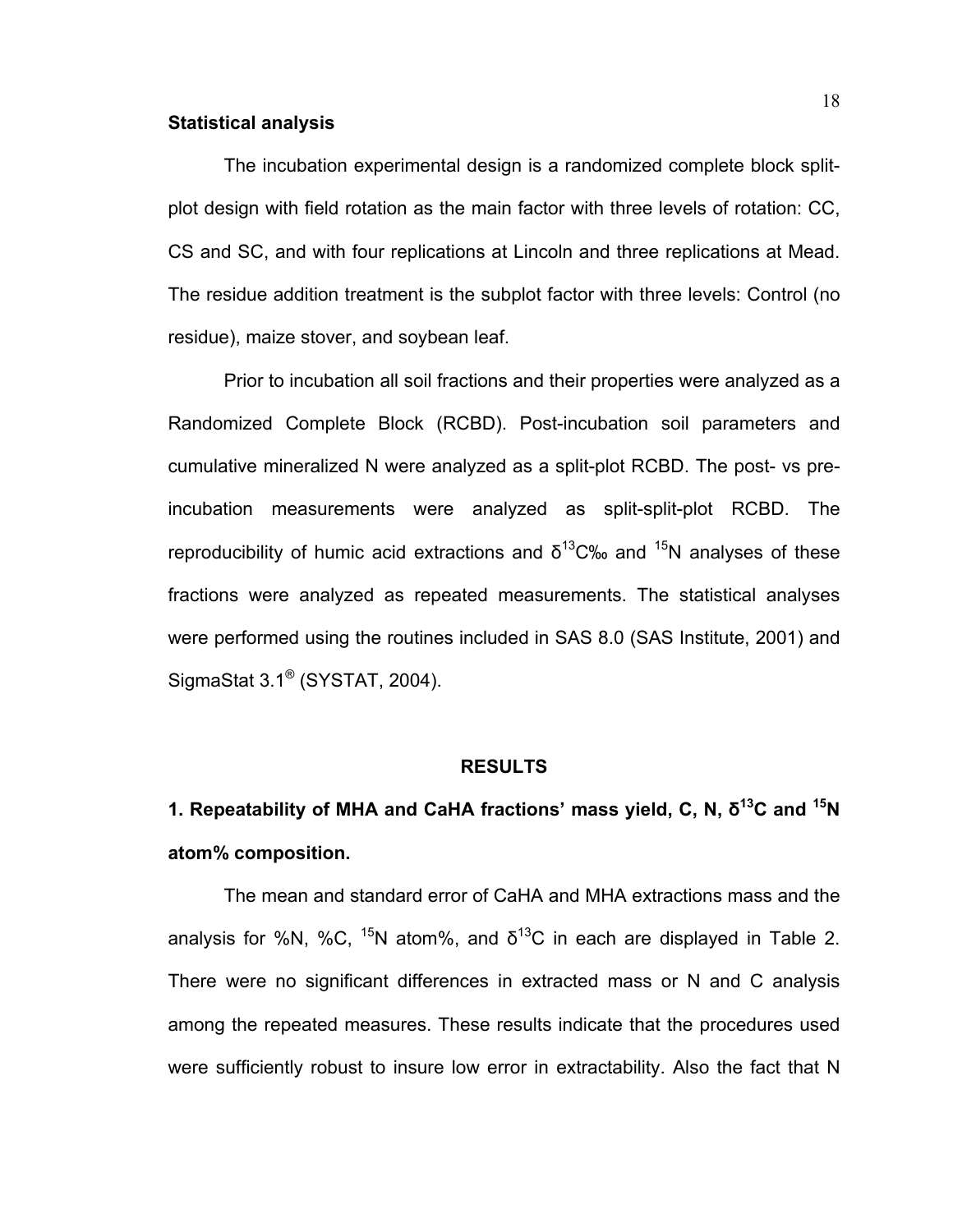and C analyses were similar across replicates within a sample suggests that the constitution of the extracted masses was unique and repeatable.

The repeatability of the Costech analyses of %C and %N as well as mass spectrophotometer determination of both  $^{15}N$  atom% and  $\delta^{13}C$  are shown in Table 3. Readings and the sample preparation for analysis were done on repeated analysis of the same extracted sample. There were no significant differences in the determination of these properties performed on the same extracted sample for MHA or CaHA.

#### **2. Soil N mineralization**

#### *a. Cumulative mineralized N*

The total cumulative mineralized N was affected by residue amendment and rotation, with Mead site yielding more than twice the mineralized N than at Lincoln (Figure 1). The difference between sites could be related to the history of N and C management, since the total N inputs from fertilizer and residues in the years prior to extraction of these samples from the field to soil sampling were similar at both sites but the amount of C returned with the residues was higher at Lincoln site. During the 300 days of incubation there was an evident effect of the C:N ratio of the residues added on all the rotation soils at both sites. When soil was amended with maize stover (C:N ratio = 75) we observed a net N immobilization environment that lasted until the no residue treatment accumulated about 15 mg mineralized N kg soil<sup>-1</sup>. Thus maize induced N immobilization until the end of incubation at Lincoln,  $t = 300$  d, and until the day t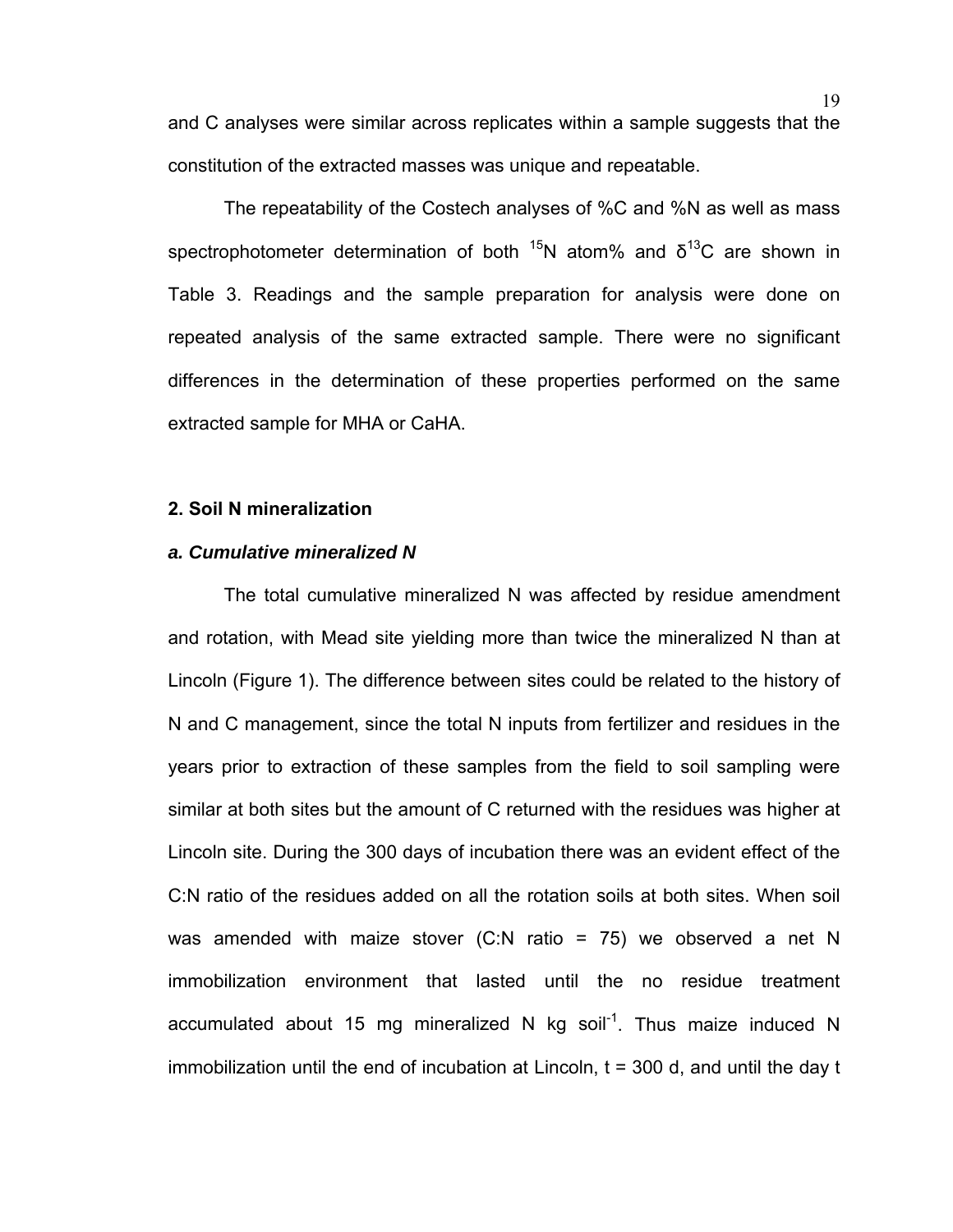= 90 at Mead. Where soybean leaf had been amended (C:N ratio = 12) there was an increase in net N mineralization over the non-residue treatment that accounted for a total increase in cumulative mineralized N of 42% and 23% above the no-residue treatment at Lincoln and Mead, respectively.

#### **b. Estimate of indigenous soil N pool size, N<sub>0</sub>**

The size of the indigenous soil N supply was estimated from the nonamended treatments. At Mead, the rate of cumulative N mineralization declined overtime but at  $t = 169$  d, all the Mead soils showed an increase in the rate of net N mineralization. For the Lincoln treatments a single first order exponential function was fitted, while at Mead a first order exponential function was fitted with the cumulative mineralized N until t = 169 d. The estimated  $N_0$  values were 13.7, 18.5 and 18.2 mg N kg soil<sup>-1</sup> for CC, SC and CS at Lincoln and 48.7, 30.8 and 43.7 mg N kg soil<sup>-1</sup> at Mead, respectively. At Lincoln, the size of N<sub>0</sub> was larger under rotations compared to CC, while at Mead site, the size of  $N_0$  was significantly higher under CC and CS than SC. The difference between sites could be related to N management. At Mead, soybean crops did not receive any N from fertilizer during the growing season, while the maize crop was fertilized with 300 kg N ha<sup>-1</sup>. This N rate was far in excess of crop needs. In essence, there was a significant pool of inorganic N available to aid in the decomposition and humification of maize residues at the Mead site. The mass of MHA at Mead was 50% greater than at Lincoln under the CC rotation and 83% greater following maize in the CS rotation at Lincoln. In contrast, MHA mass was nearly equivalent at Mead and Lincoln following soybean in the SC rotation (see Table 6). As MHA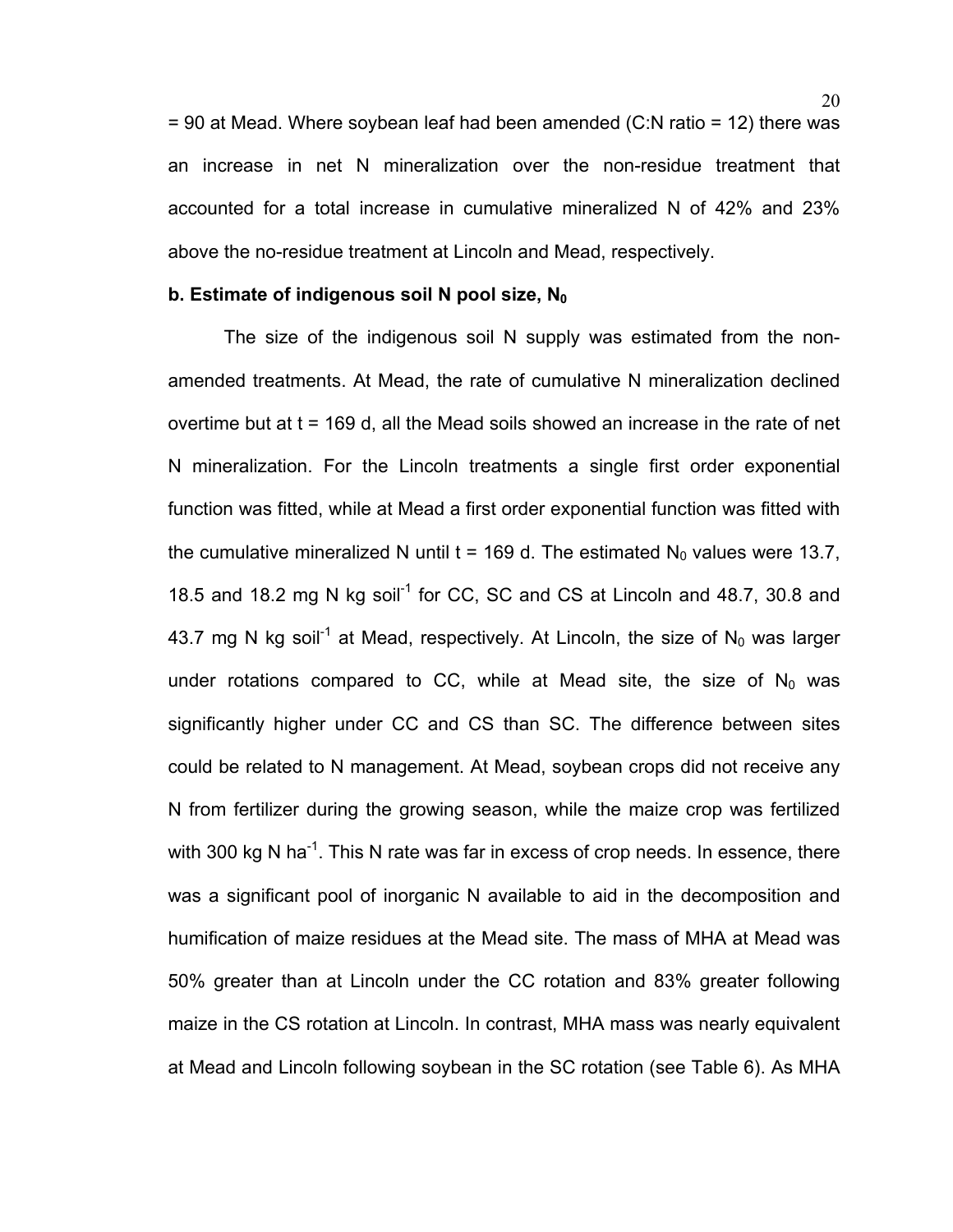is a young humic acid fraction with high N content (< 5%), it may then constitute a significant source of indigenous N supply.

#### *c. Cumulative mineralized 15N*

The total cumulative mineralized  $15N$  was similar between the nonamended and soybean amended treatments at each site. In contrast, the maizeamended treatment showed the effects of net N immobilization (Figure 1). The similarity between mineralized  $15N$  between the non-residue and soybean amended treatments quantifies the net mineralization of added N in the soybean leaf amended treatment. The proportion of cumulative mineralized <sup>15</sup>N to cumulative mineralized N was higher at Mead than Lincoln (0.39% vs 0.30%, 0.33% vs 0.28%, and 0.33% vs 0.25%, for none, maize, and soybean, respectively) which can be associated with more enriched materials.

### *d. 15N atom% of mineralized N and SOM fractions*

The <sup>15</sup>N atom% of leached inorganic N declined over time following an exponential decay function (data not shown). The  $15N$  atom% values at the initial leaching were similar to those of the pre-incubation LF at both sites (Table 4). At the end of incubation, the  $15N$  atom% in the leachate was similar to that of postincubation LF for no-residue and soybean amended treatments at Lincoln, and smaller than LF for all the treatments at Mead and maize amended treatment at Lincoln.

As the <sup>15</sup>N label of LF was the highest among SOM fractions the contribution of that N to the indigenous N supply is evident. At Lincoln that label coincided with the signature of first and last leaching with the pre and post-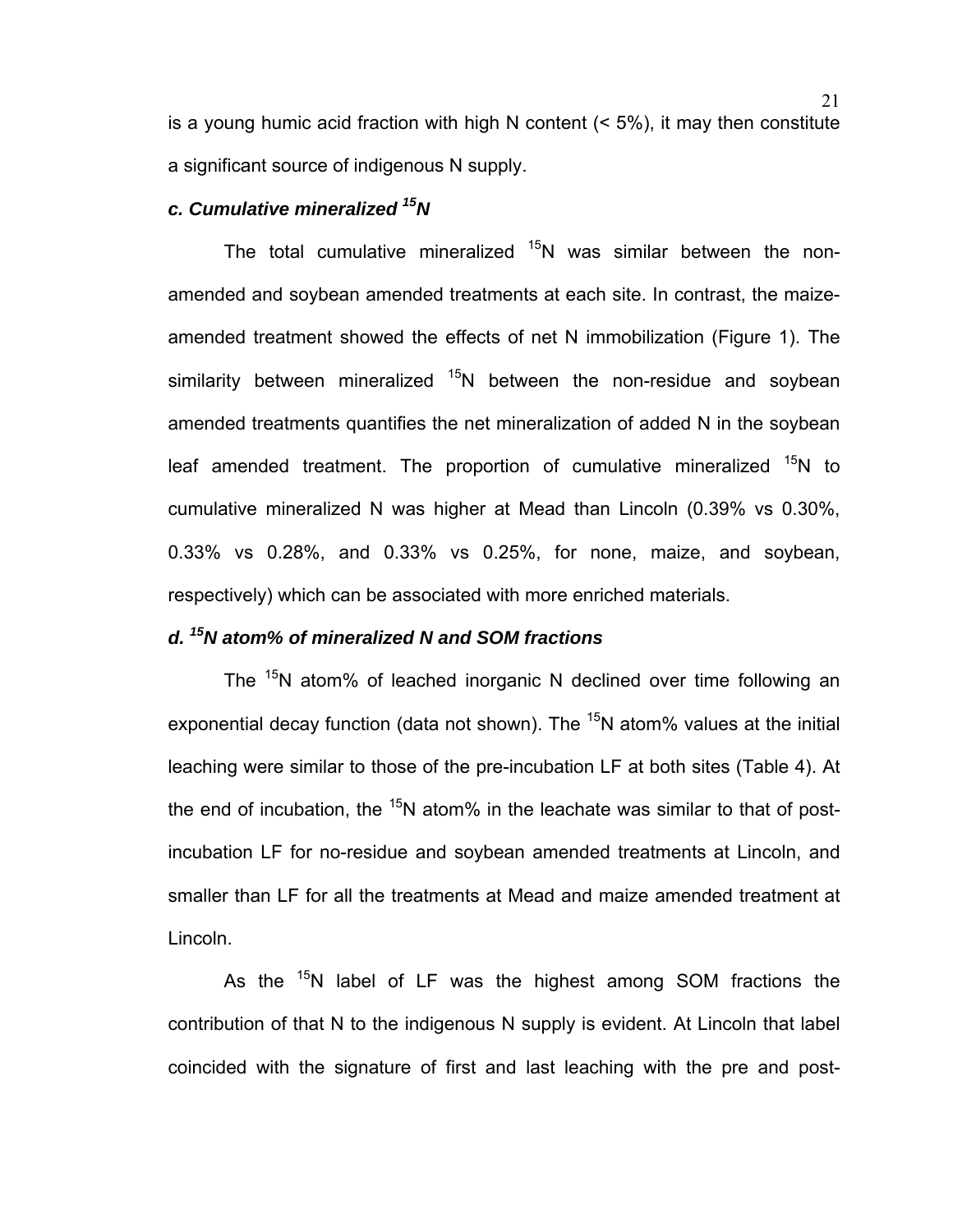incubation LF determination, which suggest LF is the main source of indigenous N supply contributing to net N mineralization. At Mead, the lower  $15N$  atom% values of mineralized N at the end of incubation compared to the LF, suggest that other N sources, along with LF, are being used as N supply toward the end of incubation. The  $15N$  values suggest a mixture of LF-N and MHA-N or LF-N and residue-N. Other evidence supporting the role of LF is the change in <sup>15</sup>N atom% of the LF compared to MHA and CaHA.

The  $15N$  atom% label of LF was the highest among the pre-incubation SOM fractions (Table 4). All treatments experienced a significant loss in  $^{15}N$ atom% post-incubation for all the SOM fractions (Figure 2). At Lincoln, the change in LF  $15N$  atom% post-incubation averaged -24% and at Mead -21%, but the loss in label was largest under SC rotation at Mead (-29.6%). The preincubation <sup>15</sup>N atom% label of MHA and CaHA was higher at Mead (0.465 and 0.412, respectively) compared to Lincoln (0.450 and 0.402 for MHA and CaHA, respectively). The pre-incubation  $15N$  label of both humic fractions was higher under the SC rotation at both sites, which can be associated with higher N inputs under for CS and CC and thus dilution of  $15$ N. After 300 d of incubation, there was a significant reduction in the  $15N$  atom% of both fractions at both sites. At Mead, the  $15N$  atom% change of both fractions was smaller under the maize amended treatment than either the soybean or no-residue treatments. Also, the post-incubation differences in  $15N$  atom% among rotations for both fractions were similar to the pre-incubation ones. Initially, the MHA fraction was 13% richer in  $15$ N label than CaHA but experienced a reduction in  $15$ N label of more than twice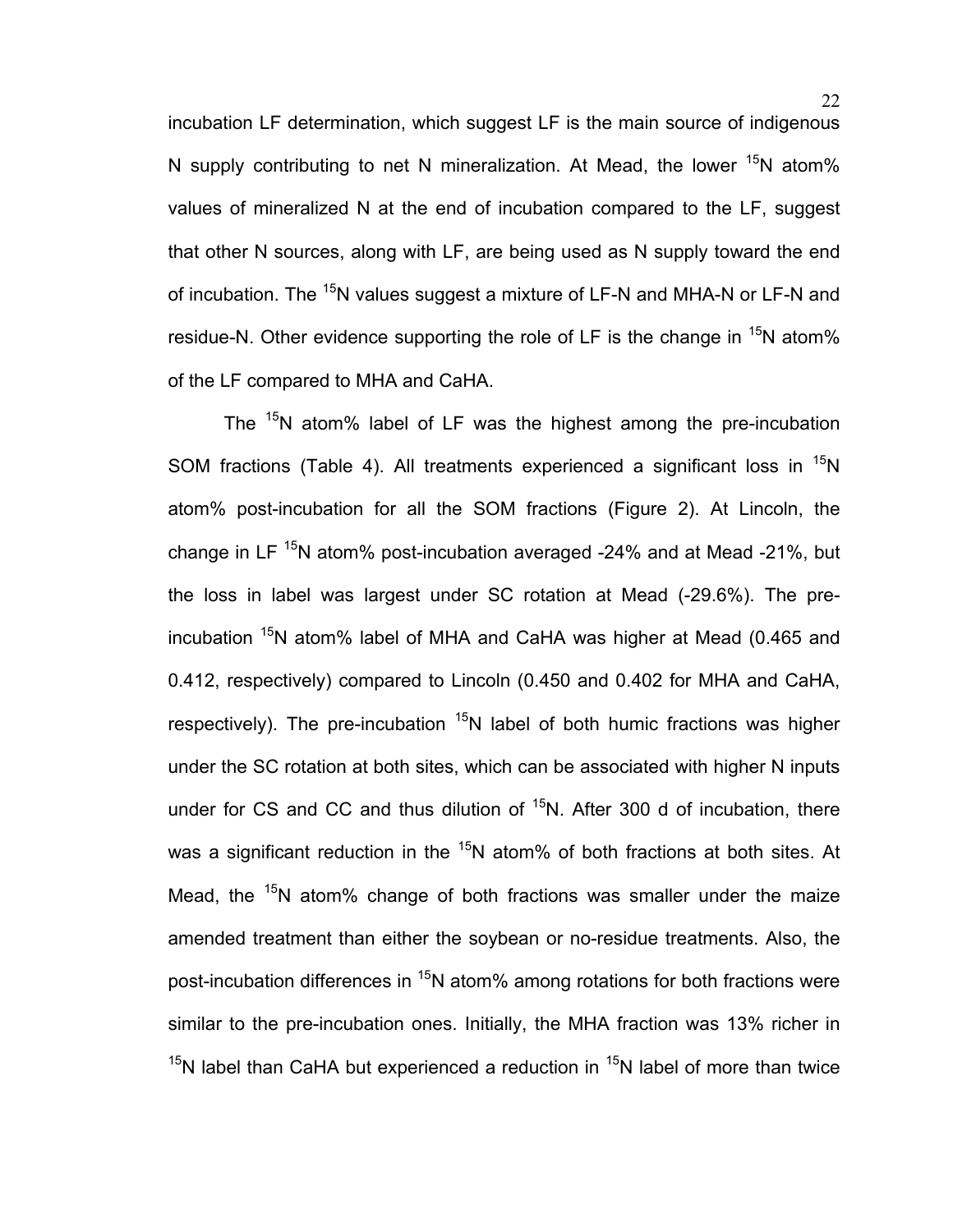that of the more humified CaHA. This  $15$ N label loss indicates that both fractions contribute to the soil indigenous N supply, but that MHA plays a more active role than CaHA.

#### **3. Pre and post- incubation properties in WS and SOM fractions**

The post-incubation analysis of variance for the WS and SOM fractions properties is presented in Table 5.

#### **a. Change in SOM fractions' mass**

*Light Fraction (LF):* Following 300 d of incubation there was an increase in the extracted LF mass at Lincoln. This increase was higher under SC rotation (+36%) with only 5 and 10% increase under CC and CS rotations, respectively. At the Mead site there were no significant changes in LF mass post-incubation (Figure 3).

*Mobile Humic Acid (MHA):* The post-incubation MHA mass significantly increased by 6% (soybean), 10% (maize), and 17% (no-residue) at Lincoln compared to the pre-incubation MHA mass (Figure 3). At Mead site there was a greater effect of rotation and amended residue that resulted in no mass differences in MHA between pre- post-incubation. With the addition of residues to the Mead soil, the post incubation MHA mass was 12% smaller than under no residue addition. Between rotations, under CC there was an increase of MHA mass post-incubation, while for CS and SC there was a net loss in MHA mass.

*Calcium Humate (CaHA):* The post-incubation CaHA fraction mass was reduced at both sites by more than 1000 mg kg soil<sup>-1</sup>. The possibility of soil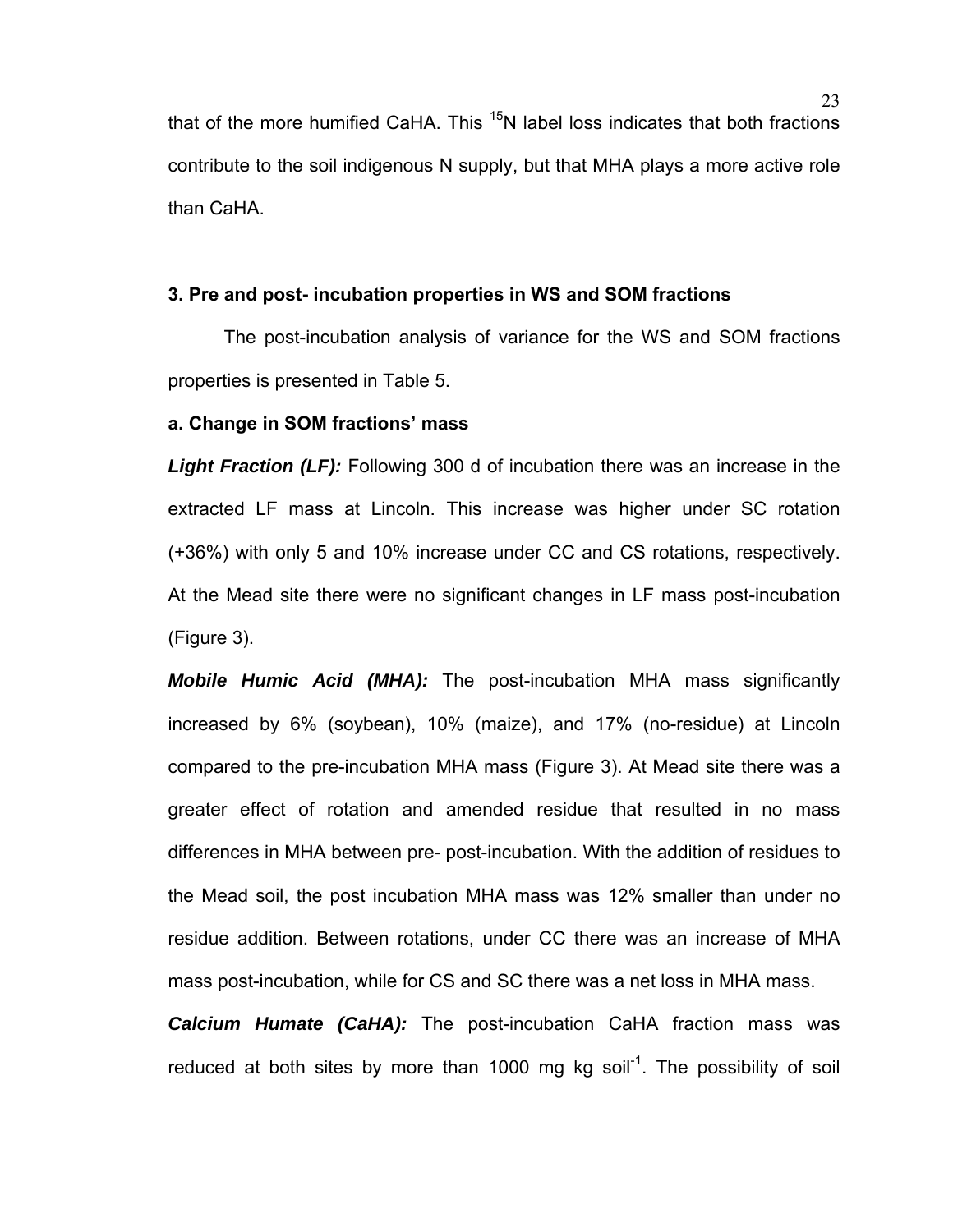acidification during incubation as the cause of CaHA loss was ruled out upon measurement of only a -0.2 unit pH change after 300 d of incubation. At Lincoln the CaHA mass loss was affected by rotation, with -21% CaHA mass under CC compared to -14% CaHA mass for CS or SC (Figure 3).

At both sites the pre-incubation mass of LF and humic acids was similar, with around 760 mg LF kg soil<sup>-1</sup> and 10900 mg humic materials kg soil<sup>-1</sup>, but the proportion MHA:CaHA was different with a higher MHA proportion at Mead. This fact might be related to the difference in  $N_0$  between both sites and may help to explain the observed SOM pool changes to the addition of residues with different quality. The time that the sites were under N management is different, Mead has longer period of high N fertilizations compared to Lincoln, and smaller mass of returned residues. However, the N content of Mead maize residues was higher than that at the Lincoln site. This may promote a more rapid decomposition and humification of the residues at Mead and the formation of more N-rich humic acids as MHA compared to Lincoln. Despite the gain in post-incubation MHA mass there was a net reduction in the amount of humic materials at the end of incubation for all treatments. Because of the removal of net mineralization product during incubation, humic materials were used by microorganisms as a source of C and N pointing out that these are active N pools that exhibit short term change.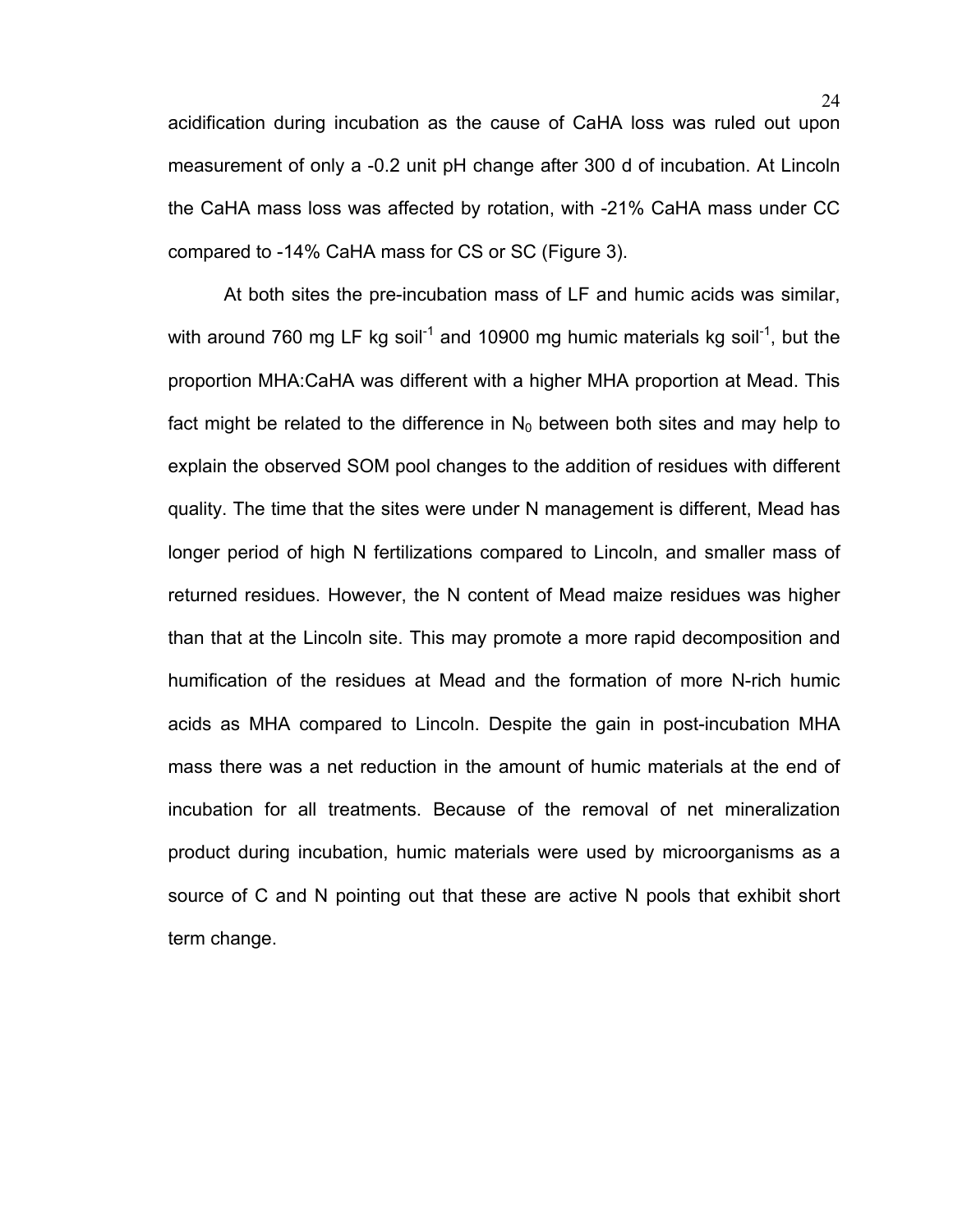# **b. Compositional analysis of SOM fractions and whole soil (%C, %N, %C4- C, and 15N atom%)**

*Whole soil (WS):* The pre-incubation WS C content (1.6% and 1.9% at Lincoln and Mead, respectively) was reduced after incubation in all treatments. For both sites, the addition of maize residues resulted in a higher loss of C than addition of soybean residues or none. The  $\delta^{13}$ C signature of whole soil indicated a preincubation derived C4-C content of 75% and 80% at Lincoln and Mead, respectively. At both sites, the %C4-C was higher under CC and lower for the SC rotation. At Mead, the change in the pre to post-incubation %C4-C was insignificant for no-residue treatment and less than 3% for both maize and soybean amended residue treatments.

The pre-incubation %N was 0.13 and 0.18 at Lincoln and Mead, respectively. After incubation both sites showed a net N loss, which was higher under the soybean amended treatment. At Mead, the change in %N after incubation was higher under CC rotation. The  $15N$  atom% label of WS was significantly reduced after incubation at both sites (0.415 to 0.408, and 0.423 to 0.417, for pre to post-incubation change at Lincoln and Mead, respectively). At Mead there was a bigger change in  $15N$  atom% (-2%) under SC rotation than CS or CC (-1.6 and -1.1%, respectively).

The observed N loss agreed with the pattern in cumulative mineralized N observed: larger WS-N loss and N mineralization under amended soybean, and smaller under amended maize. The N immobilization under amended maize and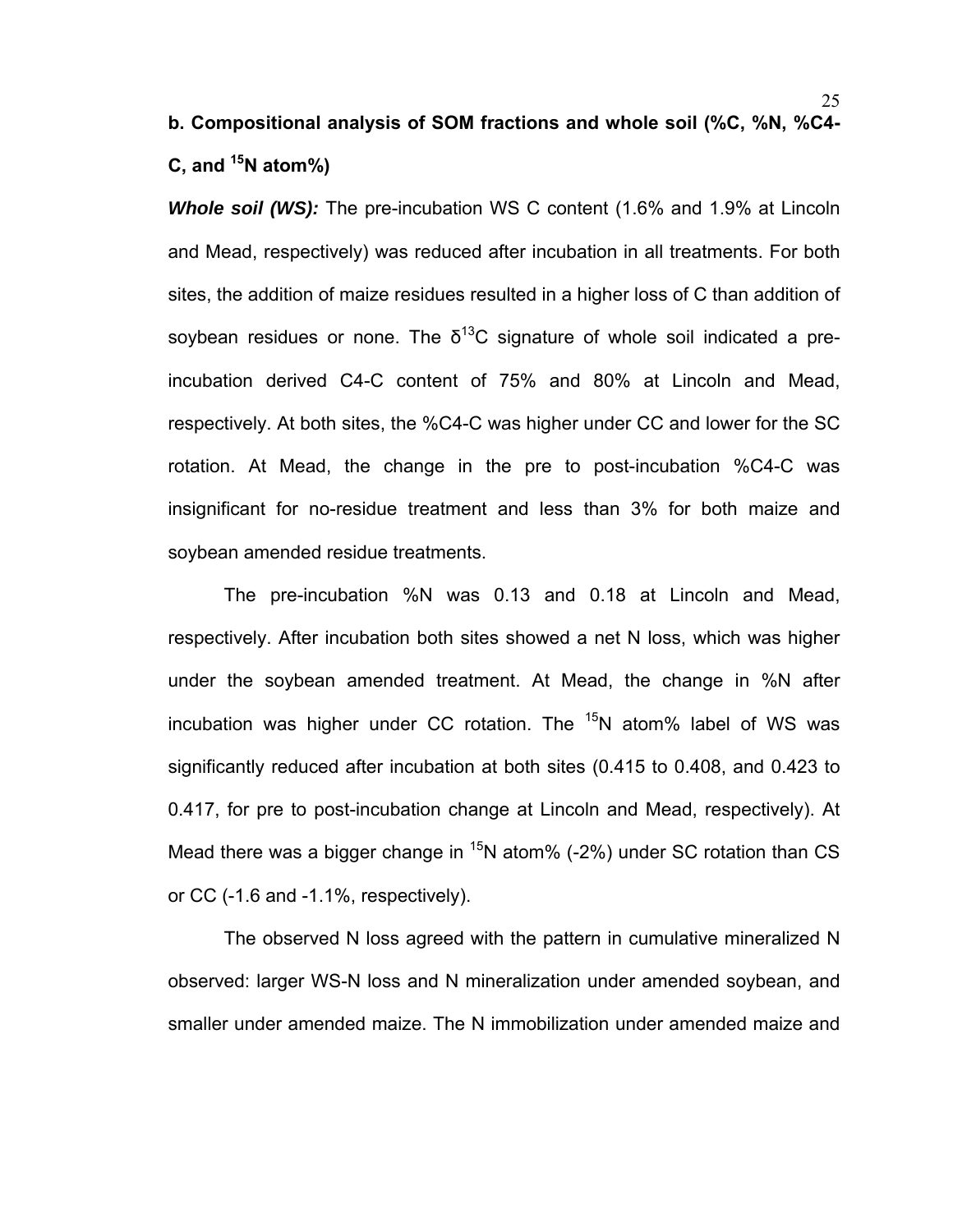the larger WS C and C4-C losses suggest that a considerably greater proportion of the C4 residue added was lost due to respiration.

*Light Fraction (LF):* This SOM fraction exhibited the largest differences in composition between sites. The pre-incubation C content of LF was similar among rotations at each site and averaged 56.7 and 49.3% at Lincoln and Mead, respectively (Table 6). Except for the maize-amended treatment at Mead, all the treatments showed a significant reduction in the post-incubation LF %C. The preincubation %C4-C in the LF at Lincoln was 57, 40 and 37% for CC, CS and SC rotations. Post-incubation, the %C4-C was higher under maize amended (and similar to the pre-incubation value) than the soybean amended or no residue treatment, and the values ranged between 32 to 52%. At Mead, the preincubation %C4-C of LF was significantly different between rotations: 73, 56 and 41% for CC, CS and SC rotations. Post incubation the %C4-C among amended residue treatments was similar to Lincoln, with higher %C4-C under maize amended residue treatment than under the soybean amended and no-residue treatments. The magnitude in the post- incubation %C4-C change at Mead was highly dependent on the crop rotation with no change under CC, loss under CS, and slight gain under SC (Figure 4). The pre- incubation %N of the LF was 2.36 and 2.76% at Lincoln and Mead, respectively, with a significantly higher %N under CC and SC rotations. For both sites there was no significant effect of the residue treatment on the post-incubation change of %N, but there was a significant rotation effect on this change in the LF (Table 6). At Lincoln the %N in LF under CS increased but decreased in the CC and SC rotations, At Mead an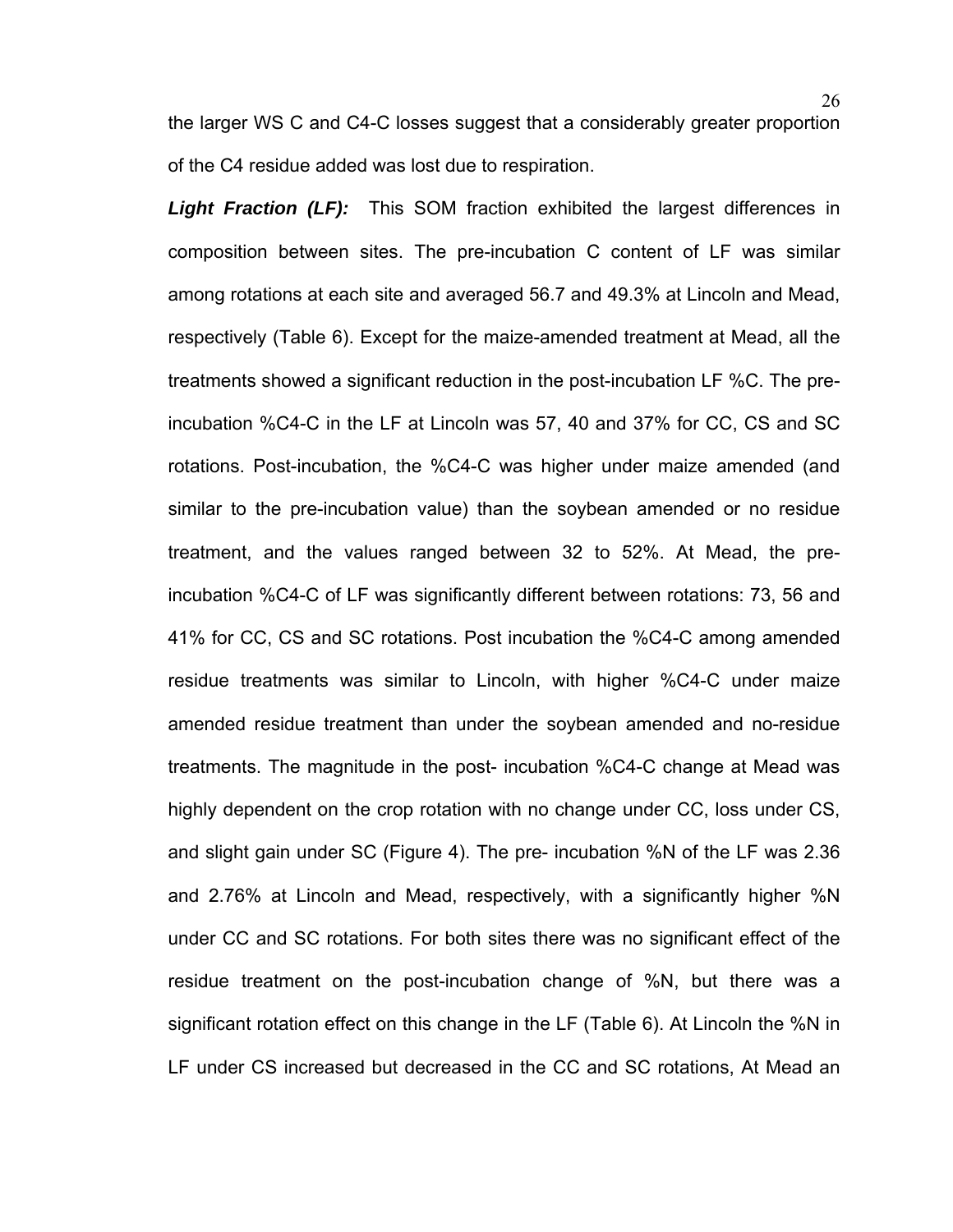increase in %N of LF was observed under the CC and CS rotations and a loss was observed under SC.

The larger magnitude in the post-incubation  $15N$  atom% loss compared to the %N change implies that LF pool is an active N pool as there is a significant loss of  $15N$  with less of a change in the overall mass of LF-N (Figure 2, Table 6). Moreover the similarity between  $15N$  label of LF and that of the leachate at the beginning and end of incubation suggests that the LF-N was the principal source of readily mineralizable N. The effect of previous crop (by rotation) and the C4 vs C3 residue addition on the post-incubation LF %C4-C, along with the contrasting environments of net immobilization at Lincoln and net mineralization at Mead highlights the fast turnover of C in this fraction.

*Mobile Humic Acid (MHA):* The pre-incubation C content for both sites averaged 52%. After incubation, there was a gain in C content of about 2% for MHA (Table 6). At Lincoln, the %C change in MHA was also influenced by residue addition, and rotation. The addition of maize or soybean residues resulted in higher post- incubation %C than no-residue addition. Under the Lincoln SC rotation there was a larger MHA-C content than under CC or CS. The pre-incubation %N was similar for MHA at both sites (5.7 and 5.8% for Lincoln and Mead, respectively). After incubation there was a significant reduction in %N for all treatments and sites. The change in %N to the pre-incubation N content was -6% at Lincoln and -4% at Mead (Table 6).

*Calcium Humate (CaHA):* The pre-incubation C content for both sites was 54% which was increased after incubation to 55%. The pre-incubation %N was slightly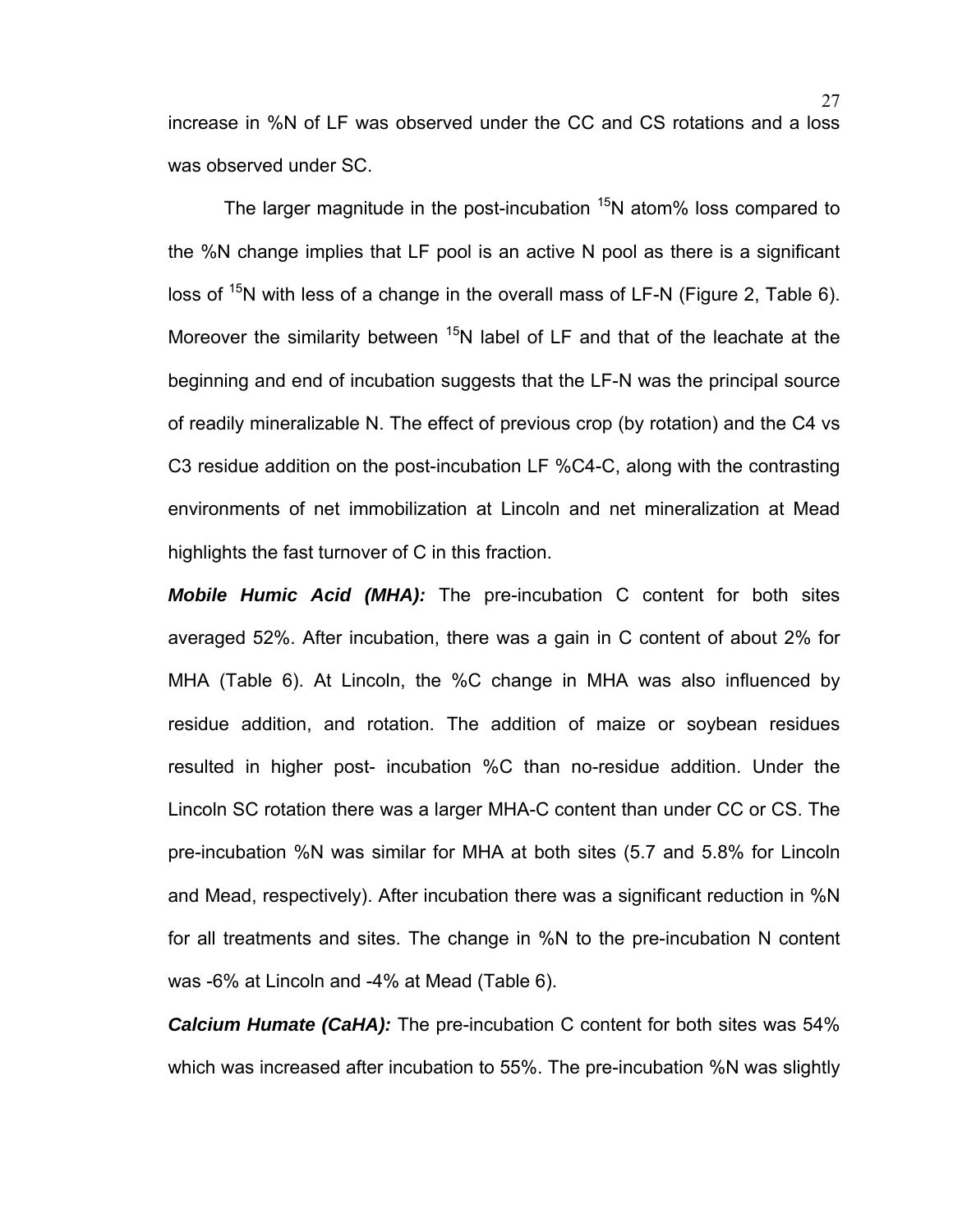higher for CaHA at Mead (2.9 and 3.2 at Lincoln and Mead). After incubation there was a significant reduction in %N for all treatments and sites. The change in %N was -6% at Lincoln, and -4% at Mead of the pre-incubation content (Table 6).

At both sites, the pre-incubation %C4-C was affected by previous crop in the rotation in MHA ( $p < 0.05$ ) and CaHA ( $p < 0.1$ ), with a sequence of %C4-C CC > CS > SC. Post- incubation MHA %C4-C resulted in no change under CC, and increase under CS and SC rotations at Lincoln (Figure 4). At Mead there was also no change for the %C4-C in MHA under CC, small increase in SC and higher increase for CS in the %C4-C post incubation. The addition of maize residues increased the %C4-C of MHA more than the addition of soybean residues The higher and more uniform pre- incubation %C4-C across rotations and sites for CaHA compared to MHA, and the small changes in the %C4 signature could indicate a more strong degree in biochemical stabilization of C into CaHA (Figure 4).

*Humin:* This fraction of SOM was the remaining SOM after the removal of humic materials. The C:N ratio was around 10 at both sites and the %C and %N were very small (< 1% C and < 0.1% N) due to the high proportion of soil minerals in the fraction. Despite the smallest C and N contents, this fraction represented about half of the total mass of WS, total C and total N. After incubation, there was a loss in humin %C and %N at Lincoln under amended soybean and no-residue (%C: from 0.72% to 0.66% and 0.67% and %N from 0.066% to 0.063% for noand soybean residue, respectively), with almost no change for amended maize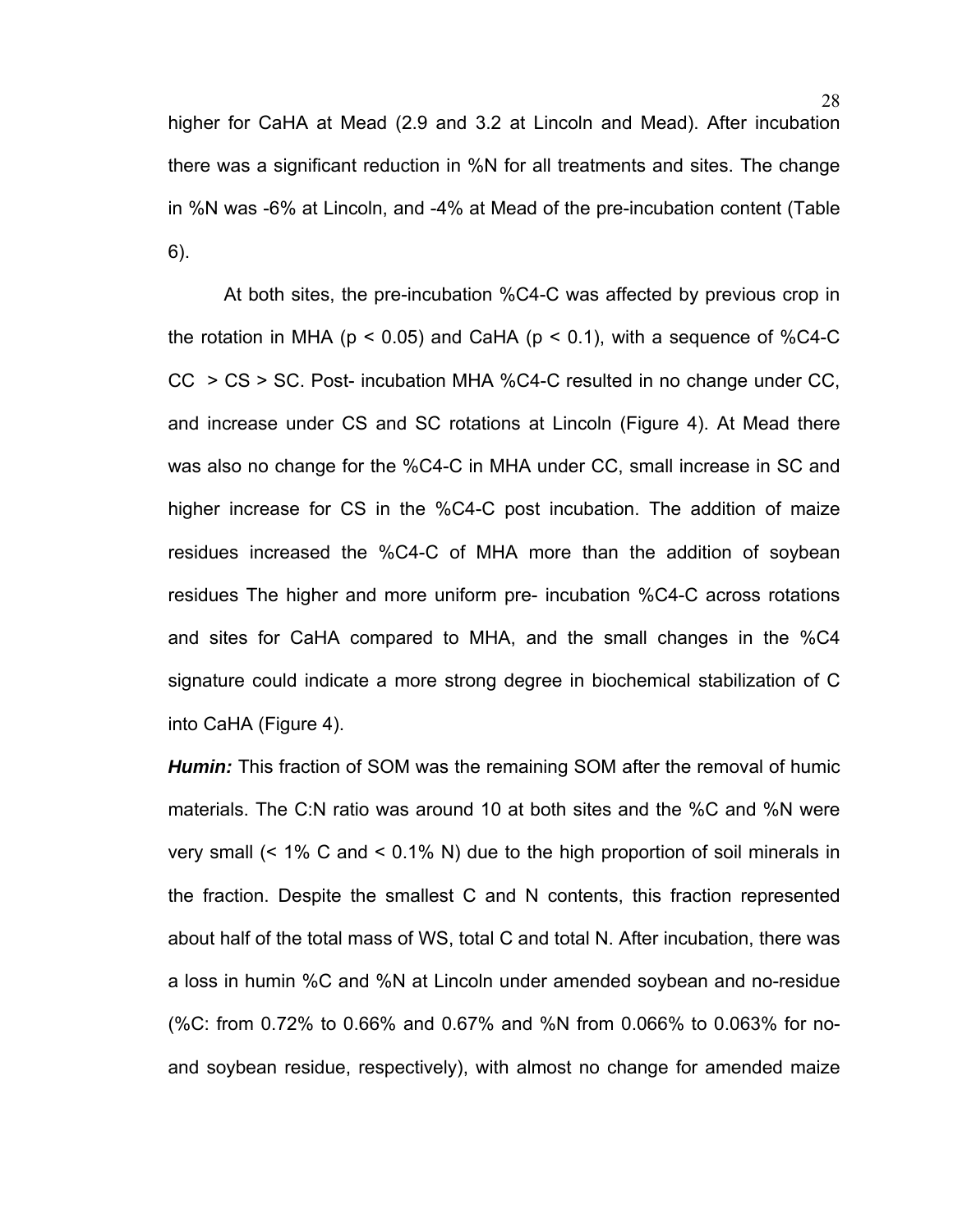residue (0.72% to 0.69%C). At Mead there was a uniform reduction in the post incubation %C among residue treatments (0.83% to 0.79%) after incubation, and a %N loss under no- residue (0.086% N pre-incubation to 0.082, 0.087 and 0.087%N for no-, soybean and maize residues). The pre- incubation %C4-C of humin (>70%) was higher under CC rotations in both sites. After incubation there was small change (< 1%) in the %C4-C and there was the same trend among rotations than pre-incubation for both sites. The differences observed in %C4-C between residues at Lincoln were  $\leq$  1%. The  $^{15}$ N atom% label of Humin was lower than that of humic fractions and LF, but it indicated an enrichment of this fraction. The differences in  $15N$  label among rotations were insignificant, as well as those between pre- and post-incubation. This suggests that adsorbed N in this fraction is relatively inert biologically.

# **c. Change in C, N, 15N and C4 mass**

*LF:* The C mass of LF showed minor changes after incubation and displayed the same trends in change as observed in fraction mass. At Lincoln there was a significant increase in the LF-C mass under SC rotation at the post-incubation time across all residue treatments (+24%) (Table 6). The pre-incubation LF C4-C mass was higher under CC rotation at both sites and lower at the SC rotation, indicating a direct effect of immediate preceding crop on the origin of LF. After incubation there was a significant increase in C4 mass under the maize amended treatment at Lincoln that was more pronounced under the SC rotation. At Mead there was also a significant increase in C4 mass of LF under SC rotation, with a larger change for the maize amended treatment (Figure 5).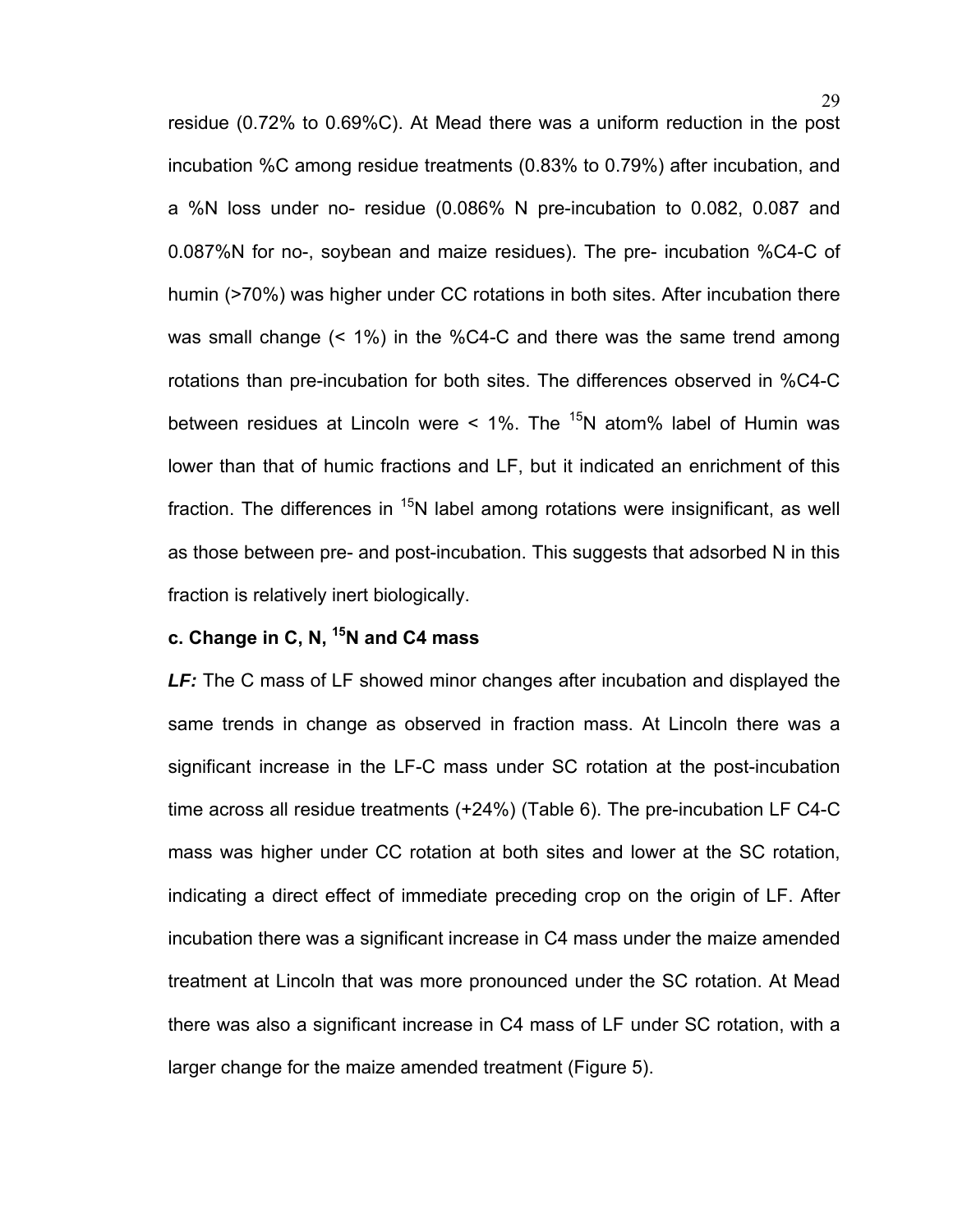The pre-incubation N mass of LF was similar across rotations for both sites and represented 1.3% of WS-N. After 300d of incubation, there was no change in the N mass of LF at Mead, but an increase in the N mass under SC and CS rotations at Lincoln (Table 6). The observed increase in N mass was higher for the no-residue treatment (+21%) compared to the maize (+7%) and soybean  $(+11%)$  residue treatments. The pre- incubation  $^{15}N$  mass of LF was higher at Mead site (0.188 and 0.106 mg  $^{15}N$  kg soil<sup>-1</sup> at Lincoln and Mead, respectively), and there was no statistical differences among rotations at either site. Post incubation, there was a larger  $15N$  mass loss in all treatments (Figure 6). For both sites, the  $15N$  mass loss under both maize and soybean amended treatments was larger under SC rotation, while the no-residue treatment had larger  $15N$  mass loss in CC rotation. The larger loss of  $15N$  in this fraction under SC can be associated to the higher  $15N$  atom% label and a lower C:N ratio that promoted the decomposition of the LF. In addition, the larger loss in  $15N$  mass observed under amended soybean suggests that the shift in N mineralization could be due to an increase in the degree of LF decomposition when a low C:N ratio material is the source. The greater increase in LF-C mass, C4 mass and N mass under SC maize amended treatment, suggests that the more available N of this rotation contributed to the fixation of the C present in the maize residue.

*Mobile Humic Acid (MHA):* The pre-incubation C mass of total humic materials was similar between sites (5834 and 5774 mg C kg soil<sup>-1</sup>). At Lincoln, the preincubation C mass of MHA was similar between rotations, but was 36% lower in SC compared to CC and CS rotations at Mead (Table 6). At Lincoln there was an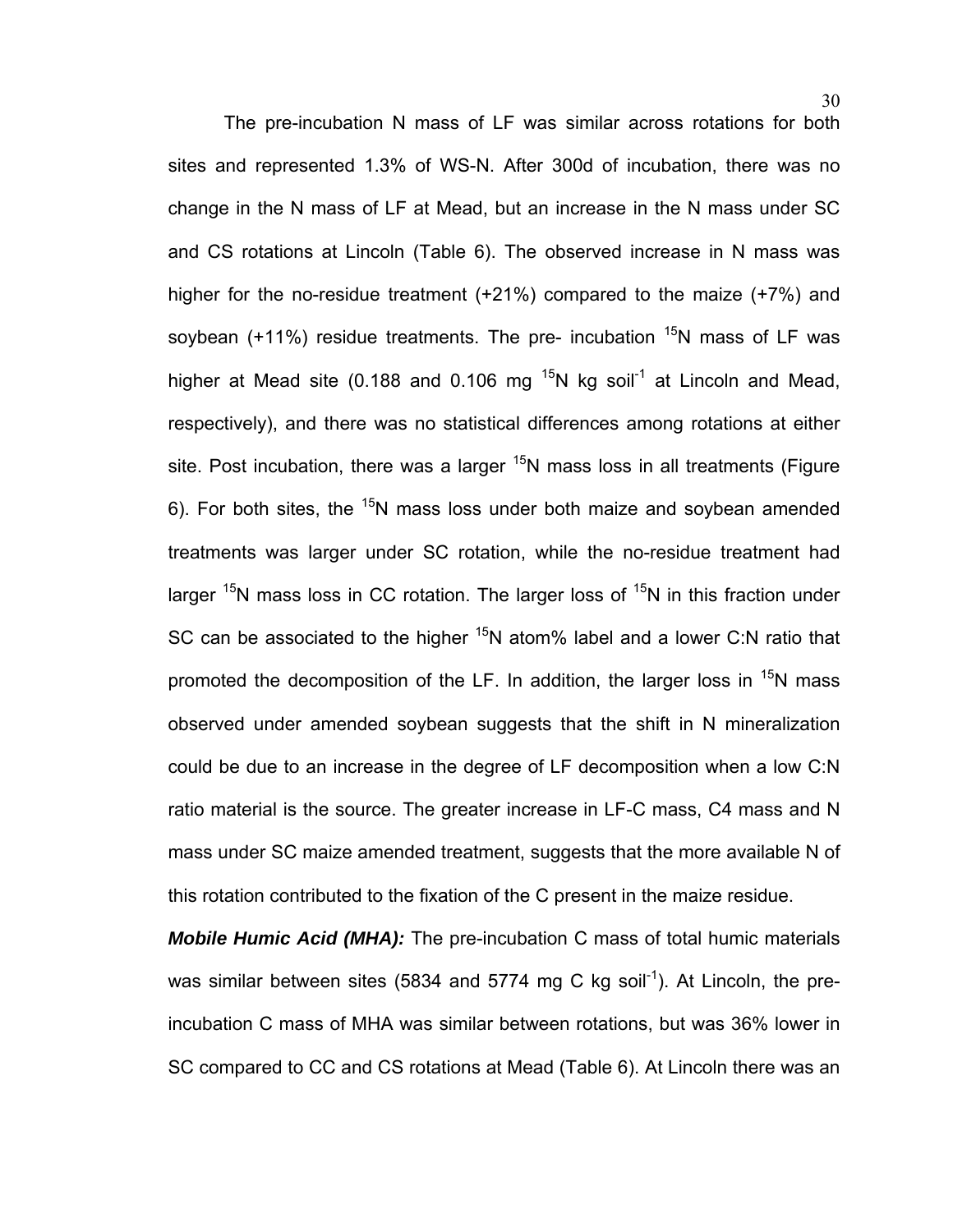increase in the post incubation C mass of MHA for all treatments (23%, 14% and 10% increase under amended maize, no-residue, and soybean treatments, respectively). At Mead, all the rotations with the no-residue treatment had an increase in MHA C mass compared to the pre-incubation mass. Also, the CC rotation at Mead had an increase in the post incubation MHA C mass across al residues compared to C and SC. As observed with the C mass, the preincubation N mass of MHA was similar among rotations at Lincoln, and was lower in SC compared to CC and CS rotations at Mead (-30%). At Mead, the CS rotation had a larger MHA N loss across rotations compared to the loss observed in SC, while CC showed an increase in MHA N mass. Among residue treatments, the maize and soybean amended treatments had larger MHA N loss than no residue added (Table 6).

*Calcium Humate (CaHA):* The pre-incubation C mass of CaHA was similar among rotations at each site. The post-incubation C mass of CaHA was reduced in all treatments and sites (Table 6). At Lincoln, there was a 12% lost in CaHA C mass under CS and SC rotations, while CC had a larger reduction of CaHA C mass (-20%). At Mead the loss of C mass in CaHA were smaller in magnitude than at Lincoln (3%, 12% and 7% loss under maize, no-residue and soybean amended treatments). The pre-incubation N mass of CaHA was similar among rotations at each site. Post-incubation N mass of MHA was not influenced by residue treatment. The post-incubation N mass of CaHA was reduced compared to the pre-incubation N mass for all rotations and treatments at both sites. At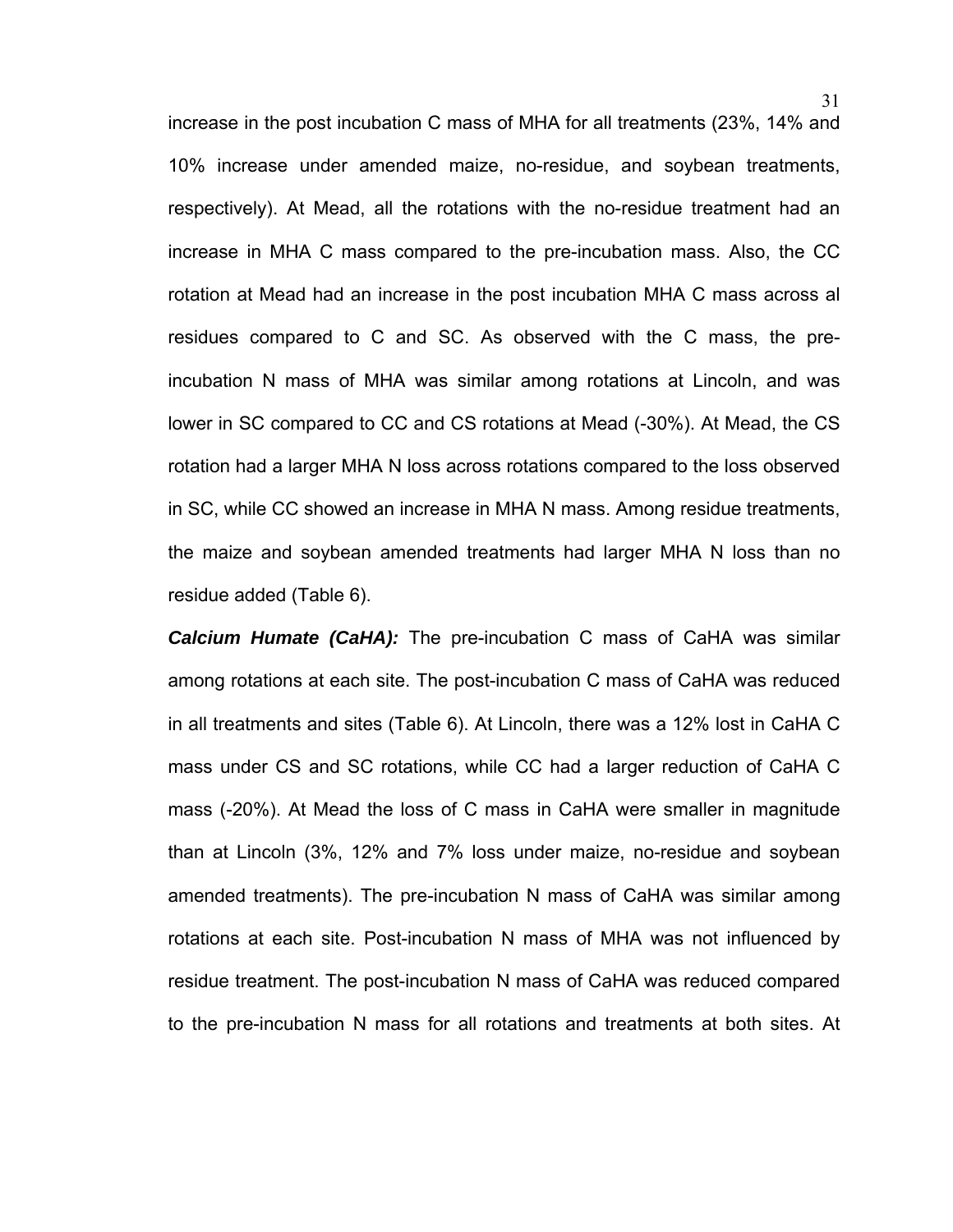Lincoln there was a trend of higher CaHA N mass loss under CC, while at Mead the higher CaHA N loss was under no residue addition.

The pre-incubation  $15N$  mass of each humic fraction was similar among rotations at each site but the mass of label was significantly greater in MHA than CaHA (0.241 and 0.166 mg <sup>15</sup>N kg soil<sup>-1</sup> at Lincoln, and 0.404 and 0.200 mg <sup>15</sup>N kg soil<sup>-1</sup> at Mead, for MHA and CaHA, respectively). The post-incubation  $15N$ mass of both fractions was reduced for all treatments and sites, indicating mineralization of the pre-incubation N in the most recently immobilized N fraction (Figure 6). The loss of MHA  $15N$  mass was higher at Mead compared to Lincoln, and for both sites the  $15N$  mass loss was larger under the soybean amended treatment (25% and 32% at Lincoln and Mead, respectively) than was observed under the no residue or maize amended treatments (21% and 13% at Lincoln, and 25% and 24% at Mead). The  $15N$  mass loss of CaHA was higher at Lincoln (-35%) than Mead. At Lincoln there were no differences among residue treatments and small differences between rotations in the CaHA <sup>15</sup>N mass loss. At Mead there was a higher CaHA  $15N$  mass loss under no residue addition (35%) compared to the soybean amended (27%) or maize amended (17%) treatments.

## **4. Source of N under different residue additions**

The significant reduction of both %N and  $15N$  atom% of MHA and CaHA after 300 d of incubation indicates that both fractions, when exposed to a N mining environment (removal of net mineralization product), will release part of their N and contribute to the soil indigenous N pool. The relationship between pre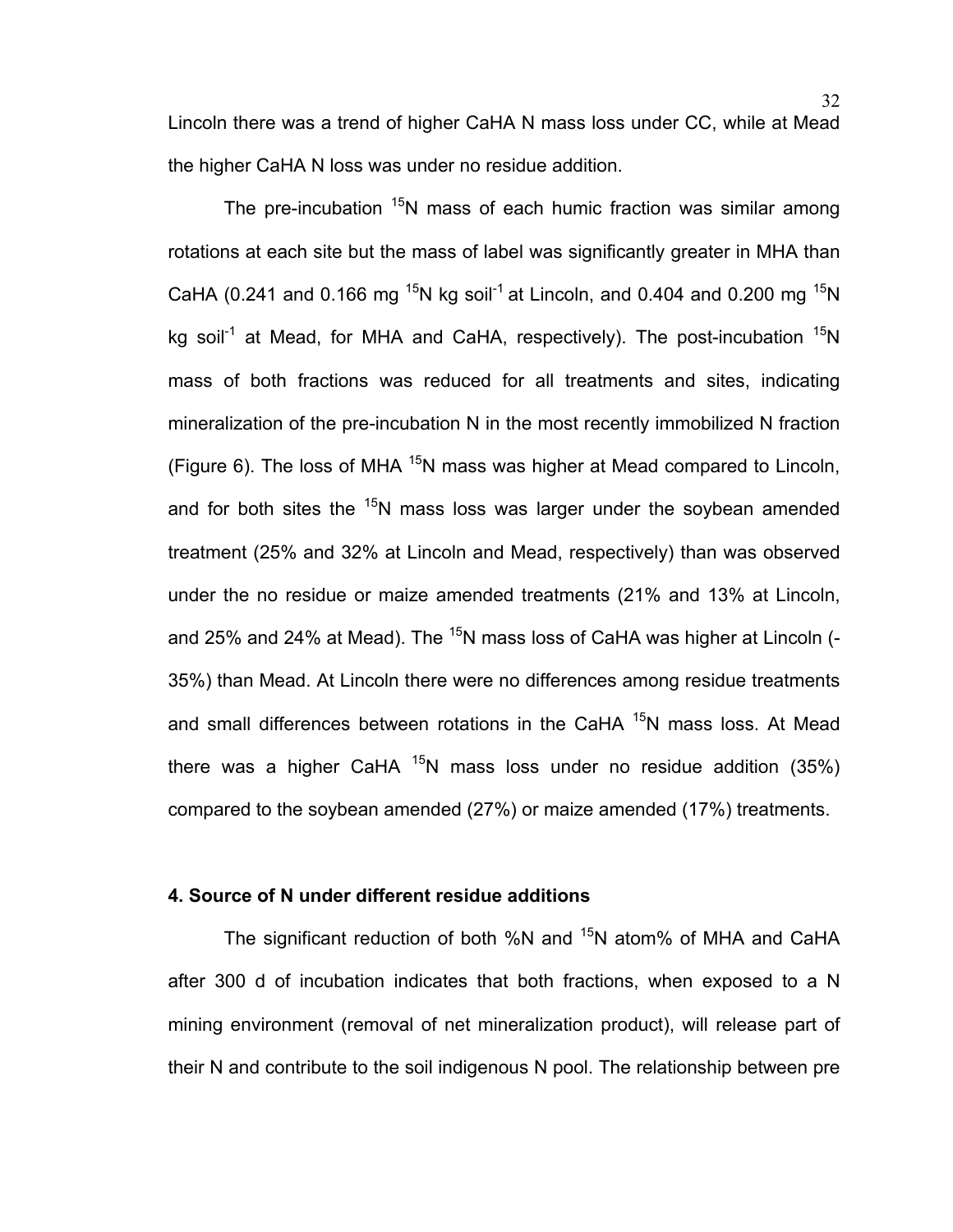and post-incubation mass of SOM fractions, and its C and N composition is showed in Table 6. In Table 6, the net difference of post – pre-incubation mass (SOM fraction, C or N mass) is called transformed mass. A negative number means that there was a loss of mass at the end of incubation compared to preincubation. The C and N composition of that transformed mass (%C and %N in transformed mass) was calculated by dividing the transformed C or N mass by the corresponding transformed SOM fraction mass and multiplying by 100. A positive % means that the fraction showed a net unidirectional flux of fraction and nutrient mass (e.g. a net loss in CaHA mass along with a net loss in C mass in the same fraction) while negative % means that the net change in fraction mass was opposite to the net change in C or N mass in that fraction (e.g. a net gain in MHA mass along a net loss in N mass in the same fraction). The % C and N values for transformed mass that were too far from the original composition are not shown. These extreme values, which predominate among MHA and LF, indicate the possible occurrence of several recycling processes into the fraction with a net change in fraction mass too small or too big compared to the net change in nutrient.

The transformed CaHA mass was characterized as having greater %N and lower %C than the original material, which suggests a preferential release of a less stabilized or condensed humic substances extracted in the CaHA fraction. There is likely a range in both the fraction of C with long or short MRT of carbon and so there are fractions within CaHA that are more labile than the whole. The release of a more labile CaHA sub-fraction is expected to increase the proportion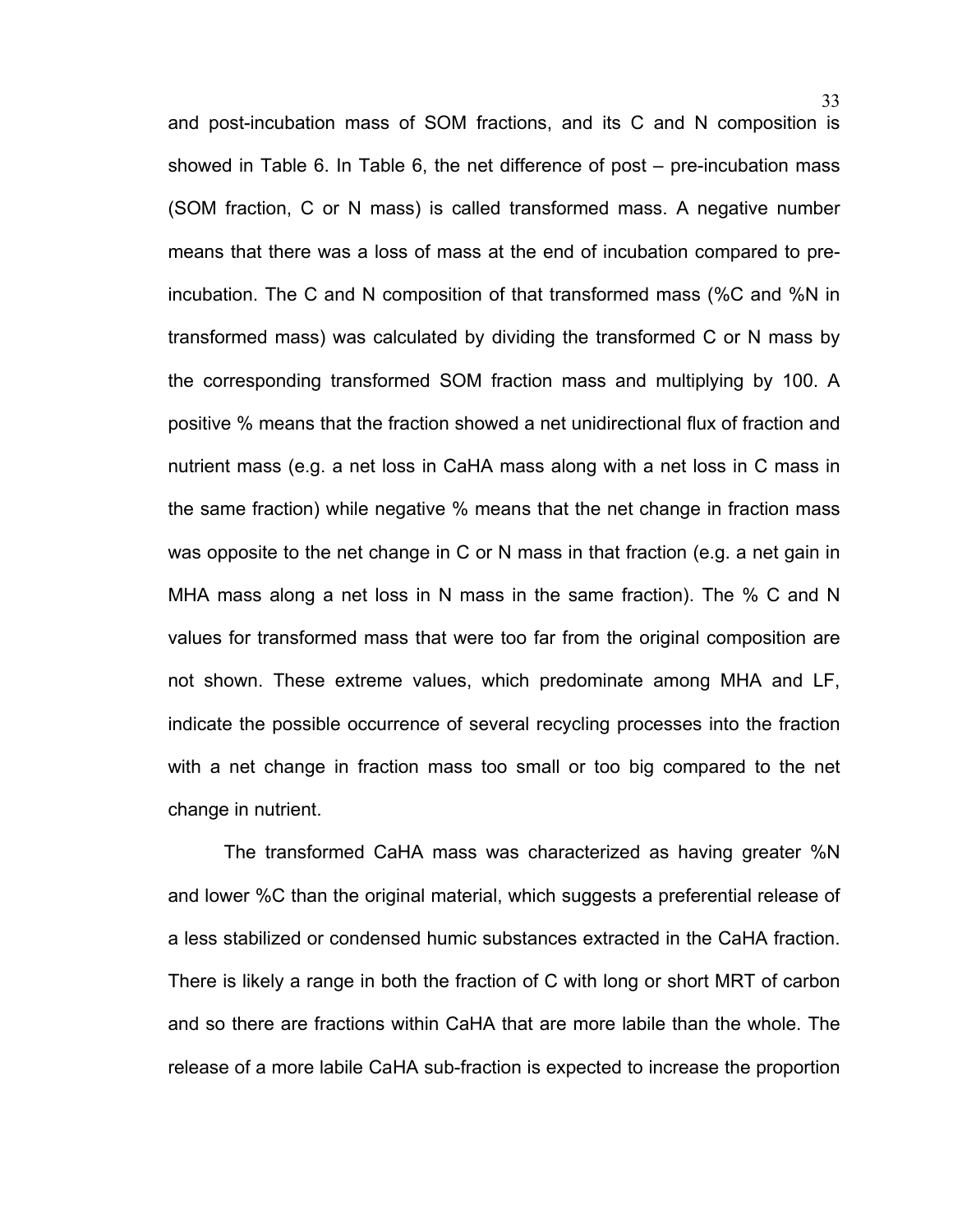of the more condensed ones in that fraction, increasing the %C of that fraction which was observed. Under the extended mineralization conditions of this experiment, the release of more labile CaHA materials could be responsible for the net gain of MHA mass. However the net loss in CaHA fraction, C and N mass was greater than the net gain in C and N by MHA, and for some treatments there was also a net loss in MHA fraction, C and N mass accompanying CaHA loss. It seems logical that the transformed CaHA material underwent further transformations by soil microorganisms before becoming part of MHA or being lost as mineralization products (e.g.  $CO<sub>2</sub>$ ). So to, MHA materials are also being modified by microorganisms to release the C and N in them. The %C in the transformed MHA mass varied widely, and was in general higher than the %C of the CaHA transformed mass. This suggests that MHA had a more active role in the cycling of C.

The N composition of transformed CaHA was higher than the original material, denoting a preferential loss of enriched N materials. The loss in  $15N$ atom% and mass of CaHA implied that this recently labeled N loss was stored in recently stabilized N compounds which are readily available for mineralization. The N composition of the transformed MHA mass varied widely between sites, residue addition, and rotations, indicating a higher N turnover in that fraction related to the N demand for C mineralization of added residue. At Lincoln, the increase in MHA mass was characterized by an increase in N mass under maize amended treatment, and no change in MHA N mass under soybean amended. This suggests that the immobilization environment under maize amended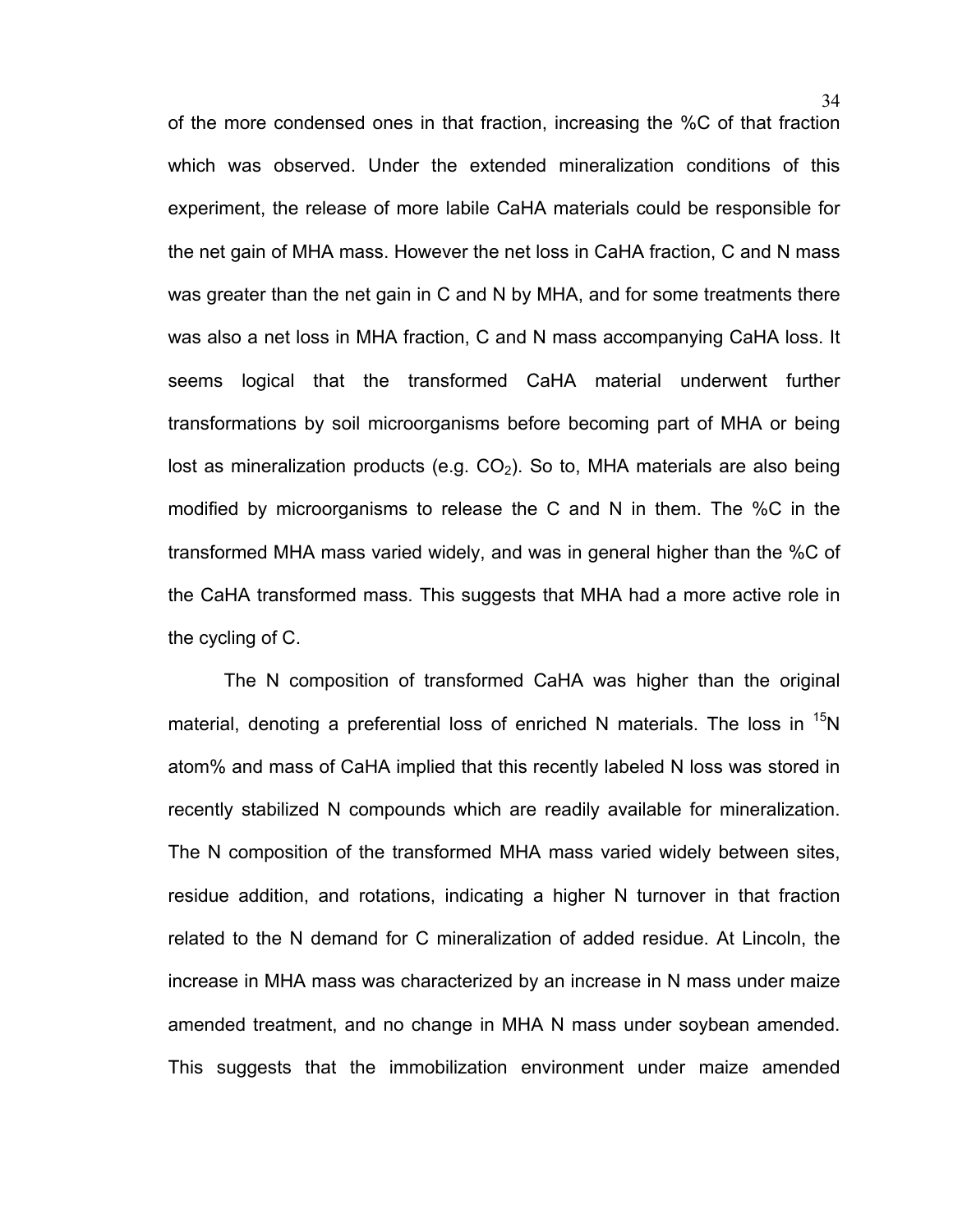resulted in N mineralization from MHA and CaHA to decompose the residue (as evidenced by the loss in  $15N$  mass of this fraction). The prevalent conditions of immobilization until the end of incubation suggest that the maize residue is still the energy source for microbial biomass at the Lincoln site. Thus, the released Nrich CaHA substances once have lost part of its N will probably become part of the MHA pool increasing its mass but with a lower %N. The net amount of LF-N involved in the transformed mass was considerably smaller than that of CaHA and MHA.

To assess the relative activity and importance of sources to the soil's indigenous N pool, an N turnover statistic relating the net change  $\frac{1}{5}N$  mass to the net change (%) in N mass for each fraction was computed. Table 7 shows the mean values of the N turnover statistic by amended residue and rotation along with the standard errors.

As the change in  $15N$  mass for all fractions was a net loss, a positive turnover statistic means a net loss in N mass by that fraction and a negative number will indicate a net gain in N mass in the fraction. The magnitude for the statistic can be 0 (meaning the net change in N mass is far larger than the net change in <sup>15</sup>N mass), 1 (the net change in N mass and <sup>15</sup>N mass are similar), or  $>$  1 (the net change in <sup>15</sup>N mass is larger than that of N mass).

The turnover statistic for CaHA was > 1 among rotations and residue amended treatments for both sites. This fact points out that CaHA fraction is not labeled uniformly, and that the  $15N$  is in the more reactive compounds within the fraction. The CaHA fraction, therefore, donates N with higher  $15N$  label than the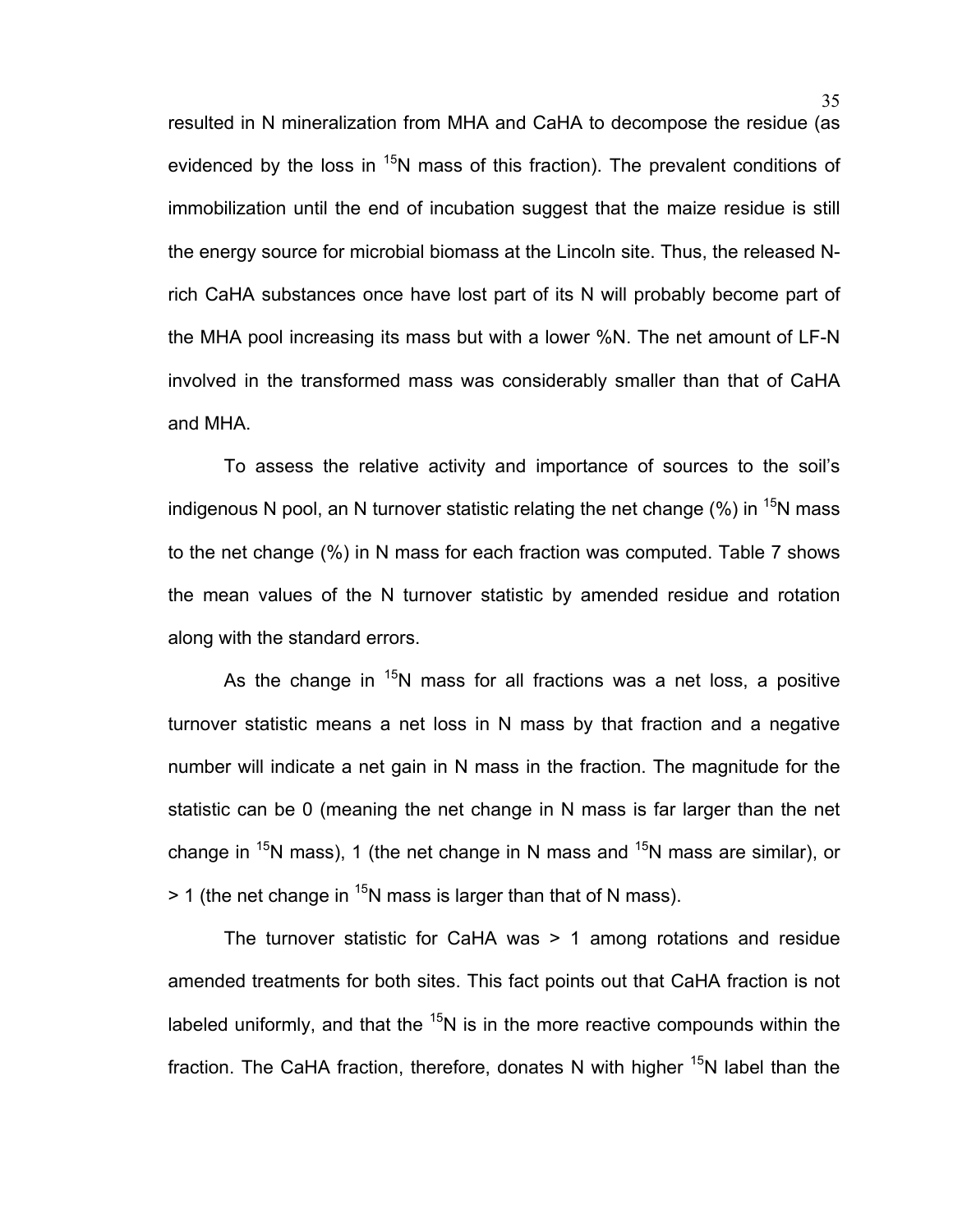bulk material. The analysis of transformed mass, implies that the higher %N observed in the CaHA mass loss is due to a preferential release of N-rich compound within CaHA fraction. All this suggests that the CaHA pool is composed of materials with different degree of stabilization, and that the new added materials ( $15N$  labeled) are N-rich compounds that could be mineralized to donate N. At Mead there was a larger turnover statistic value of CaHA under CC among residue treatments, suggesting that the higher N inputs in this rotation have resulted in a larger pool of N-rich labile-CaHA.

The turnover statistic for MHA varied widely among treatments and sites, indicating a more dynamic N pool compared to CaHA. The negative values for the statistic indicates a net increase in N mass but a depletion in  $15N$  mass. This suggests MHA is an N donor pool for residue and LF decomposition as well as a storage pool for the humified compounds released from CaHA pool (as suggested by the %N of the transformed MHA mass). The positive values of the turnover at Mead indicated a flow of N out of MHA pool for the CS and SC rotations under all residue treatments. The higher %N in the transformed MHA mass for this treatments compared to the original material could indicate, as for the CaHA pool, that a preferential loss of the more labile and N-rich compound are being mineralized in this fraction.

The turnover for the LF pool also varied widely among treatments, showing a higher magnitude than the turnover of MHA. The positive values for all the rotations under soybean amended treatment, and for CC and SC with no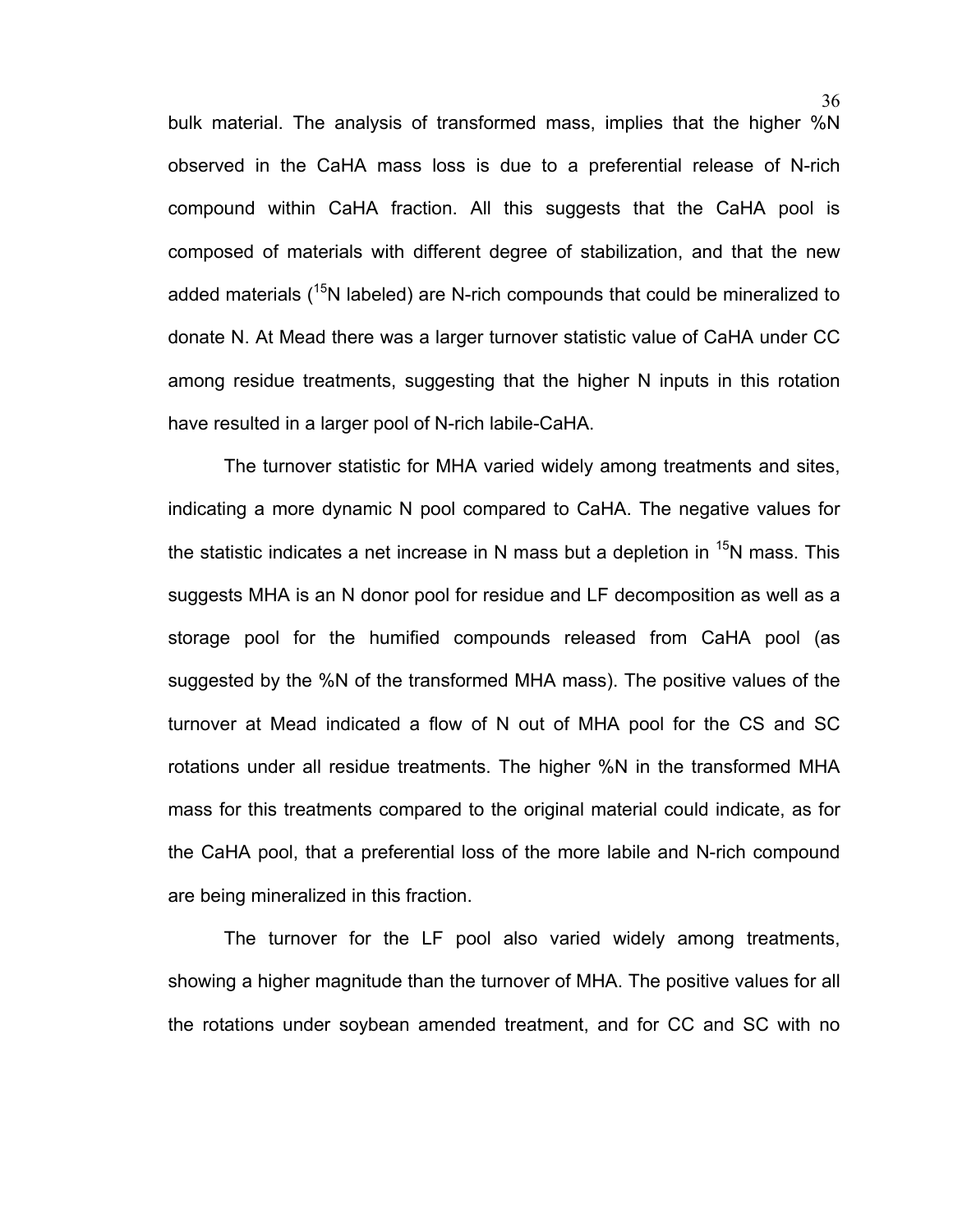residue addition at Mead could constitute a hint about the nature of N pools contributing to the higher N mineralization observed under these treatments.

### **DISCUSSION**

## **Soil N mineralization**

The difference between the Lincoln and Mead sites in the cumulative mineralized N reflects two distinctive environments: a moderate to high soil indigenous N supply at Lincoln, where between 1.1 to 1.4% of the total whole soil N was mineralized in the no-residue treatment, and a very high soil indigenous N supply at Mead, where the total cumulative mineralized N accounted for 2.2 to 2.8% of total WS-N. The consequence of adding the same rate of fresh crop residues of contrasting quality to soils from both sites was a higher net N mineralization capacity with soybean residue amendment at Mead (2.6 to 3.4% of total WS-N was mineralized) and a net immobilization of the added residue N under the maize amended treatment at Lincoln (0.1 to 0.3% of total WS-N was mineralized). Thus a broad range of different environments for soil indigenous N supply expression was achieved because of different labile N storage in diverse SOM pools at each site (Figure 1). The similar amounts of mineralized  $15N$ among no-residue and soybean amended residue treatments suggest that the increase in N mineralization was achieved due to mineralization of non-labeled N sources (as the soybean residue).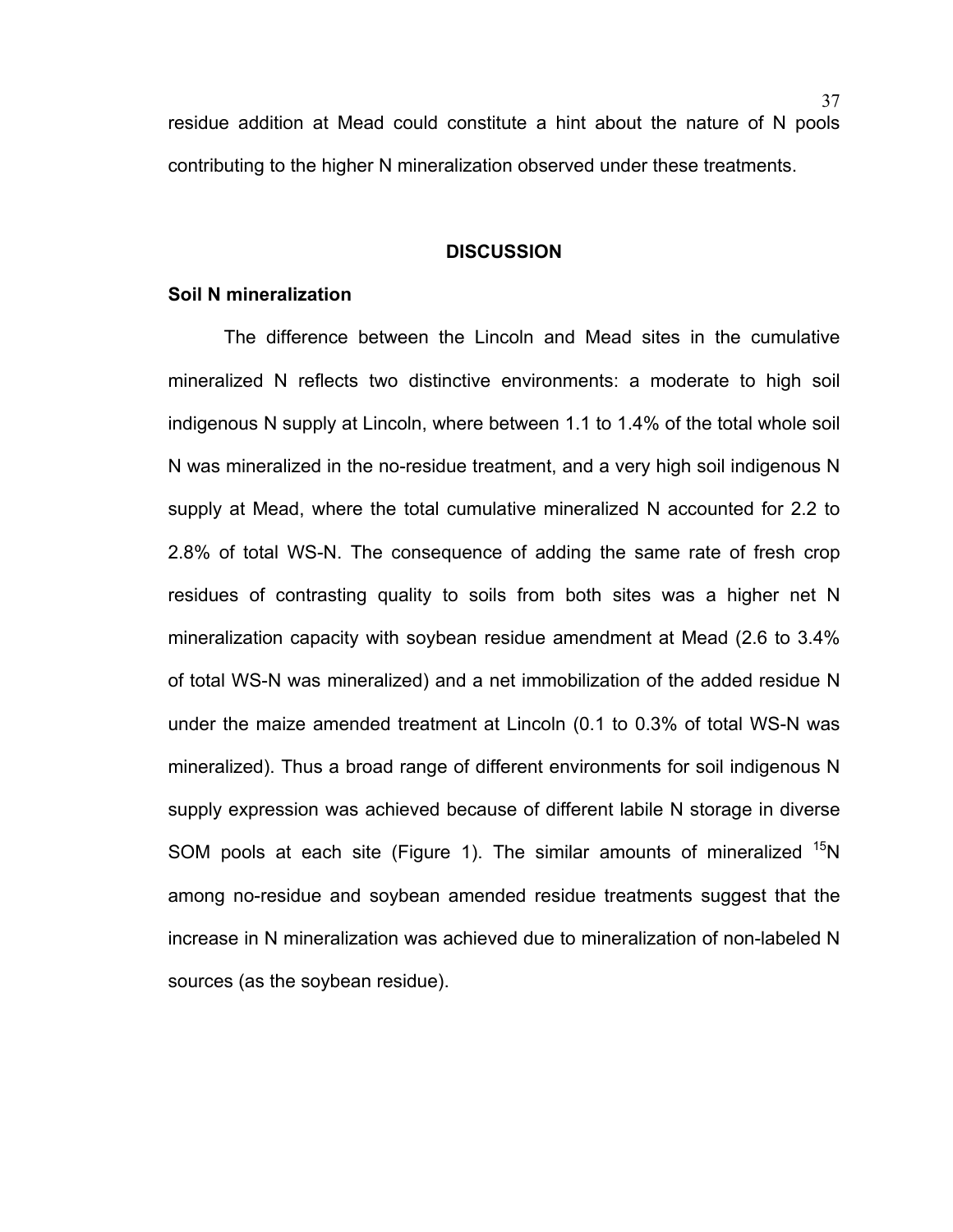# **Soil 15N mineralization and SOM fractions**

The soils used in this study had been amended with  $15N$  fertilizer in a field study approximately 1 year prior to sampling for this study. We found the majority of the recently immobilized <sup>15</sup>N mass resident in the LF, MHA and CaHA fractions. The decline in the  $15N$  atom% of the inorganic N in leachate overtime suggests that a large proportion of recently immobilized  $15N$  was stored in relatively labile forms N and released early during incubation. The similarity in  $^{15}N$ atom% of initial leaching to the pre-incubation LF  $<sup>15</sup>N$  atom% suggests that LF</sup> decomposition is an initial easily mineralizable source of N. The LF, composed of a mixture of partially decomposed plant materials, constitutes a readily available N and C source (Bending and Turner, 1999). The observed change in the magnitude of its  $15N$  atom% and  $\delta^{13}$ C signature upon application of C4 and C3 residues also identifies it as a primary energy and N pool for heterotrophic activity. Wang et al. (2004) determined that the long-term potential of N mineralization is mainly affected by the capacity to replenish bio-available substrate. They related this capacity to the quality of LF - its N content - and the amount of N mineralized during the first 4 weeks of incubation as indicators of the degree of substrate replenishment. The addition of soybean residues with a lower C:N ratio than LF  $(C:N = 12)$  constituted a substituting N source for mineralization, since it will be more easily decomposed than LF (Johnson et al., 2007). This substitution was observed as a drop in the  $15N$  atom% of the mineralized N from the initial 4 leachings (49 d) compared to the no-residue treatment at both sites. After that, the  $15N$  atom% of leachate was similar for the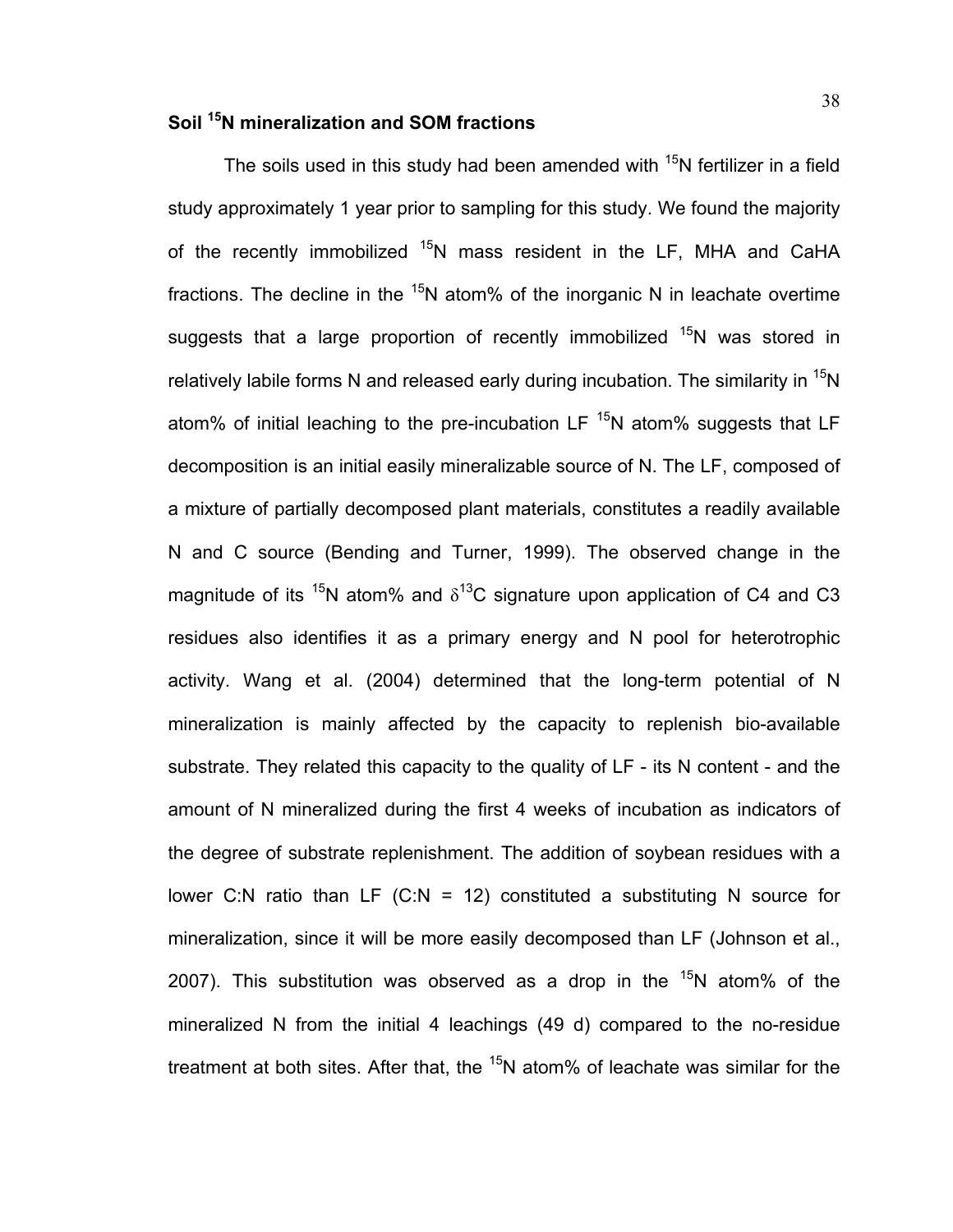no-residue and soybean amended treatments, suggesting that the initial substitution by soybean residues was over.

During the entire 300 d incubation, the  $15$ N label of the leachate decayed toward a constant value at the end of incubation. This final value indicated a  $^{15}N$ enrichment of the leachate compared to the  $15N$  atom% of the humic acid pools, but similar (Lincoln) or lower (Mead) than the  $15N$  atom% of the LF. This fact can have multiple interpretations: a) LF is still the source of N mineralization at the end of incubation, b) there is a shared source of the mineralized N between LF and humic materials during incubation, c) one source of mineralized N is some labile fraction of humic materials which is enriched in  $15N$  (more recent) compared to the bulk material.

Considering the total N mass of LF at the beginning of incubation ( $\approx$  20 mg) N kg soil<sup>-1</sup>), it is unlikely that LF constitutes the only source for N mineralization. Moreover, the replenishment of this pool at the end of incubation indicates that a dynamic turnover exists among SOM pools with replenishment of the LF from new sources of N and C. Along with the partially decomposed plant materials, the extracted LF can contain microbial constituents. Nichols and Wright (2006) found that approximately 9 to 12% of the LF pool was composed of fungal proteins with a C:N ratio of 15. Thus it is possible that the replenishment of LF pool observed at the end of incubation in the amended as well as no-residue amended treatments is associated with an increase in the contribution of microbial compounds into this fraction, some of which may initiate from labile humic material.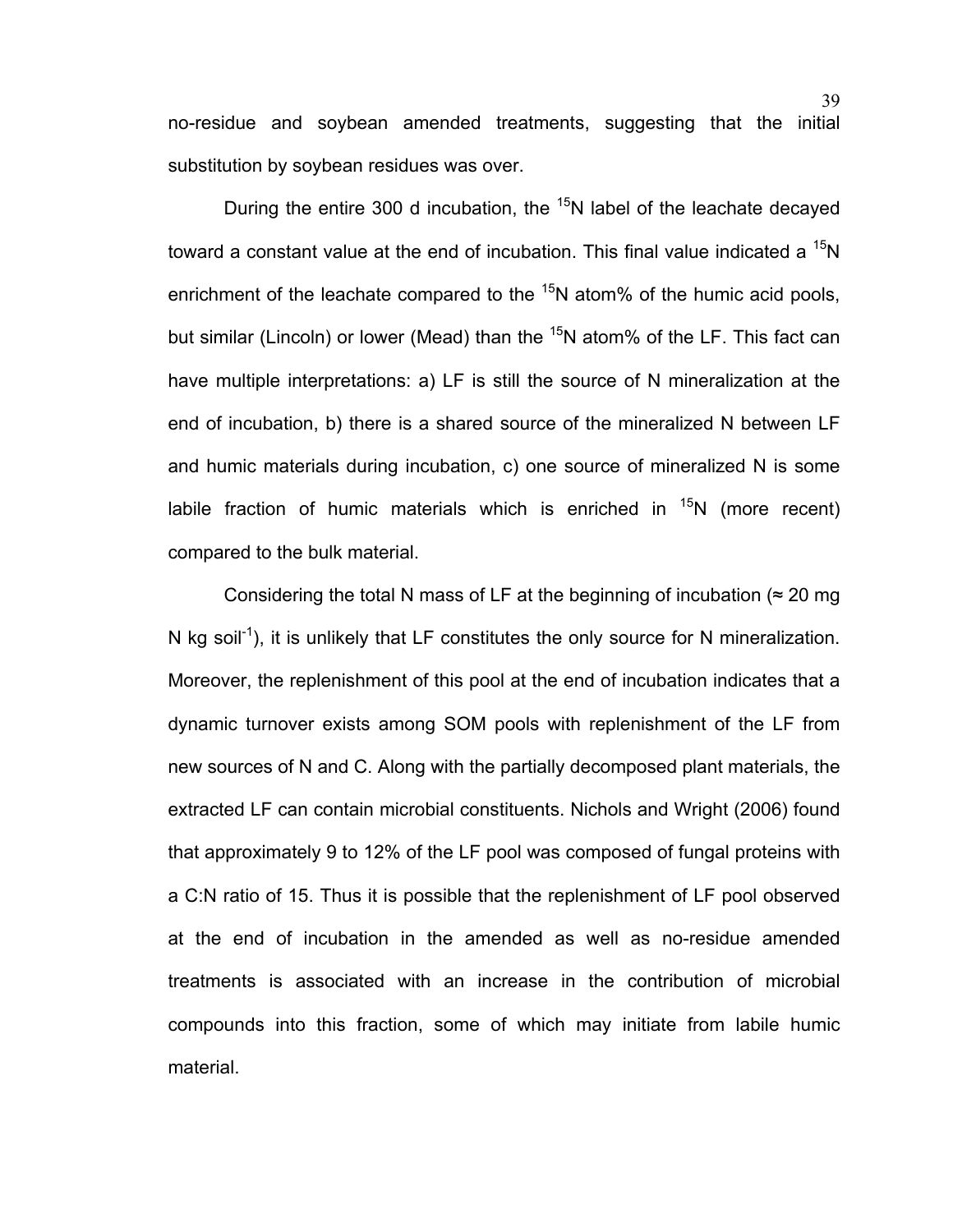The soils used in this experiment were labeled with  $15N$  fertilizer in spring 2002 and the crop residues after harvest in fall 2002 were returned to the soil and incorporated. The  $15N$  atom% observed in the following spring in the SOM pools studied is indicative of N that was recently incorporated. The decline in  $15N$ atom% and <sup>15</sup>N mass observed in all SOM fractions over the course of incubation indicated preferential loss of newly immobilized N.

The analysis of transformed mass showed that the CaHA mass that was lost during incubation was characterized as having a greater %N and lower %C than the total CaHA pool, which suggests a preferential release of the less stabilized and condensed humic materials within this fraction. The turnover statistic of CaHA showed a net unidirectional and nearly proportional flux of N and  $15N$  out of this fraction, which suggests that a significant pool of labile N exists in the CaHA fraction that cannot be extracted in the lab without acidification (decalcification) of humate before alkali extraction. It is apparent, however, that this pool is accessible to microbial activity. In this study, the labile CaHA fraction constituted approximately 16% at Lincoln and 10% at Mead of the total CaHA pool.

It is presumed that the materials released from CaHA are initially utilized by the microbial biomass during residue and LF decomposition and humification. The byproducts then become part of the MHA pool. Indeed we observed a gain in MHA mass over the course of this long-term incubation especially under a net N immobilizing environment. The difference between transformed CaHA mass and its composition to the transformed MHA mass and its composition means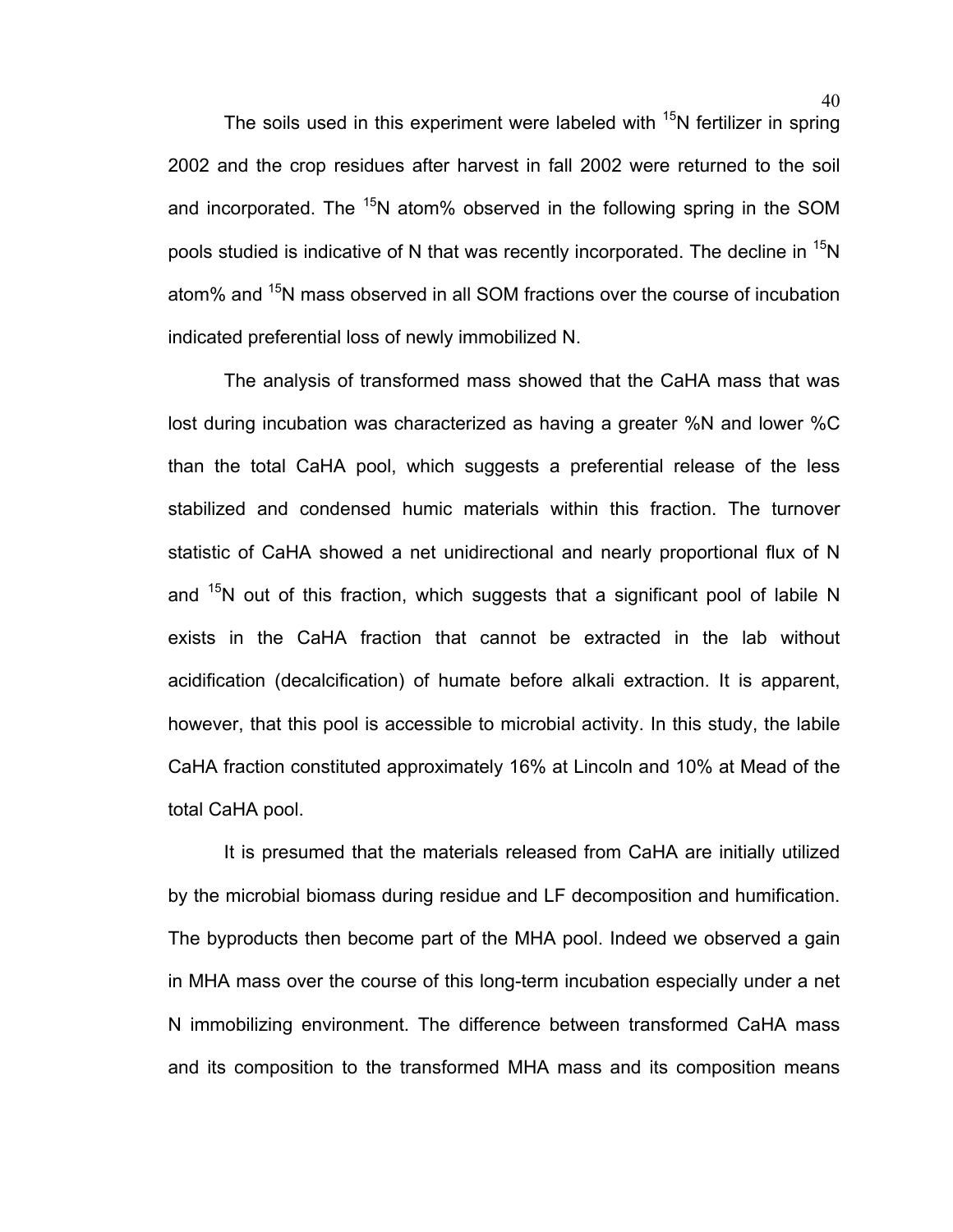that any material gained by MHA from CaHA suffered more transformations and loss C and N during its transformation. The broad variation in transformed N mass of MHA between sites, rotations and residues, indicated a higher N turnover (or response to the N demand) in MHA than CaHA and is related to N demand for mineralization. This suggests that MHA is a primary N source that undergoes rapid turnover relative to CaHA. Also the loss in <sup>15</sup>N mass observed in the MHA fraction confirmed that the degree of  $15N$  atom% reduction was due to both,  $15N$  dilution from massive N deposition to this pool as well as flow of  $15N$ mass out of the fraction. The analysis of the turnover statistic between the net change in  $15N$  and N mass also varied widely but identified MHA as an active soil indigenous N pool, as N donor and N acceptor. The transformed C4 mass of CaHA indicated a loss of C4 mass in CaHA for all treatments at both sites, with a higher loss at Lincoln site. The transformed mass of C4 for MHA revealed a net gain at Lincoln, for all residue treatments and rotations, suggesting that part of the C lost by CaHA was recycled into MHA, and another portion was utilized for microbial respiration. At Mead, the transformed C4 mass of MHA showed a significant net gain under the no-residue treatment in CC and CS, which coincided with a net C4 mass loss of CaHA. The addition of maize residues or soybean residues resulted in a loss of C4 mass in both humic fractions at Mead, which can be attributed, in the case of the maize amended treatment, to a N demand for decomposition of high C:N ratio residue, thus promoting the mineralization of more labile humic materials richer in N.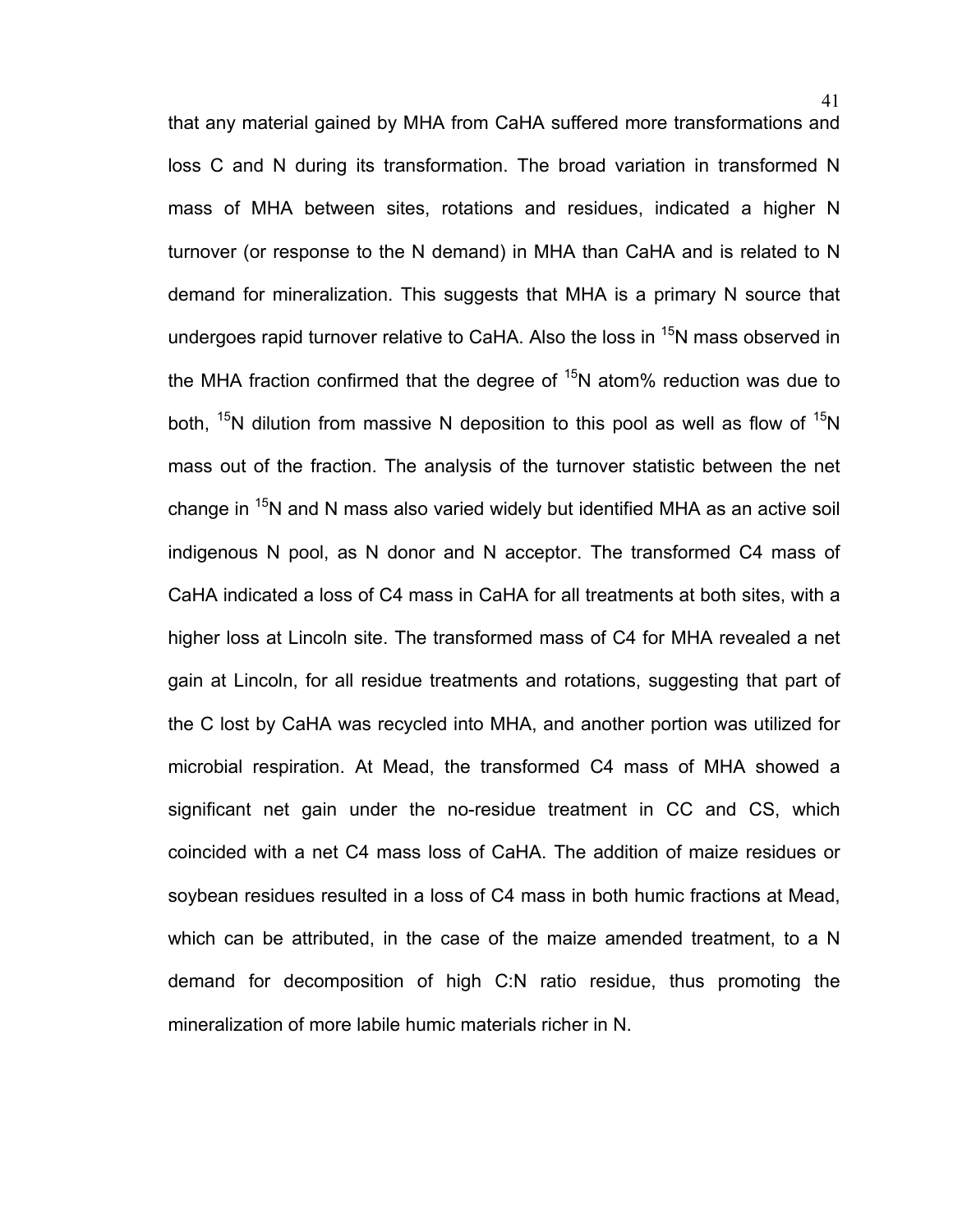The %C4-C of post incubation MHA and CaHA had very small changes compared to the changes observed for LF, which suggest that the C from the added residues was incorporated mainly into the less stabilized LF as well as lost by respiration.

### **CONCLUSION**

The experimental conditions of this study resulted in a high N demanding environment. The 7500 cumulative degree days of incubation represented about 2.5 years of cumulative field degree days in the sample sites. Periodic leaching of the samples during incubation accounted for a cumulative water input equivalent to ~800 mm which was only 2/3 of site precipitation. The addition of high C:N ratio maize residue resulted in an N flux from humic acids to aid decomposition of the residue, while addition of low C:N ratio soybean residues promoted net N mineralization and loss of N via leaching. Interpretation of these results should consider the differences between field and laboratory incubation as there were no periodic residue or root C and N inputs in our laboratory incubation as would occur in the field. This may have promoted SOM pools as C and N microbial substrates to a greater extent in the laboratory incubation. Nevertheless, the intense immobilizing environment created in the laboratory helped to identify labile C and N SOM pools.

The fractionation of SOM into pools of increasing mean C residence time and therefore more diverse protection mechanisms allowed us to quantitatively isolate pools of different size and contribution to short-term soil N supply. We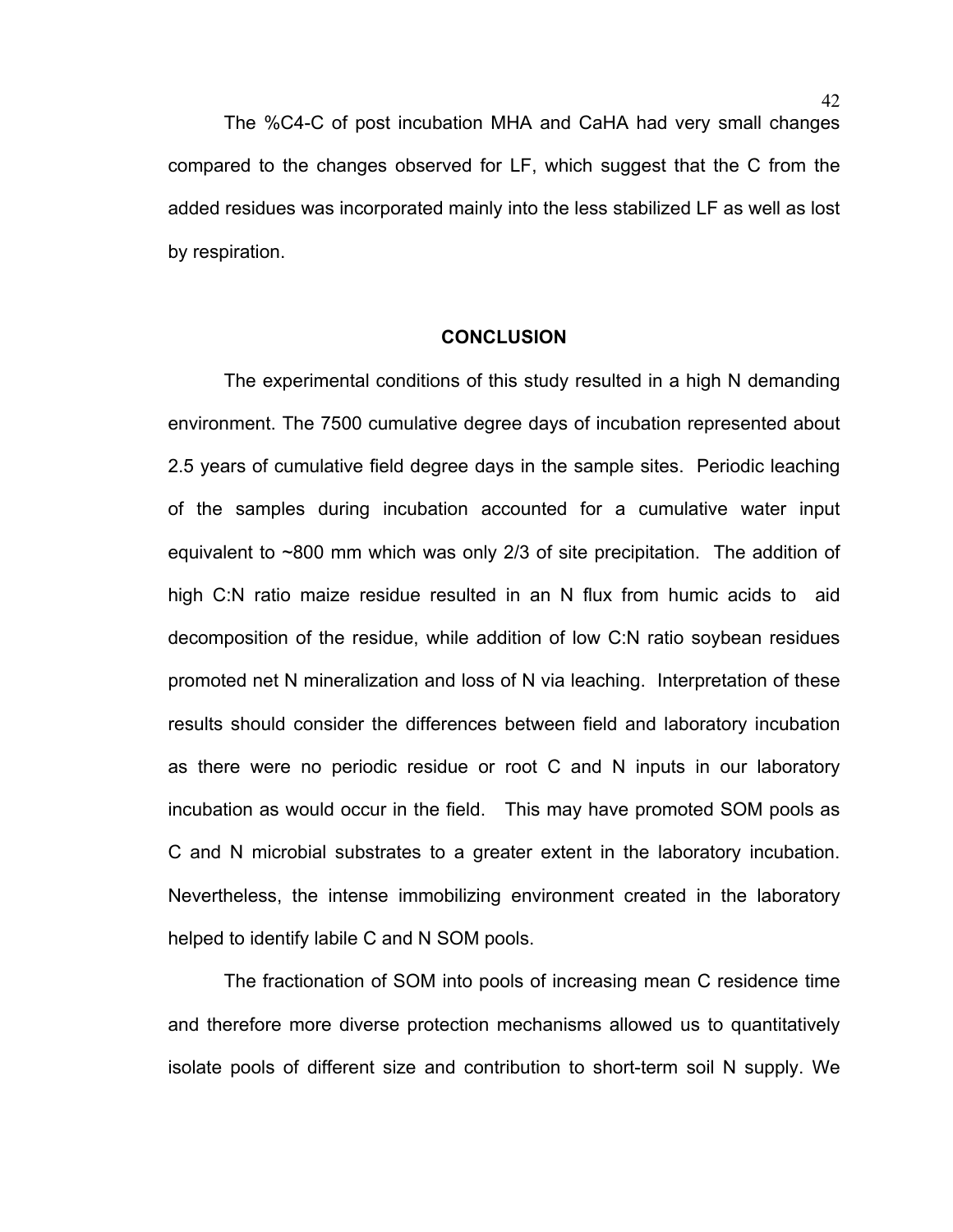learned that new material incorporated into CaHA (a fraction with ~500-1200 yr MRT for C) was labile enough to be mineralized and that the whole CaHA pool MRT was not especially a clear indicator of the turnover of the most recently incorporated material in CaHA. Analysis of the gain and loss of  $15N$  in CaHA and MHA over the course of the incubation suggests that N loss from CaHA was eventually incorporated into MHA, a pool with much higher turnover rate and unprotected by chemical recalcitrance.

Under the conditions of this experiment the more recalcitrant humic acid pool, CaHA, was capable of donating N to decomposers. Apparently the most recent C and N added to CaHA pool was less protected than the bulk material and so more easily mineralized. The MHA pool acted as both a source and sink of C and N compounds. At the site with higher net N mineralization (Mead) there was a loss of MHA mass during decomposition of added residues whereas at Lincoln (lower net N mineralization) there was a gain in MHA mass over the course of the incubation. It seems that growth in MHA N storage occurs under greater immobilization pressure (e.g. Lincoln).

The LF pool also acted as a source and sink of C and N, but the postincubation materials were unlike the pre-incubation LF. Post-incubation the extracted LF mass was larger than at pre-incubation, and this increase in ashcorrected LF mass was correlated with the ash content of the fraction. As decomposition imparts smaller particle size and greater reactivity with clay, we interpret this as an indication that the extracted material was different in nature, with a more decomposed state in the LF at post- incubation.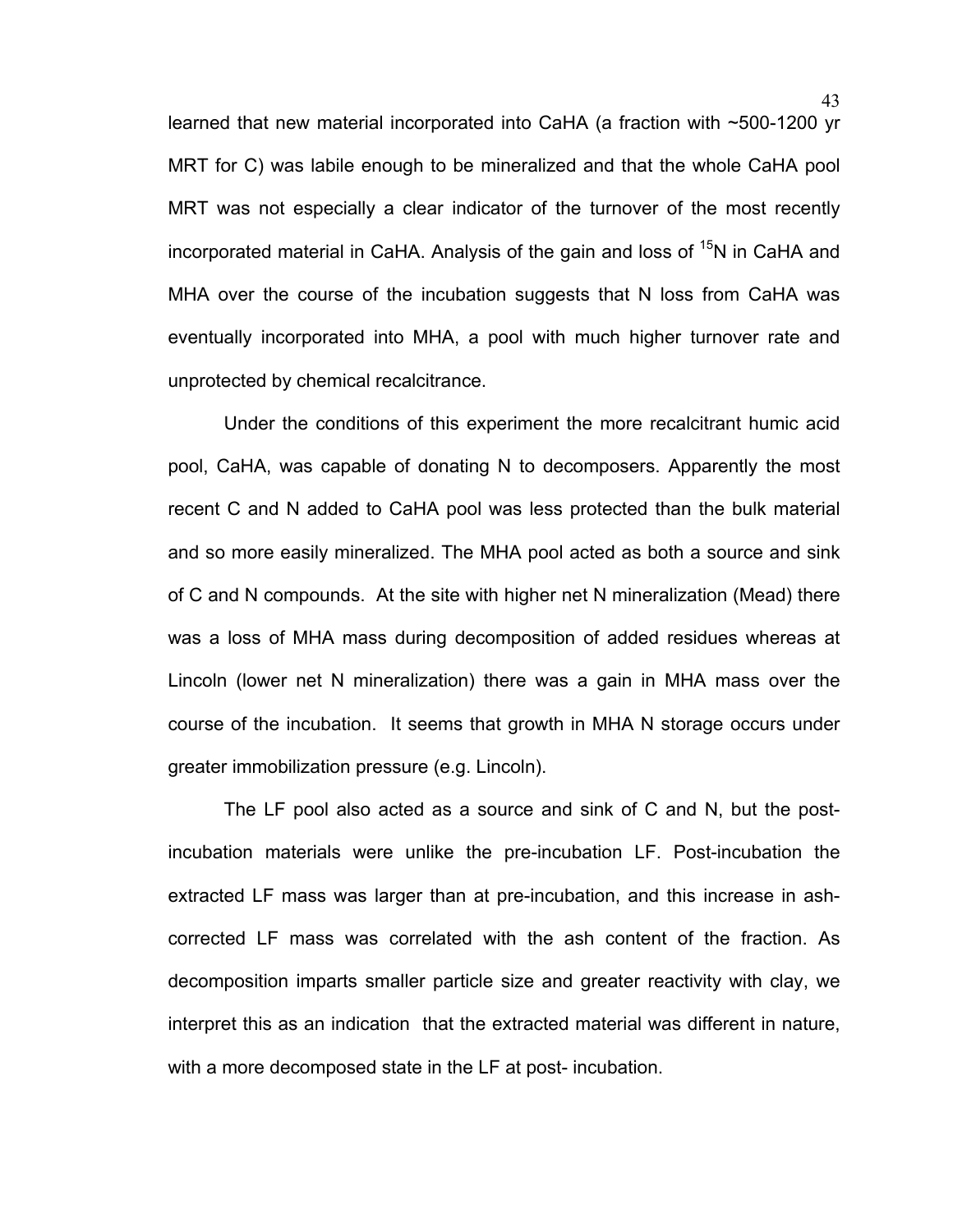Thus, the flux of C and N does not necessarily followed the sequence LF > MHA > CaHA > Humin for the conditions of this lengthy incubation time. Our findings indicate that there is a mineralization of C and N from CaHA through microbial biomass to MHA where we propose the most labile, newly incorporated materials of CaHA are released. The MHA apparently undergoes much greater turnover of N and C than CaHA. The N mineralized from these humic materials has contributed to the decomposition of LF and plant residues as evidenced by the change in the C and N composition and particle size of the LF.

### **REFERENCES**

- Adviento-Borbe, M.A.A., M.L. Haddix, D.L. Binder , D.T. Walters, and A. Dobermann. 2007. Soil greenhouse gas fluxes and global warming potential in four high-yielding maize systems. Global Change Biology 13:1972–1988.
- Baldock, J.A. and J.O. Skjemstad. 2000. Role of the soil matrix and minerals in protecting natural organic materials against biological attack. Org. Geochem. 31:697-710.
- Balesdent, J. and A. Mariotti. 1987. Natural  $^{13}$ C abundance as a tracer for studies of soil organic matter dynamics. Soil Biol. Biochem. 19:25-30.
- Benbi, D.K. and J. Richter. 2002. A critical review of some approaches to modelling nitrogen mineralization. Biol. Fert. Soils 35:168-183.
- Bending, G.D. and M.K. Turner. 1999. Interaction of biochemical quality and particle size of crop residues and its effect on the microbial biomass and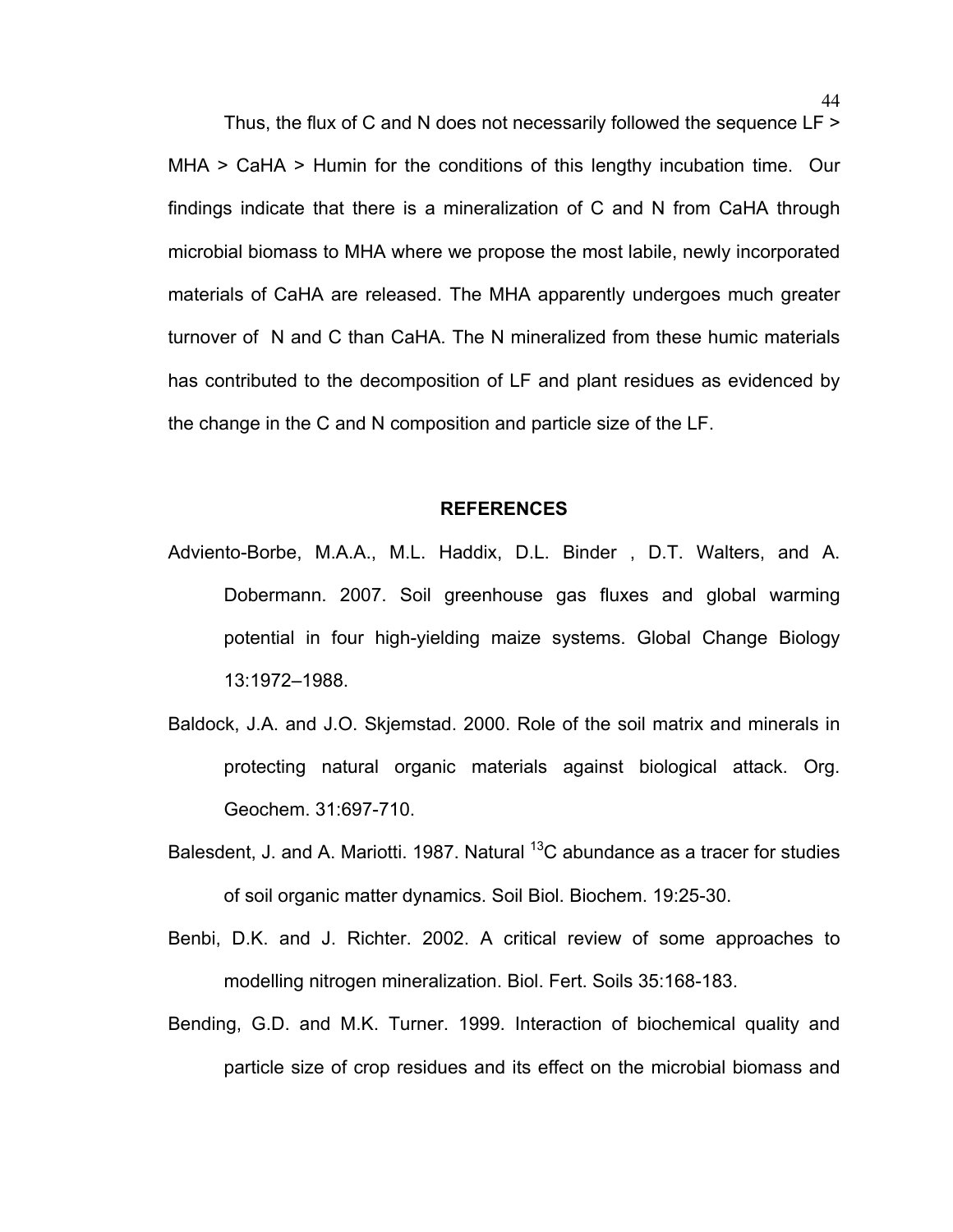nitrogen dynamics following incorporation into soil. Biol. Fertil. Soils 29:319-327

- Besnard, E., C. Chenu, J. Balesdent, P. Puget, and D. Arrouays. 1996. Fate of particulate organic matter in soil aggregates during cultivation. Eur. J. Soil Sci. 47:495-503.
- Boone, R.D. 1994. Light-fraction soil organic matter: Origin and contribution to net nitrogen mineralization. Soil Biol. Biochem. 26:1459–1468.
- Brooks, P.D., J.M. Stark, B.B. McInteer, and T. Preston. 1989. Diffusion methods to prepare soil extracts for automated nitrogen-15 analysis. Soil Sci. Soc. Am. J. 53:1707-1711.
- Cambardella, C.A. and E.T. Elliot. 1992. Particulate soil organic-matter changes across a grassland cultivation sequence. Soil Sci. Soc. Am. J. 56:777– 783.
- Cambardella, C.A. and E.T. Elliot. 1994. Carbon and nitrogen dynamics of soil organic matter fractions from cultivated grassland soils. Soil Sci. Soc. Am. J. 58:123-130.
- Christensen, B.T. 1992. Physical fractionation of soil and organic matter in primary particle size and density separates. Adv. Agron. 20: 1–90.
- Christensen, B.T. and J.E. Olsen. 1998. Nitrogen mineralization potential of organo-mineral size separates from soils with annual straw incorporation. Eur. J. Soil Sci. 49: 25-36.
- Cookson, W.R., D.A. Abaye, P. Marschner, D.V. Murphy, E.A. Stockdale, and K.W.T. Goulding. 2005. The contribution of soil organic matter fractions to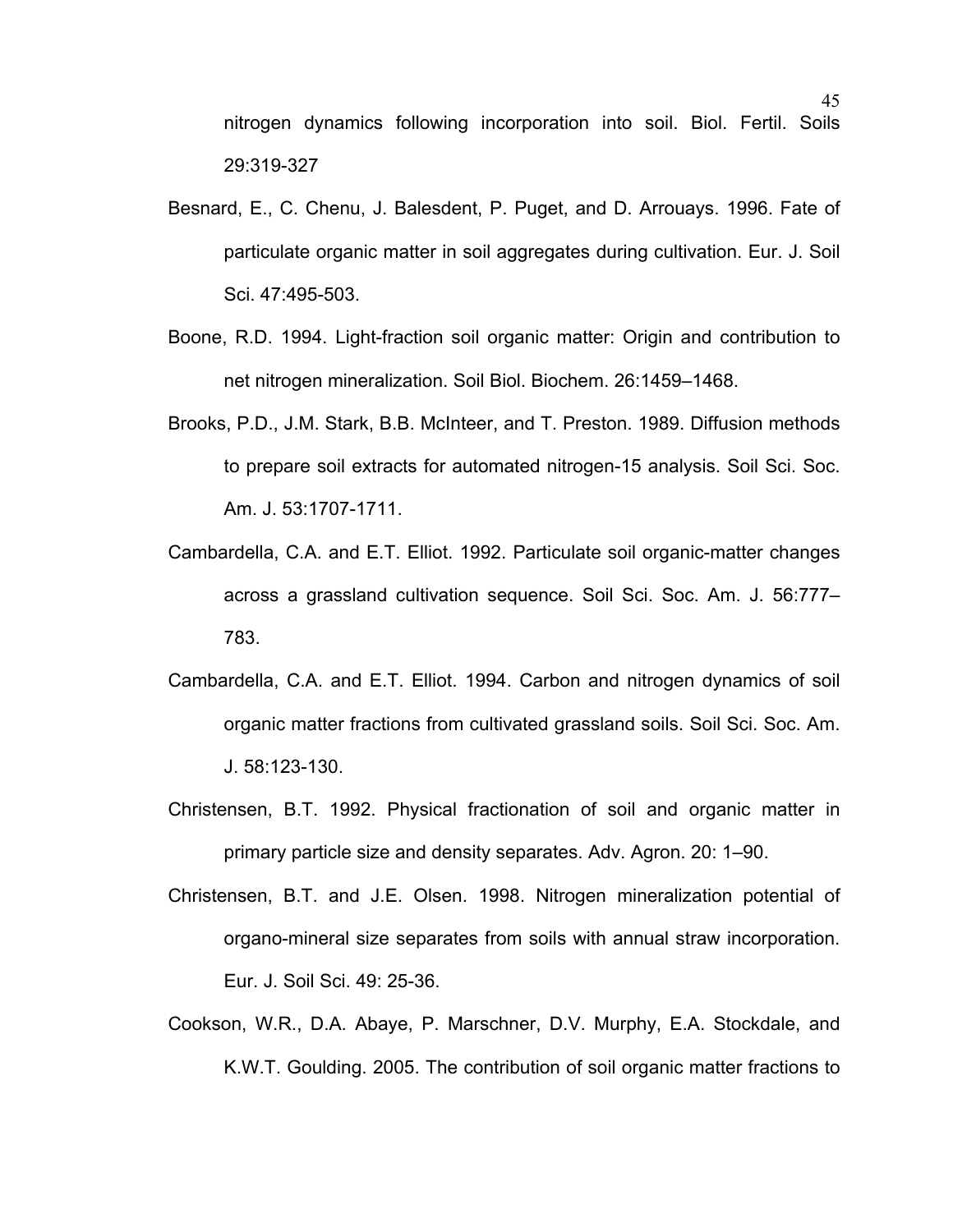carbon and nitrogen mineralization and microbial community size and structure. Soil Biol. Biochem. 37: 1726-1737.

- Dobermann, A., D.T. Walters, F. Legoretta, T.J. Arkebauer, K.G. Cassman, R.A. Drijber, J.L. Lindquist, J.E. Specht, and H.S. Yang. 2005. Unlocking the secrets of carbon and nitrogen cycling in continuous maize and maizesoybean systems. *In* Proc. 2005 Fluid Forum, Vol. 22 [CD-ROM]. Fluid Fertilizer Foundation, Manhattan, KS.
- Feller, C., and M.H. Beare. 1997. Physical control of soil organic matter dynamics in the tropics. Geoderma 79: 69–116.
- Gleixner, G., C.J. Czimczik, C. Kramer, B. Luehker, and M.W.I. Schmidt. 2001. Plant compounds and their turnover and stabilization as soil organic matter. p. 201-215. *In* Schulze, E.D. et al. (eds.) Global biogeochemical cycles in the climate system. Academic Press. San Diego, CA.
- Gregorich, E.G., M.H. Beare, U.F. McKim, and J. O. Skjemstad. 2006. Chemical and Biological Characteristics of Physically Uncomplexed Organic Matter. Soil Sci. Soc. Am. J. 70:975-985.
- Gregorich, E.G., and H.H. Janzen. 1996. Storage of soil carbon in the light fraction and macroorganic matter. p. 167–190. *In* M.R. Carter and B.A. Stewart (eds.) Structure and organic matter storage in agricultural soils. Lewis Publ., CRC Press, Boca Raton, FL.
- Janssen, B.H. 1996. Nitrogen mineralization in relation to C:N ratio and decomposability of organic materials. Plant and Soil 181: 39-45.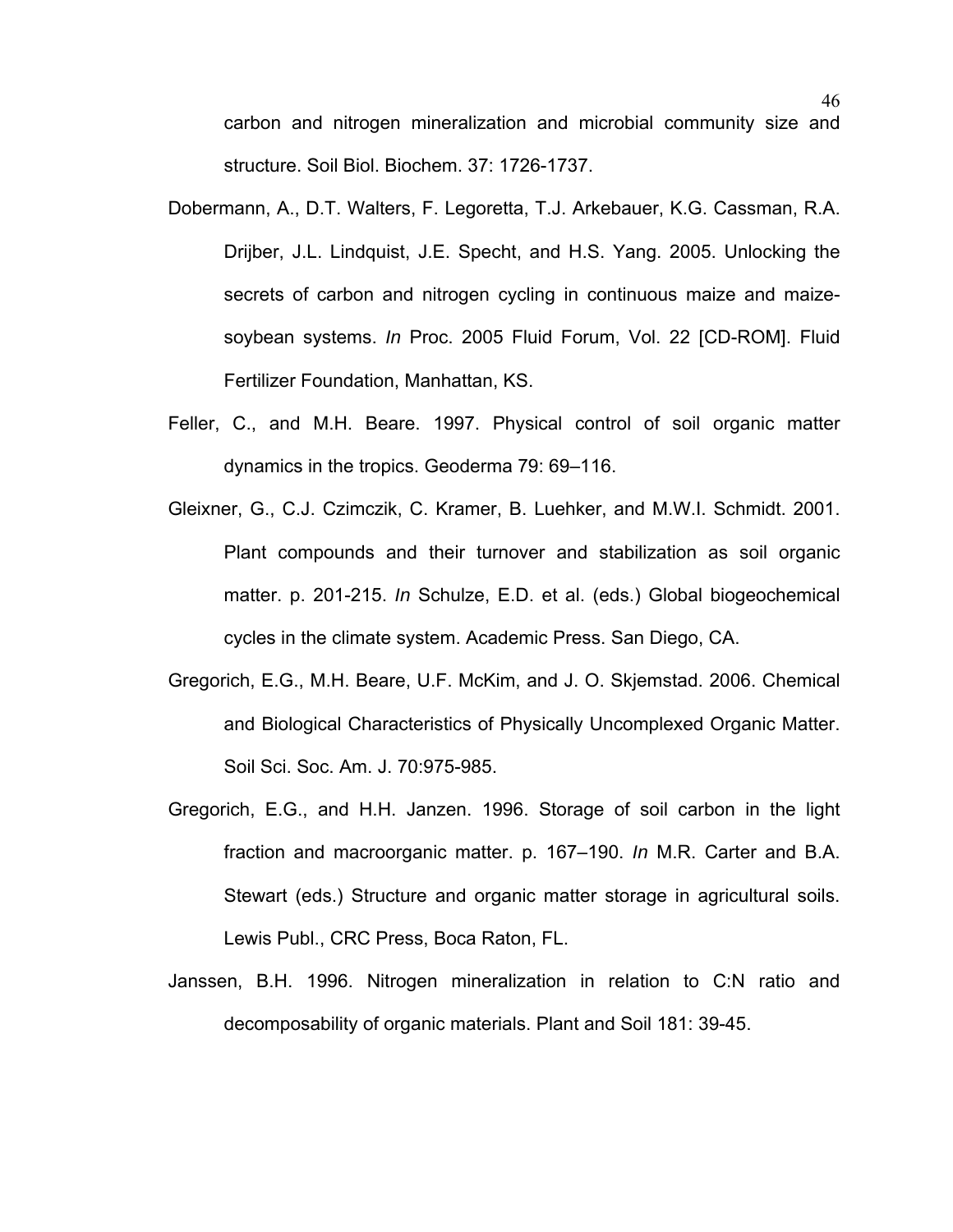- Jansson, S.L. 1963. Nitrogen transformations in soil organic matter. p 283-296. *In* FAO-IAEA (eds.) The use of isotopes in soil organic matter studies. Report of the FAO-IAEA technical meeting. Pergamon, NY.
- Jansson, S.L. and J. Persson. 1982. Mineralization and immobilization of soil nitrogen. p 229-252. *In* Stevenson, F.J. (ed.) Nitrogen in agricultural soils. ASA, Madison, WI.
- Janzen, H.H., C.A. Campbell, S.A. Brandt, G.P. Lafond, and L. Townley-Smith. 1992. Light-fraction organic matter in soils from long-term crop rotations. Soil Sci. Soc. Am. J. 56:1799–1806.
- Johnson, J. M.-F., Barbour, N.W. and Weyers, S.L. 2007. Chemical Composition of Crop Biomass Impacts Its Decomposition. Soil Sci Soc Am J. 71:155- 162.
- Krull, E.S, J.A. Baldock, and J.O. Skjemstad. 2003. Importance of mechanisms and processes of the stabilization of soil organic matter for modelling carbon turnover. Functional Plant Biology 30:207–222.
- Lagorreta-Padilla, F.J. 2005. The impact of maize and soybean cropping systems on carbon and nitrogen dynamics in soil organic matter. Ph.D. dissertation, Univ. of Nebraska, Lincoln. 261 p.
- Mahieu, N., D.C. Olk, and E.W. Randall. 2002a. Multinuclear magnetic resonance analysis of two humic acid fractions from lowland rice soils. J. Environ. Qual. 31:421-430.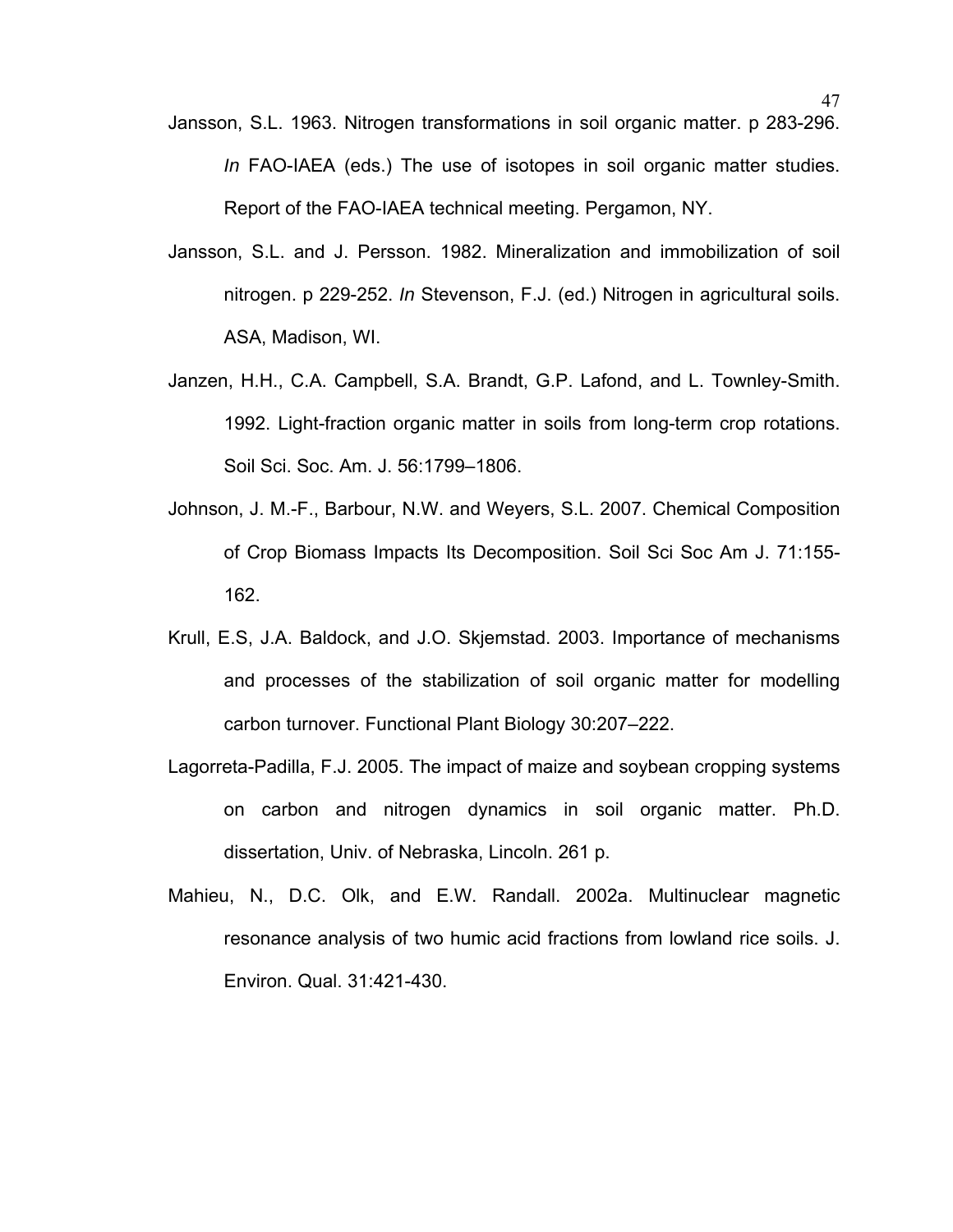- Mahieu, N., D.S. Powlson, and E.W. Randall. 2002b. Statistical analysis of published carbon-13 CPMAS NMR spectra of soil organic matter. Soil Sci. Soc. Am. J. 63:307-319.
- Nichols K.A. and S.F. Wright. 2006. Carbon and nitrogen in operationally defined soil organic matter pools. Biol. Fertil. Soils 43:215-220.
- Nguyen, B.V., D.C. Olk, and K.G. Cassman. 2004a. Characterization of Humic Acid Fractions Improves Estimates of Nitrogen Mineralization Kinetics for Lowland Rice Soils. Soil Sci. Soc. Am. J. 68:1266-1277.
- Nguyen, B.V., D.C. Olk, and K.G. Cassman. 2004b. Nitrogen Mineralization from Humic Acid Fractions in Rice Soils Depends on Degree of Humification. Soil Sci. Soc. Am. J. 68:1278-1284.
- Oades, J.M. 1989. An introduction to organic matter in mineral soils. p 89-159. *In* J.B. Dixon and S.B. Weed (eds.) Minerals in soil environments. SSSA. Madison, WI.
- Olk, D.C. 2006. A chemical fractionation for structure function relations of soil organic matter in nutrient cycling. Soil Sci. Soc. Am. J. 70:1013-1022.
- Olk, D.C. and E.G. Gregorich. 2006. Overview of the symposium proceedings, "meaningful pools in determining soil carbon and nitrogen dynamics". Soil Sci. Soc. Am. J. 70:967-974.
- Olk, D.C., K.G. Cassman, and T.W.M. Fan. 1995. Characterization of two humic acid fractions from a calcareous vermiculitic soil: Implications for the humification process. Geoderma 65:195–208.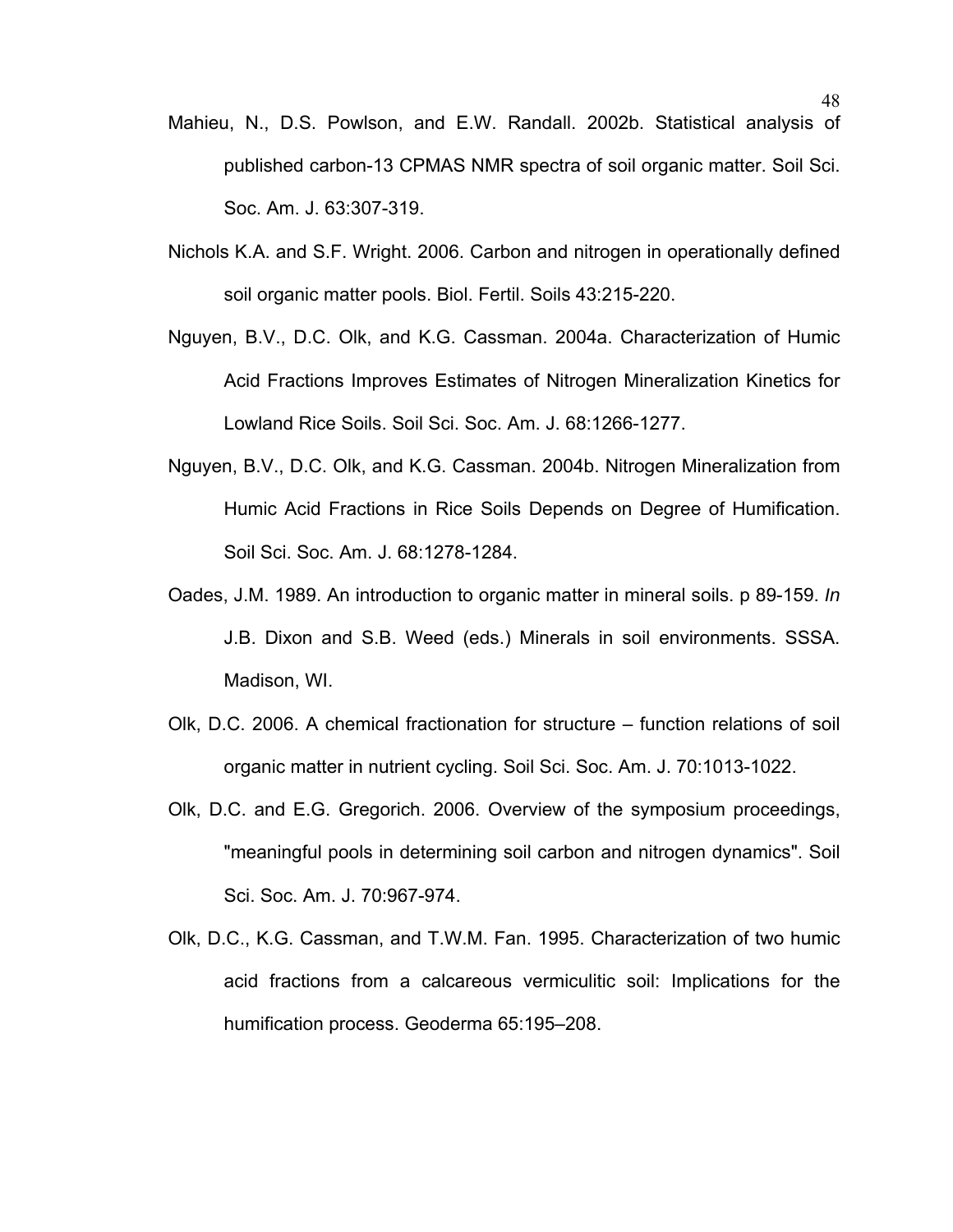- Olk, D.C., K.G. Cassman, E.W. Randall, P. Kinchesh, L.J. Sanger, and J.M. Anderson. 1996. Changes in chemical properties of organic matter with intensified rice cropping in tropical lowland soil. Eur. J. Soil Sci. 47:293– 303.
- Paul, E.A. 1984. Dynamics of organic matter in soils. Plant and Soil 76:275-284.
- Paul, E.A., S.J. Morris, J. Six, K. Paustian, and E.G. Gregorich. 2003. Interpretation of Soil Carbon and Nitrogen Dynamics in Agricultural and Afforested Soils. Soil Sci. Soc. Am. J. 67:1620-1628.
- Paustian, K., G.P. Robertson, and E.T. Elliot. 1995. Managements impacts on carbon storage and gas fluxes  $(CO_2, CH_4)$  in mid-latitude cropland. p. 69-82. *In* R. Lal, J.M. Kimble, E. Levine, and B.A. Stewart (eds.) Soil management and greenhouse effect. CRC Press, Boca Raton, FL.
- Paustian, K., H.P. Collins, and E.A. Paul. 1997. Management controls on soil carbon. p. 15-49. *In* E.A. Paul et al. (eds.). Soil organic matter in temperate agroecosystems. CRC Press. Boca Raton, FL.
- Powlson, D.S., and D. Barraclough. 1993. Mneralization and assimilation in soilplant systems. p. 209 - 240*. In* R. Knowles and T.H. Blackburn (eds.) Nitrogen isotope techniques. Academic Press Inc. San Diego, CA.
- Puget, P., C. Chenu, and J.B. Balesdent. 2000. Dynamics of soil organic matter associated with particle-size fractions of water-stable aggregates. Eur. J. Soil Res. 51:595–605.
- SAS Institute. 2001. SAS user's guide: Statistics. Version 8 ed. SAS Inst., Cary, NC.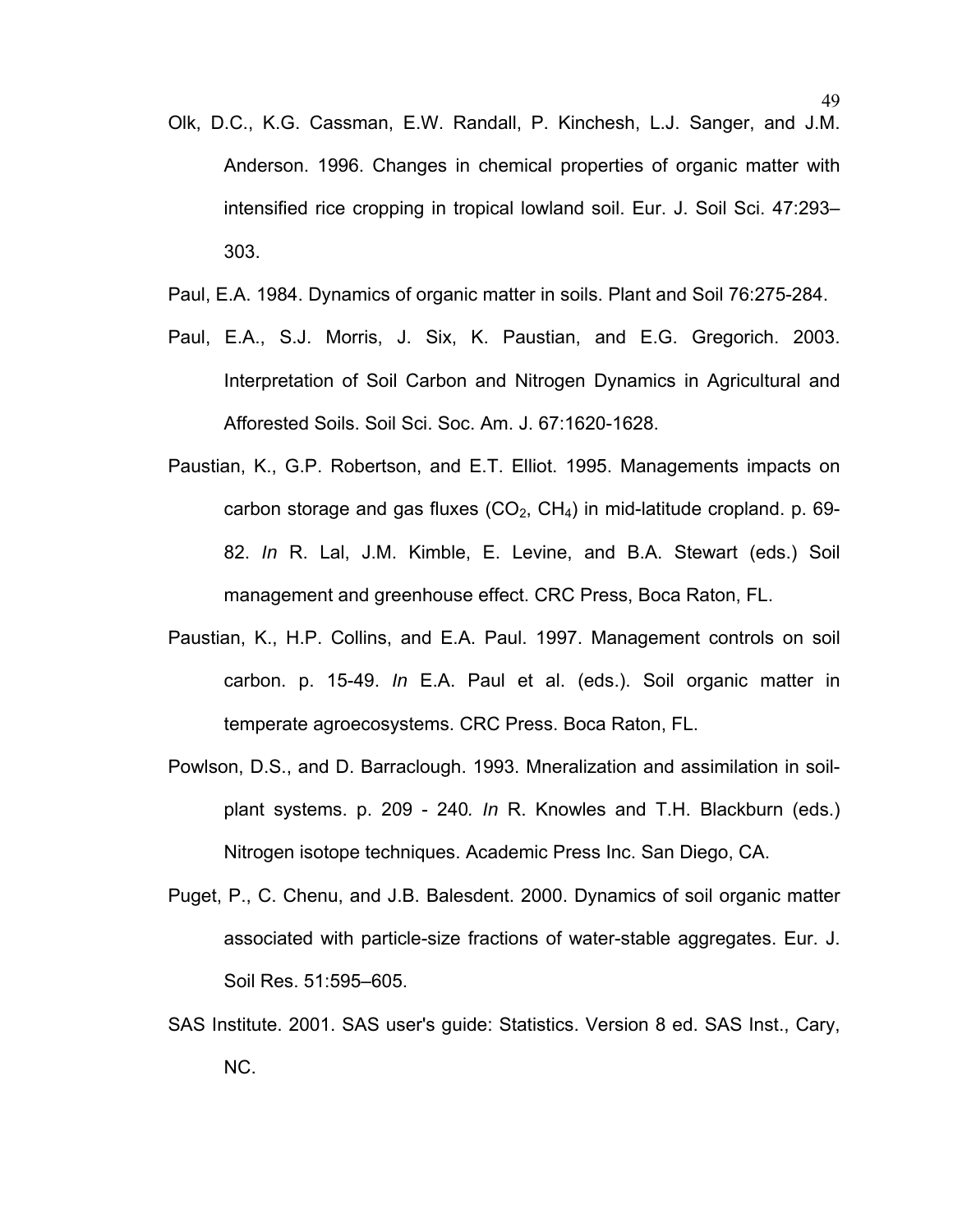- Six, J., R.T. Conant, E.A. Paul, and K. Paustian. 2002. Stabiliation mechanisms of soil organic matter: Implications fro C-saturation of soils. Plant and Soil 241:155-176.
- Skjemstad J.O., P. Clarke, J.A. Taylor, J.M. Oades, and S.G. McClure. 1996. The chemistry and nature of protected carbon in soil. Aust. J. Soil Res. 34:251–271.
- Skjemstad, J.O., R.C. Dalal, L.J. Janik, and J.A. McGowan. 2001 Changes in chemical nature of soil organic carbon in Vertisols under wheat in southeastern Queensland. [Aust. J. Soil Res.](http://0-ejournals.ebsco.com.library.unl.edu/Journal.asp?JournalID=101218) [39:](http://0-ejournals.ebsco.com.library.unl.edu/Issue.asp?IssueID=67524)343–359.
- Sollins, P., P. Homann, and B.A. Caldwell. 1996. Stabilization and destabilization of soil organic matter: mechanisms and controls. Geoderma 74:65–105.
- Stanford, G. and S.J. Smith. 1972. Nitrogen mineralization potentials of soils. Soil Sci. Soc. Am. Proc. 3:465-472.
- SYSTAT. 2004. SigmaStat® 3.1 User's guide. SigmaStat® 3.1. Systat Software Inc. Point Richmond, CA.
- Walters, D.T., A. Dobermann, K.G. Cassman, R.A. Drijber, J.L. Lindquist, J.E. Specht, and H.S. Yang. 2004. Changes in nitrogen use efficiency and soil quality after five years of managing for high yield maize and soybean. *In* Proc. of the 34<sup>st</sup> North-Central Industry-Extension Soil Fertility Conference, Nov. 17-18. 2004, Des Moines, IA. Potash & Phosphate Institute, Brookings, SD.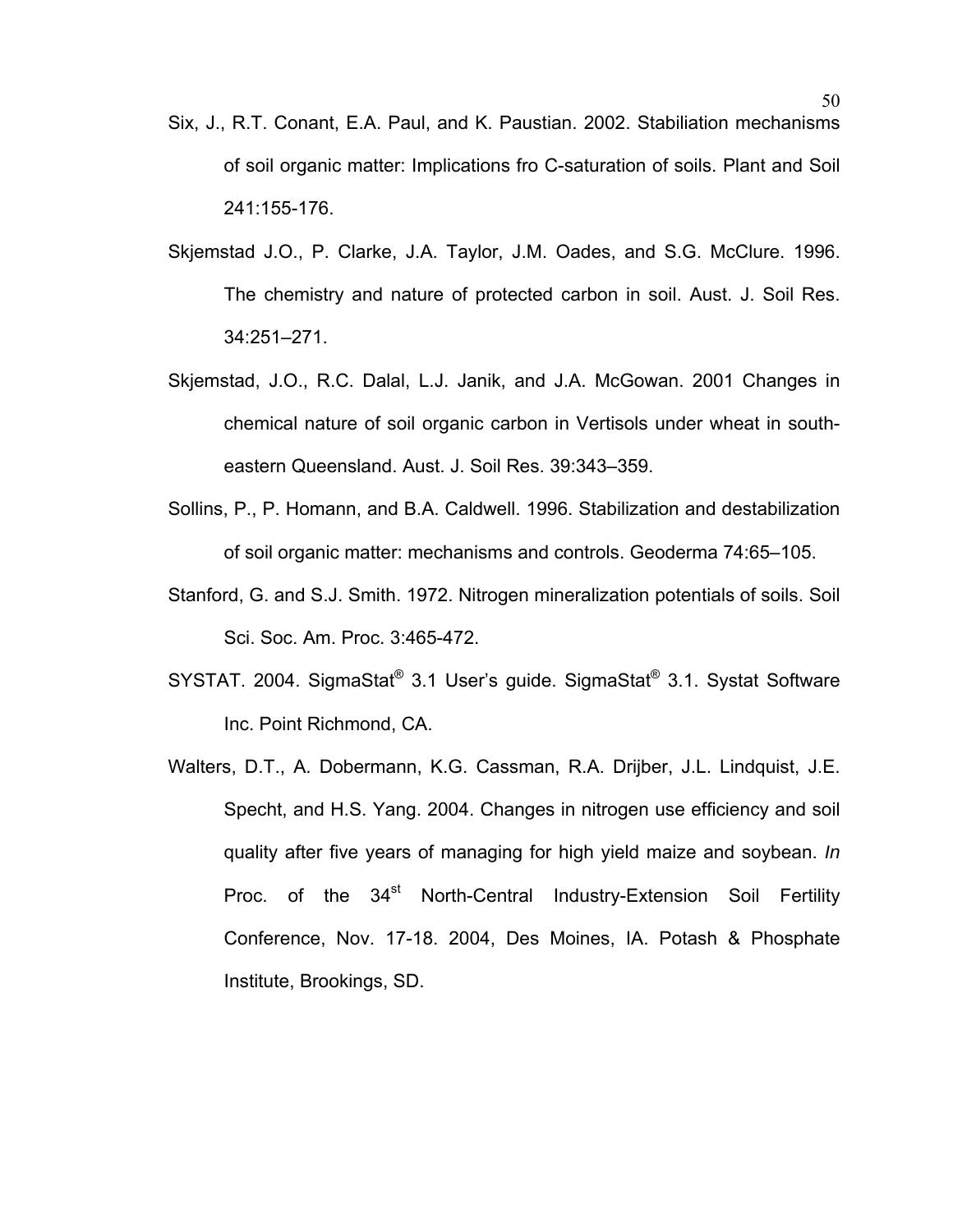- Wang W. J., C.J. Smith, and D. Chen. 2004. Predicting Soil Nitrogen Mineralization Dynamics with a Modified Double Exponential Model. Soil Sci. Soc. Am. J. 68:1256-1265.
- Wang, W.J., C.J. Smith, and D. Chen. 2003. Towards a standardized procedure for determining the potentially mineralisable nitrogen of soil. Biol. Fert. Soils 37:362-374.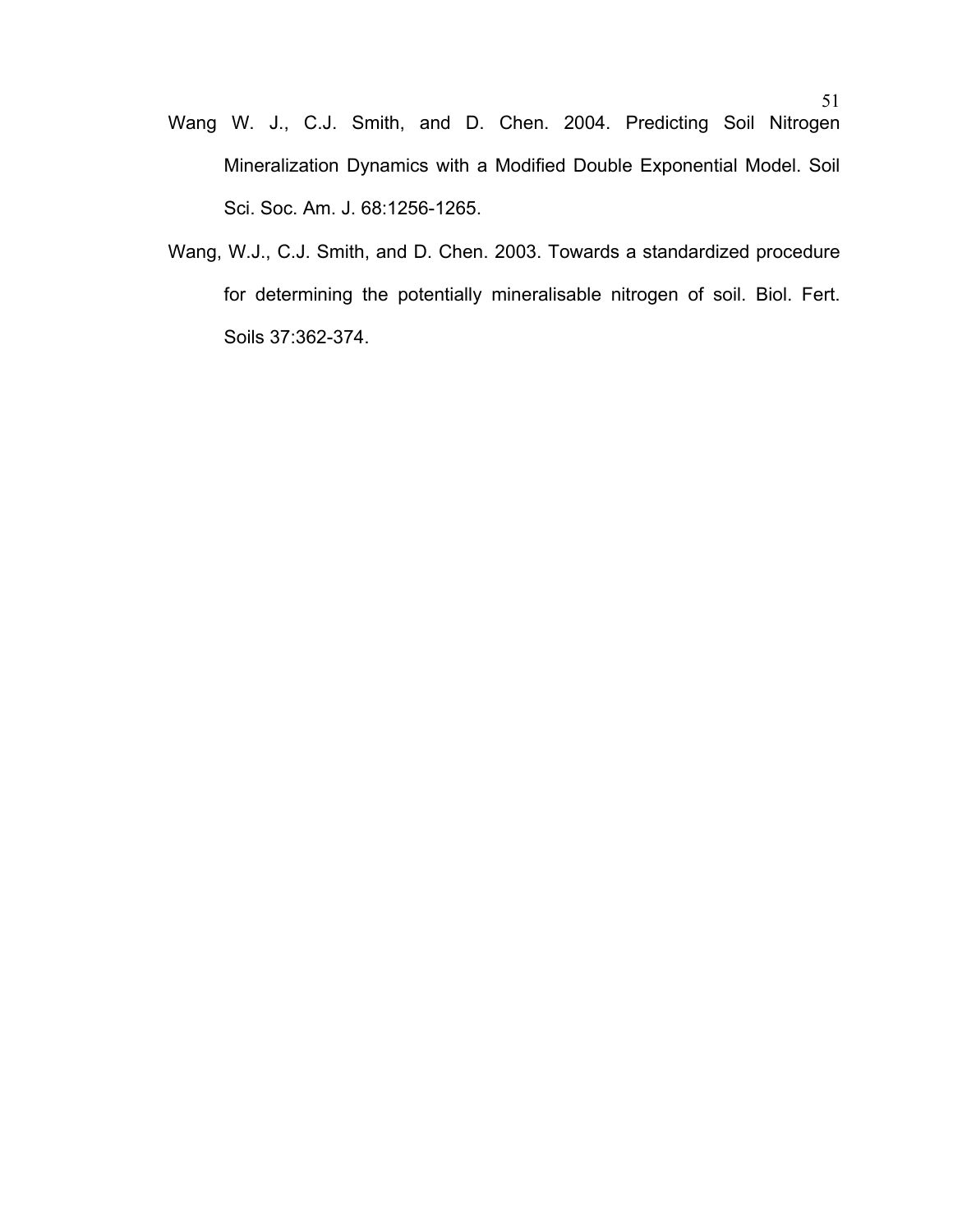| <b>Site</b> | <b>Rotation</b> |                                        | N and C returned in residue | <b>Fertilizer N</b>                    |
|-------------|-----------------|----------------------------------------|-----------------------------|----------------------------------------|
|             |                 | kg N ha <sup>-1</sup> yr <sup>-1</sup> | kg C ha $^{-1}$ yr $^{-1}$  | kg N ha <sup>-1</sup> yr <sup>-1</sup> |
| Lincoln     | <b>CC</b>       | $112 \pm 8$                            | $5914 \pm 164$              | $284 \pm 19$                           |
|             | $\mathsf{cs}$   | $106 \pm 9$                            | $4997 \pm 879$              | $171 \pm 32$                           |
|             | <b>SC</b>       | $100 \pm 9$                            | $4890 \pm 704$              | $175 \pm 35$                           |
| <b>Mead</b> | <b>CC</b>       | $131 \pm 28$                           | $4845 \pm 836$              | $272 \pm 27$                           |
|             | $\mathsf{cs}$   | $117 \pm 26$                           | $3146 \pm 654$              | $127 \pm 60$                           |
|             | <b>SC</b>       | $154 \pm 31$                           | $4620 \pm 1166$             | $150 \pm 67$                           |

Table 1. Average annual fertilizer N input and residue C and N input at the Lincoln and Mead, NE sites. Averages for the 1999 - 2004 period at Lincoln, and 1997 - 2004 at Mead.

Table 2. Means and standard errors of mass yield, %N, <sup>15</sup>N atom%, %C and δ13C‰ in MHA and CaHA fractions from 6 soil samples. The value for each plot represents three independent extractions. The probability value (p-value) corresponds to the repeatability among extractions.

| <b>Material Plot</b> |                | n  | <b>Mass yield</b><br>mg kg <sup>-1</sup> soil |  | % N  | $15N$ Atom %                                                                          | $\%$ C |      | $\delta^{13}C$ ‰ |  |
|----------------------|----------------|----|-----------------------------------------------|--|------|---------------------------------------------------------------------------------------|--------|------|------------------|--|
| <b>CaHA</b>          | 1              | 3  |                                               |  |      | 9063 ± 92 2.52 ± 0.02 0.4078 ± 0.0005 54.55 ± 0.56 -15.54 ± 0.03                      |        |      |                  |  |
|                      | $\overline{2}$ | 3  |                                               |  |      | $7170 \pm 87$ 2.53 $\pm 0.03$ 0.3941 $\pm 0.0005$ 53.97 $\pm 0.50$ -15.40 $\pm 0.04$  |        |      |                  |  |
|                      | 3              | 3  | 7615                                          |  |      | $\pm$ 74 2.48 $\pm$ 0.05 0.3849 $\pm$ 0.0002 53.61 $\pm$ 0.94 -15.84 $\pm$ 0.03       |        |      |                  |  |
|                      | 4              | 3  |                                               |  |      | $8472 \pm 98$ 2.54 $\pm 0.05$ 0.4010 $\pm 0.0002$ 54.80 $\pm 0.76$ -15.39 $\pm 0.02$  |        |      |                  |  |
|                      | 5              | 3  |                                               |  |      | 6287 ± 51 2.41 ± 0.02 0.3864 ± 0.0001 51.72 ± 0.22 -15.32 ± 0.02                      |        |      |                  |  |
|                      | 6              | 3  |                                               |  |      | $7244 \pm 100$ 2.63 $\pm$ 0.01 0.4063 $\pm$ 0.0015 54.12 $\pm$ 0.31 -15.73 $\pm$ 0.05 |        |      |                  |  |
| p-value              |                | 18 | 0.37                                          |  | 0.35 | 0.46                                                                                  |        | 0.29 | 0.94             |  |
| <b>MHA</b>           | 1              | 3  | 3025                                          |  |      | $\pm$ 63 4.66 $\pm$ 0.03 0.4732 $\pm$ 0.0008 49.27 $\pm$ 0.13 -17.16 $\pm$ 0.02       |        |      |                  |  |
|                      | $\mathcal{P}$  | 3  | 1621                                          |  |      | $\pm$ 15 4.97 $\pm$ 0.02 0.4458 $\pm$ 0.0010 47.73 $\pm$ 0.05 -16.70 $\pm$ 0.05       |        |      |                  |  |
|                      | 3              | 3  | 1599                                          |  |      | $\pm$ 23 6.02 $\pm$ 0.03 0.4353 $\pm$ 0.0005 48.18 $\pm$ 0.06 -16.39 $\pm$ 0.04       |        |      |                  |  |
|                      | 4              | 3  | 2751                                          |  |      | $\pm$ 33 4.83 $\pm$ 0.00 0.4565 $\pm$ 0.0003 47.82 $\pm$ 0.12 -17.02 $\pm$ 0.03       |        |      |                  |  |
|                      |                |    |                                               |  |      |                                                                                       |        |      |                  |  |
|                      | 5              | 3  |                                               |  |      | $1848 \pm 32$ 5.35 $\pm 0.03$ 0.4309 $\pm 0.0002$ 48.24 $\pm 0.08$ -15.87 $\pm 0.07$  |        |      |                  |  |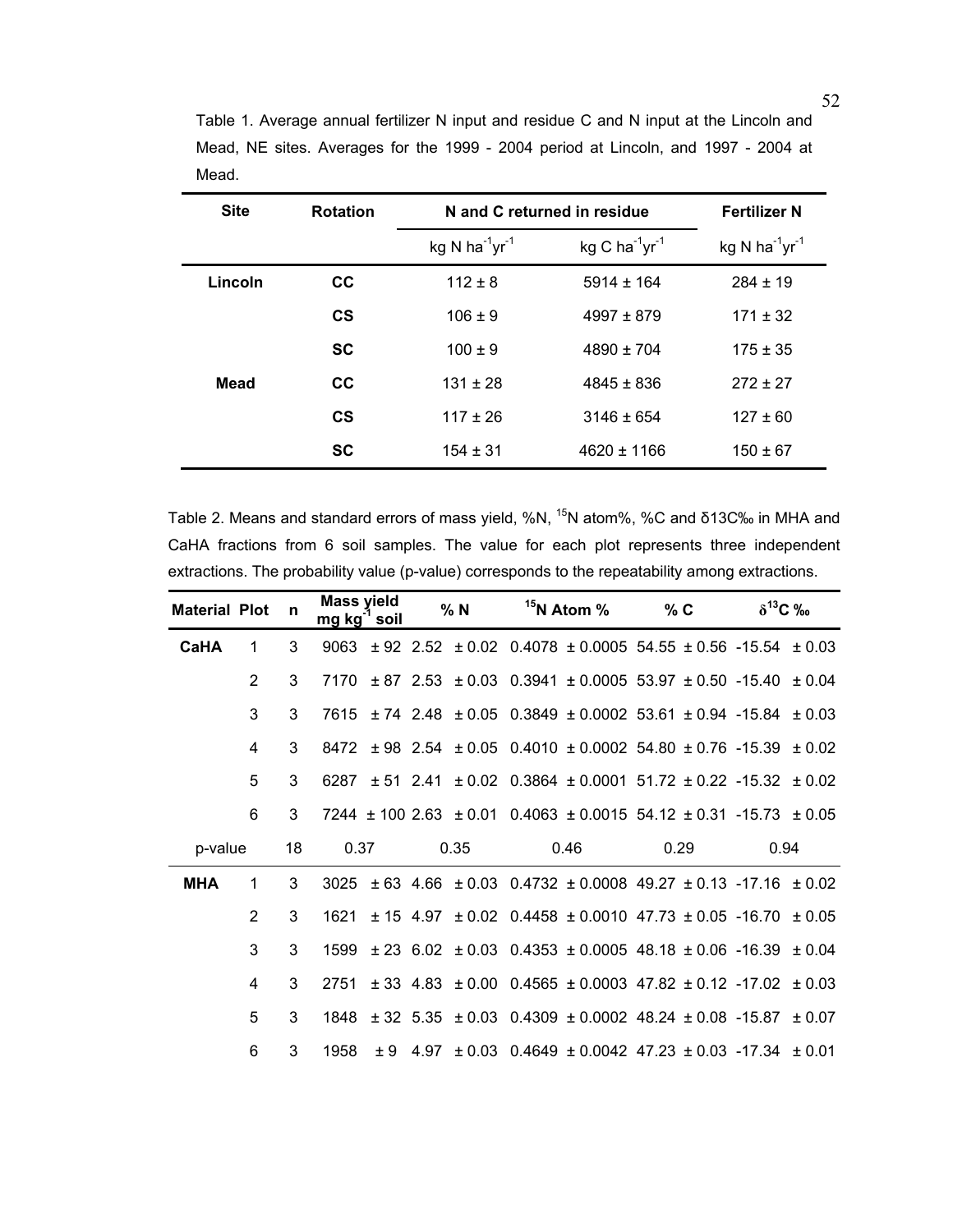| p-value 18 0.65 |  |  | 0.88 | 0.38 | 0.09 | 0.96 |
|-----------------|--|--|------|------|------|------|
|-----------------|--|--|------|------|------|------|

Table 3. Means and standard errors of %N,  $^{15}N$  atom%, %C and  $\delta^{13}C$ % analysis performed on the same extracted MHA and CaHA samples. Three sub-samples were analyzed for the same soil sample and extraction time. The probability value (p-value) corresponds to the repeatability among determinations.

| Material Sample n |                              |   |               | % N                          | <sup>15</sup> N Atom % |           | % C   |            | $\delta^{13}C$ |        |
|-------------------|------------------------------|---|---------------|------------------------------|------------------------|-----------|-------|------------|----------------|--------|
| CaHA              | 2                            |   | 3 2.56        | ± 0.02                       | 0.3951                 | ± 0.0001  | 54.59 | ± 0.21     | $-15.39$       | ± 0.03 |
|                   | 4                            |   | $3\quad 2.59$ | ± 0.01                       | 0.4011                 | ± 0.0002  | 55.51 | ± 0.17     | $-15.43$       | ± 0.04 |
|                   | 6                            |   |               | $3\quad 2.63 \quad \pm 0.01$ | 0.4040                 | ± 0.0001  | 53.55 | $\pm 0.13$ | $-15.83$       | ± 0.05 |
| p-value           |                              | 9 | 0.1           |                              | 0.55                   |           | 0.16  |            | 0.52           |        |
| <b>MHA</b>        | 2                            |   | $3\quad 4.66$ | $+0.01$                      | 0.4744                 | $+0.0001$ | 49.07 | $+0.08$    | $-17.14$       | ± 0.04 |
|                   | 4                            |   | 36.00         | ± 0.01                       | 0.4355                 | $+0.0001$ | 48.07 | $+0.02$    | $-16.43$       | ± 0.03 |
|                   | 6                            |   | 3, 5.36       | $\pm 0.02$                   | 0.4307                 | ± 0.0000  | 48.16 | $+0.09$    | $-15.82$       | ± 0.02 |
|                   | 9<br>0.62<br>0.69<br>p-value |   |               | 0.95                         |                        | 0.56      |       |            |                |        |

Table 4. Average  $^{15}N$  atom % values in the initial (t = 0 d) and final (t = 300 d) leachate, and in pre- and post-incubation LF, MHA and CaHA fractions.

| <b>Site</b> | <b>Time</b>    | <b>Treatment</b> | Leaching | LF     | <b>MHA</b> | <b>CaHA</b> |
|-------------|----------------|------------------|----------|--------|------------|-------------|
| Lincoln     | <b>Initial</b> |                  | 0.6741   | 0.6737 | 0.4499     | 0.4022      |
|             | <b>Final</b>   | <b>None</b>      | 0.5135   | 0.5052 | 0.4313     | 0.3958      |
|             |                | Soy              | 0.4979   | 0.4951 | 0.4291     | 0.3954      |
|             |                | <b>Maize</b>     | 0.4577   | 0.5118 | 0.4322     | 0.3968      |
| Mead        | <b>Initial</b> |                  | 0.7644   | 0.7522 | 0.4650     | 0.4122      |
|             | <b>Final</b>   | <b>None</b>      | 0.5492   | 0.5866 | 0.4412     | 0.4021      |
|             |                | Soy              | 0.5370   | 0.6054 | 0.4410     | 0.4040      |
|             |                | <b>Maize</b>     | 0.5304   | 0.6048 | 0.4495     | 0.4078      |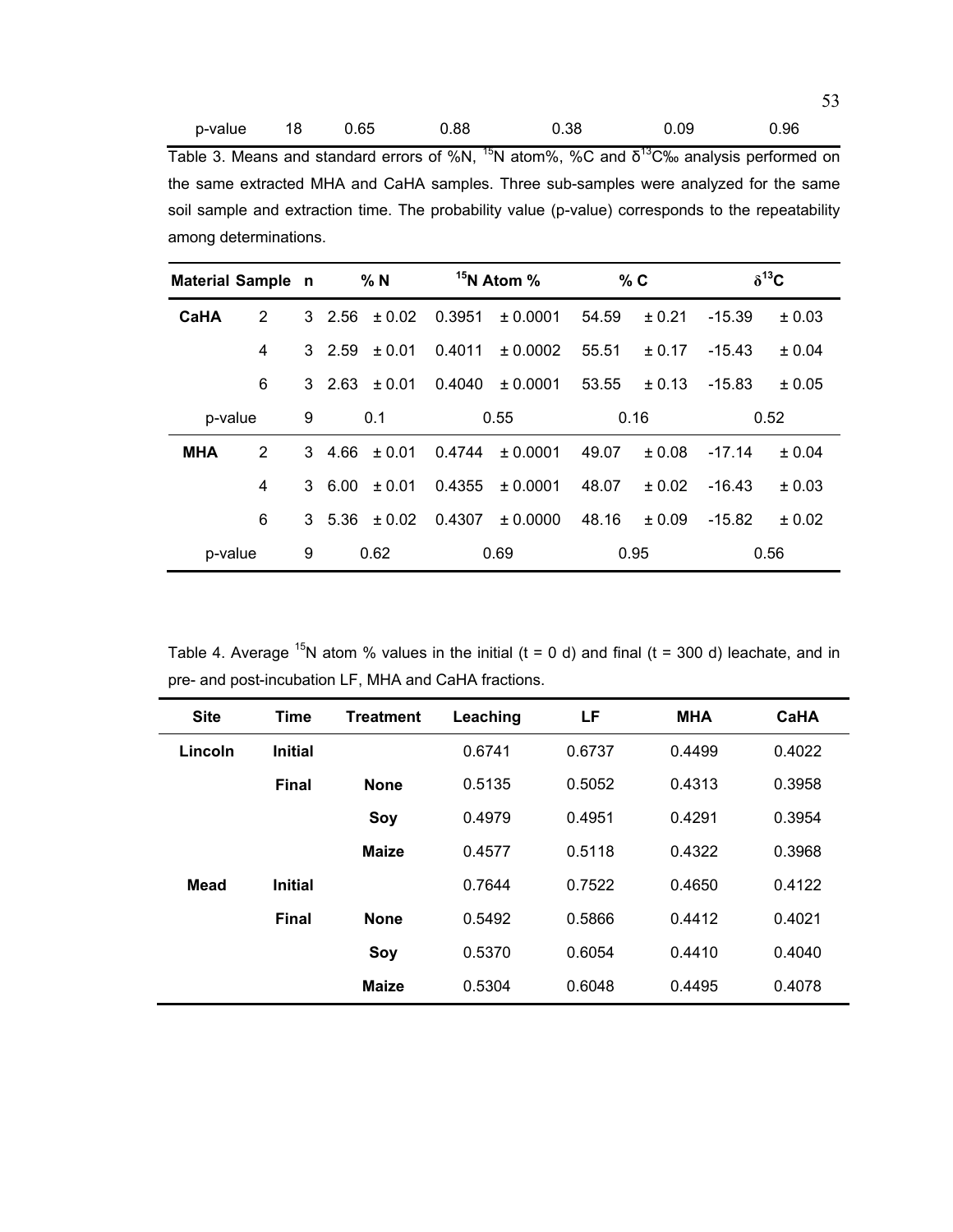|    |                       |       |       |             |       |              | Lincoln      |                      |       |       |             | Mead  |              |              |                      |
|----|-----------------------|-------|-------|-------------|-------|--------------|--------------|----------------------|-------|-------|-------------|-------|--------------|--------------|----------------------|
|    |                       | Rot   | Res   | Rot*<br>Res | Time  | Rot*<br>Time | Res*<br>Time | Rot*<br>Res*<br>Time | Rot   | Res   | Rot*<br>Res | Time  | Rot*<br>Time | Res*<br>Time | Rot*<br>Res*<br>Time |
| WS | $\%C$                 | ns    | 0.010 | ns          | 0.008 | 0.020        | 0.012        | ns                   | ns    | 0.010 | ns          | 0.001 | ns           | ns           | ns                   |
|    | %N                    | ns    | 0.007 | ns          | 0.001 | ns           | 0.007        | ns                   | ns    | 0.015 | ns          | 0.001 | 0.006        | ns           | ns                   |
|    | %C4-C                 | 0.003 | ns    | ns          | ns    | ns           | ns           | ns                   | 0.004 | 0.025 | ns          | 0.006 | ns           | ns           | ns                   |
|    | $15N$ atom%           | ns    | ns    | ns          | 0.001 | ns           | ns           | ns                   | ns    | ns    | ns          | 0.001 | 0.009        | ns           | ns                   |
|    | C mass                | ns    | 0.001 | ns          | 0.001 | 0.020        | 0.020        | ns                   | ns    | 0.001 | ns          | 0.001 | ns           | 0.040        | ns                   |
|    | N mass                | ns    | 0.001 | ns          | 0.001 | ns           | 0.010        | ns                   | 0.051 | 0.003 | ns          | 0.001 | 0.005        | ns           | ns                   |
|    | C4-C mass             | ns    | 0.001 | ns          | 0.001 | 0.001        | 0.040        | ns                   | 0.023 | 0.001 | ns          | 0.001 | 0.015        | 0.026        | ns                   |
|    | $15$ N mass           | ns    | 0.016 | ns          | 0.009 | ns           | ns           | ns                   | ns    | ns    | ns          | 0.015 | ns           | ns           | ns                   |
| LF | %C                    | ns    | ns    | ns          | 0.001 | ns           | ns           | ns                   | ns    | 0.002 | ns          | 0.003 | ns           | ns           | ns                   |
|    | %N                    | ns    | ns    | ns          | ns    | 0.005        | ns           | ns                   | ns    | ns    | ns          | 0.048 | 0.022        | ns           | ns                   |
|    | $%C4-C$               | ns    | 0.026 | ns          | ns    | ns           | ns           | ns                   | 0.014 | ns    | ns          | ns    | 0.003        | ns           | ns                   |
|    | <sup>15</sup> N atom% | ns    | ns    | ns          | 0.001 | ns           | ns           | ns                   | ns    | ns    | ns          | 0.001 | 0.031        | ns           | ns                   |
|    | fraction mass         | ns    | ns    | ns          | 0.005 | 0.012        | ns           | ns                   | ns    | ns    | ns          | ns    | ns           | ns           | ns                   |
|    | C mass                | ns    | ns    | ns          | ns    | 0.008        | ns           | ns                   | ns    | ns    | ns          | ns    | ns           | ns           | ns                   |
|    | N mass                | ns    | 0.048 | ns          | ns    | 0.008        | ns           | ns                   | ns    | ns    | ns          | ns    | ns           | ns           | ns                   |
|    | C4-C mass             | 0.049 | 0.017 | ns          | ns    | ns           | ns           | ns                   | ns    | ns    | ns          | ns    | 0.060        | ns           | ns                   |
|    | $15$ N mass           | ns    | ns    | 0.020       | 0.001 | ns           | ns           | ns                   | ns    | ns    | ns          | ns    | 0.001        | ns           | ns                   |

Table 5. Probability values for SOM fractions and WS properties with probability values. ns: p > 0.05.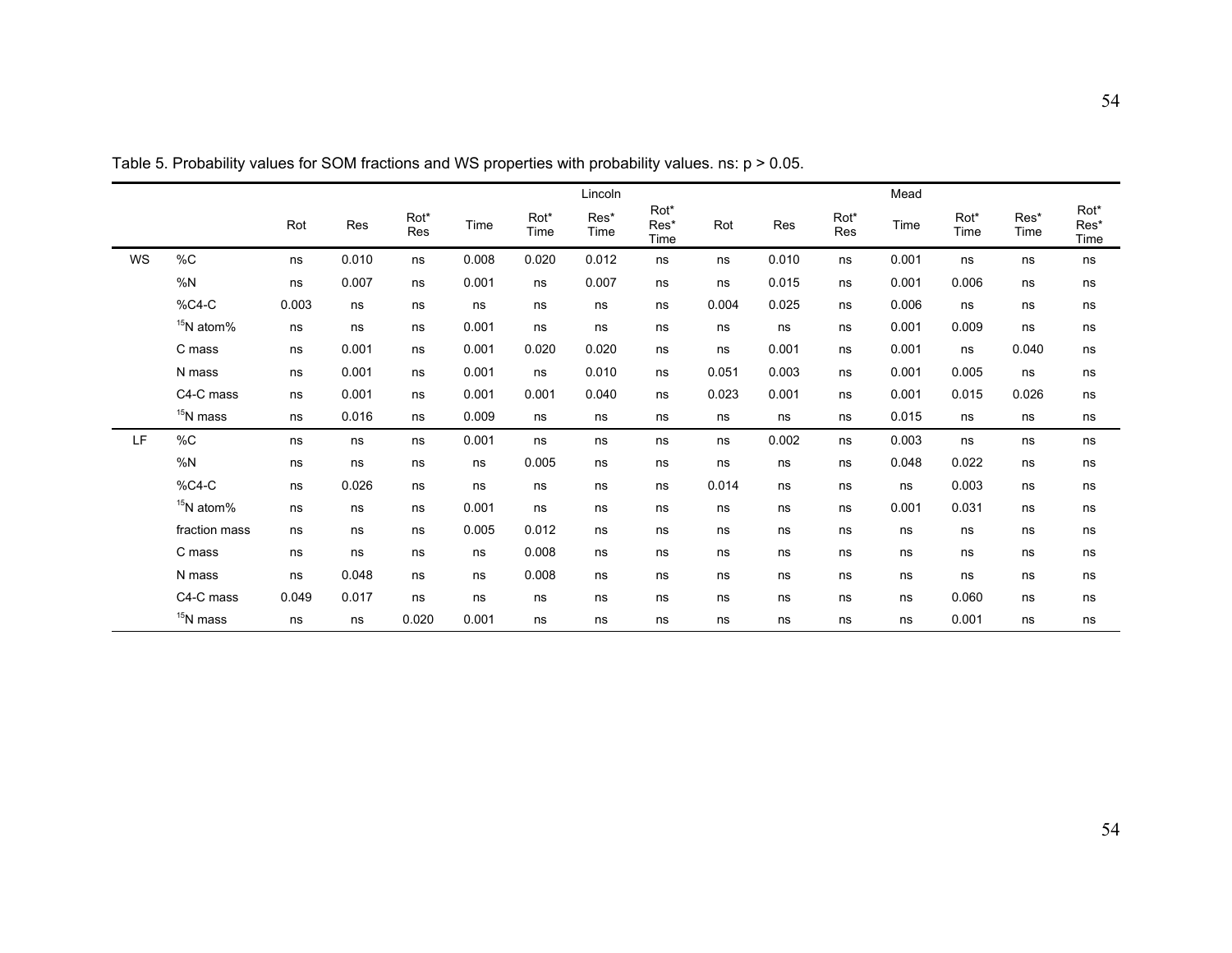| Table 5. (Continued) |
|----------------------|
|                      |

|            |               |       |       |             |       |              | Lincoln      |                      |       |       |             | Mead  |              |              |                      |
|------------|---------------|-------|-------|-------------|-------|--------------|--------------|----------------------|-------|-------|-------------|-------|--------------|--------------|----------------------|
|            |               | Rot   | Res   | Rot*<br>Res | Time  | Rot*<br>Time | Res*<br>Time | Rot*<br>Res*<br>Time | Rot   | Res   | Rot*<br>Res | Time  | Rot*<br>Time | Res*<br>Time | Rot*<br>Res*<br>Time |
| <b>MHA</b> | $\%C$         | ns    | 0.006 | ns          | 0.001 | 0.027        | ns           | ns                   | ns    | ns    | ns          | 0.001 | ns           | ns           | ns                   |
|            | %N            | ns    | ns    | ns          | 0.001 | ns           | ns           | ns                   | ns    | ns    | ns          | 0.001 | ns           | ns           | ns                   |
|            | %C4-C         | 0.001 | ns    | ns          | ns    | ns           | ns           | ns                   | 0.001 | 0.021 | ns          | 0.011 | ns           | ns           | ns                   |
|            | $15$ N atom%  | ns    | ns    | ns          | 0.001 | ns           | ns           | ns                   | 0.025 | 0.003 | ns          | 0.001 | ns           | ns           | ns                   |
|            | Fraction mass | ns    | ns    | ns          | 0.001 | ns           | ns           | ns                   | 0.001 | 0.009 | ns          | ns    | ns           | ns           | ns                   |
|            | C mass        | ns    | ns    | ns          | 0.001 | ns           | ns           | ns                   | 0.001 | 0.006 | ns          | ns    | ns           | ns           | ns                   |
|            | N mass        | ns    | ns    | ns          | ns    | ns           | ns           | ns                   | 0.001 | 0.002 | ns          | 0.005 | 0.004        | ns           | ns                   |
|            | C4-C mass     | ns    | ns    | ns          | 0.001 | ns           | ns           | ns                   | 0.001 | 0.006 | ns          | ns    | ns           | ns           | ns                   |
|            | $15$ N mass   | ns    | 0.053 | ns          | 0.001 | ns           | ns           | ns                   | ns    | ns    | ns          | 0.001 | ns           | ns           | ns                   |
| CaHA       | $\%C$         | ns    | ns    | ns          | 0.001 | ns           | ns           | ns                   | ns    | ns    | ns          | 0.001 | ns           | ns           | ns                   |
|            | %N            | ns    | ns    | ns          | 0.001 | ns           | ns           | ns                   | ns    | ns    | ns          | 0.001 | ns           | ns           | ns                   |
|            | %C4-C         | ns    | 0.043 | ns          | 0.020 | ns           | ns           | ns                   | ns    | 0.029 | ns          | 0.023 | ns           | ns           | ns                   |
|            | $15$ N atom%  | ns    | ns    | ns          | 0.001 | ns           | ns           | ns                   | 0.029 | 0.003 | ns          | 0.001 | 0.002        | ns           | ns                   |
|            | Fraction mass | ns    | ns    | ns          | 0.001 | 0.025        | ns           | ns                   | ns    | ns    | ns          | 0.001 | ns           | ns           | ns                   |
|            | C mass        | ns    | ns    | ns          | 0.001 | 0.029        | ns           | ns                   | ns    | ns    | ns          | 0.004 | ns           | ns           | ns                   |
|            | N mass        | ns    | ns    | ns          | 0.001 | ns           | ns           | ns                   | ns    | ns    | ns          | 0.001 | ns           | ns           | ns                   |
|            | C4-C mass     | ns    | ns    | ns          | 0.001 | 0.014        | ns           | ns                   | ns    | ns    | ns          | 0.006 | ns           | ns           | ns                   |
|            | $15$ N mass   | ns    | ns    | ns          | 0.001 | ns           | ns           | ns                   | ns    | 0.001 | ns          | 0.001 | ns           | ns           | ns                   |
| Humin      | $\%C$         | ns    | ns    | ns          | 0.001 | 0.033        | ns           | ns                   | ns    | ns    | ns          | 0.007 | ns           | ns           | ns                   |
|            | %N            | ns    | 0.002 | ns          | 0.001 | 0.034        | ns           | ns                   | ns    | 0.046 | ns          | ns    | ns           | ns           | ns                   |
|            | %C4-C         | 0.016 | 0.040 | ns          | 0.051 | ns           | ns           | ns                   | 0.011 | ns    | 0.007       | ns    | ns           | ns           | ns                   |
|            | $15N$ atom%   | 0.004 | ns    | ns          | ns    | ns           | ns           | ns                   | ns    | ns    | ns          | 0.012 | ns           | ns           | ns                   |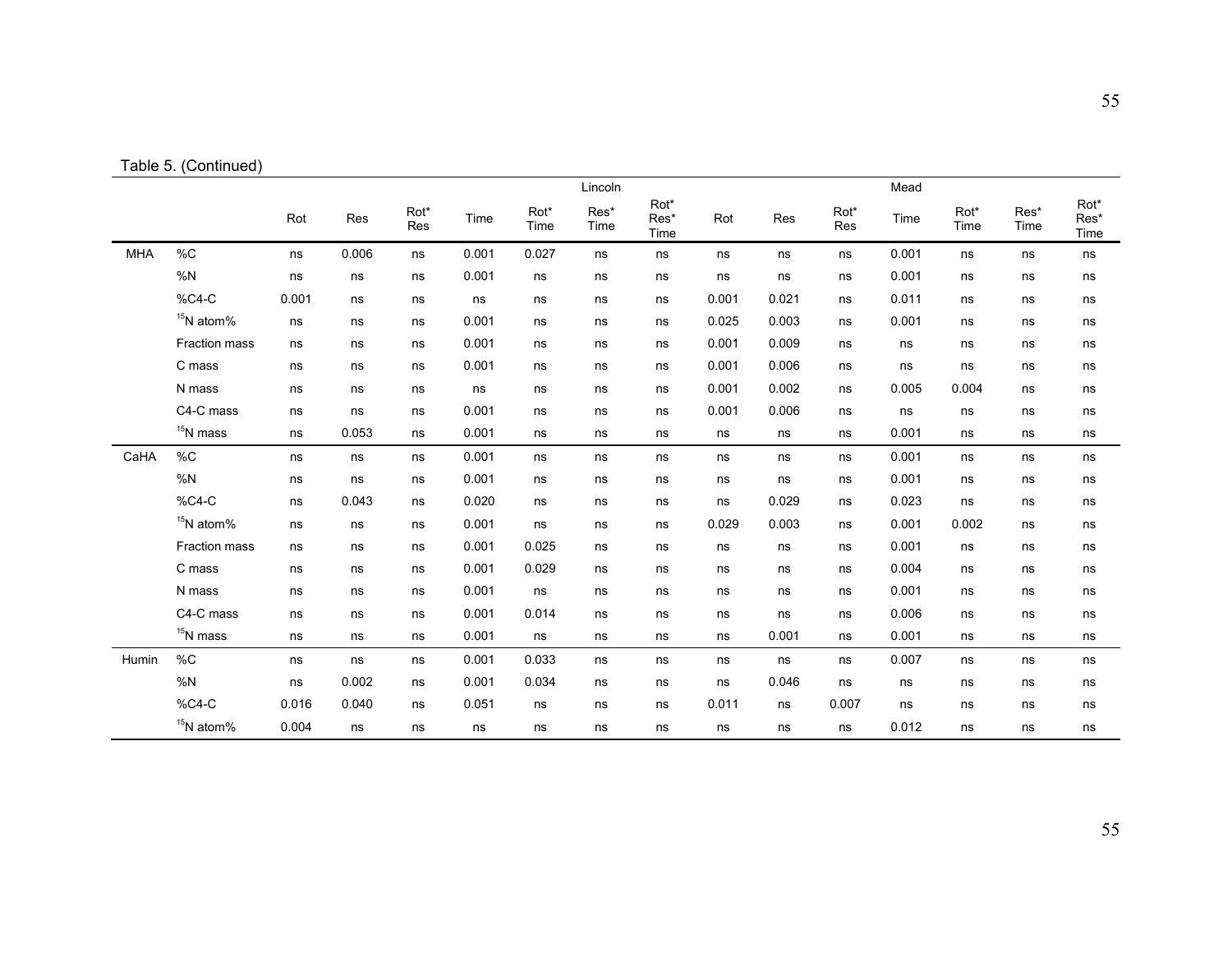| Lincoln    |                           |       |                |           |         |               |           |         | Post - incubation |           |              |               |           |
|------------|---------------------------|-------|----------------|-----------|---------|---------------|-----------|---------|-------------------|-----------|--------------|---------------|-----------|
|            |                           |       | Pre incubation |           |         | <b>Maize</b>  |           |         | No-residue        |           |              | Soybean       |           |
|            |                           | cc    | $\mathsf{cs}$  | <b>SC</b> | cc      | $\mathsf{cs}$ | <b>SC</b> | cc      | $\mathsf{cs}$     | <b>SC</b> | cc           | $\mathsf{cs}$ | <b>SC</b> |
| WS*        | C mass                    | 16075 | 15735          | 16208     | 16795   | 15262         | 16330     | 15768   | 14873             | 15545     | 15396        | 14328         | 15242     |
|            | <b>Transformed C mass</b> |       |                |           | $-1050$ | $-2243$       | $-1647$   | $-307$  | $-862$            | $-662$    | $-969$       | $-1697$       | $-1256$   |
|            | N mass                    | 1309  | 1274           | 1326      | 1324    | 1267          | 1332      | 1284    | 1239              | 1307      | 1294         | 1240          | 1298      |
|            | <b>Transformed N mass</b> |       |                |           | $-10$   | $-30$         | $-17$     | $-25$   | $-35$             | $-19$     | $-39$        | $-57$         | $-51$     |
| <b>MHA</b> | <b>Fraction mass</b>      | 2748  | 2469           | 2641      | 3326    | 2760          | 3146      | 2834    | 2865              | 2883      | 2991         | 2610          | 2722      |
|            | <b>Transformed mass</b>   |       |                |           | 578     | 291           | 505       | 87      | 396               | 242       | 243          | 141           | 81        |
|            | C mass                    | 1440  | 1276           | 1382      | 1813    | 1481          | 1741      | 1510    | 1529              | 1566      | 1633         | 1391          | 1479      |
|            | <b>Transformed C mass</b> |       |                |           | 373     | 204           | 360       | 70      | 253               | 184       | 193          | 115           | 98        |
|            | $\%C$                     | 52.4  | 51.7           | 52.2      | 54.3    | 53.6          | 55.3      | 53.2    | 53.2              | 54.1      | 54.3         | 53.3          | 54.3      |
|            | %C transformed mass       |       |                |           | 64.6    | 70.2          | 71.3      | 81.2    | 63.8              | 76.2      | 79.5         | 81.4          |           |
|            | N mass                    | 156   | 141            | 143       | 176     | 149           | 162       | 150     | 153               | 147       | 157          | 140           | 142       |
|            | <b>Transformed N mass</b> |       |                |           | 20      | 8             | 20        | $-7$    | 12                | 4         | $\mathbf{1}$ | $-1$          | $-1$      |
|            | %N                        | 5.9   | 5.7            | 5.4       | 5.5     | 5.4           | 5.2       | 5.5     | 5.3               | 5.1       | 5.5          | 5.4           | 5.2       |
|            | %N transformed mass       |       |                |           | 3.5     | 2.7           | 3.9       |         | 3.0               | 1.8       | 0.5          |               |           |
| CaHA       | <b>Fraction mass</b>      | 8633  | 7678           | 8543      | 6414    | 6596          | 7425      | 6804    | 6546              | 7281      | 7112         | 6848          | 7370      |
|            | <b>Transformed mass</b>   |       |                |           | $-2218$ | $-1083$       | $-1118$   | $-1829$ | $-1132$           | $-1262$   | $-1520$      | $-831$        | $-1173$   |
|            | C mass                    | 4611  | 4172           | 4622      | 3500    | 3681          | 4081      | 3668    | 3606              | 4011      | 3829         | 3776          | 4087      |
|            | Transformed C mass        |       |                |           | $-1110$ | $-491$        | $-541$    | $-943$  | $-565$            | $-611$    | $-781$       | $-396$        | $-535$    |
|            | %C                        | 53.6  | 54.3           | 54.0      | 54.9    | 55.8          | 54.8      | 54.0    | 55.1              | 55.0      | 54.0         | 55.1          | 55.4      |
|            | %C transformed mass       |       |                |           | 50.1    | 45.3          | 48.4      | 51.6    | 49.9              | 48.5      | 51.4         | 47.7          | 45.6      |
|            | N mass                    | 237   | 223            | 246       | 170     | 179           | 201       | 180     | 178               | 201       | 186          | 184           | 202       |
|            | <b>Transformed N mass</b> |       |                |           | $-66$   | $-43$         | $-45$     | $-56$   | $-44$             | $-45$     | $-50$        | -39           | $-44$     |
|            | %N                        | 2.8   | 2.9            | 2.9       | 2.7     | 2.7           | 2.7       | 2.7     | 2.7               | 2.8       | 2.6          | 2.7           | 2.7       |

Table 6. Pre- and post-incubation change in mass and C and N composition of whole soil (WS) and SOM fractions (LF, MHA and CaHA). Means by site, residue treatment and rotation. WS\* Pre-incubation values for no-residue treatment.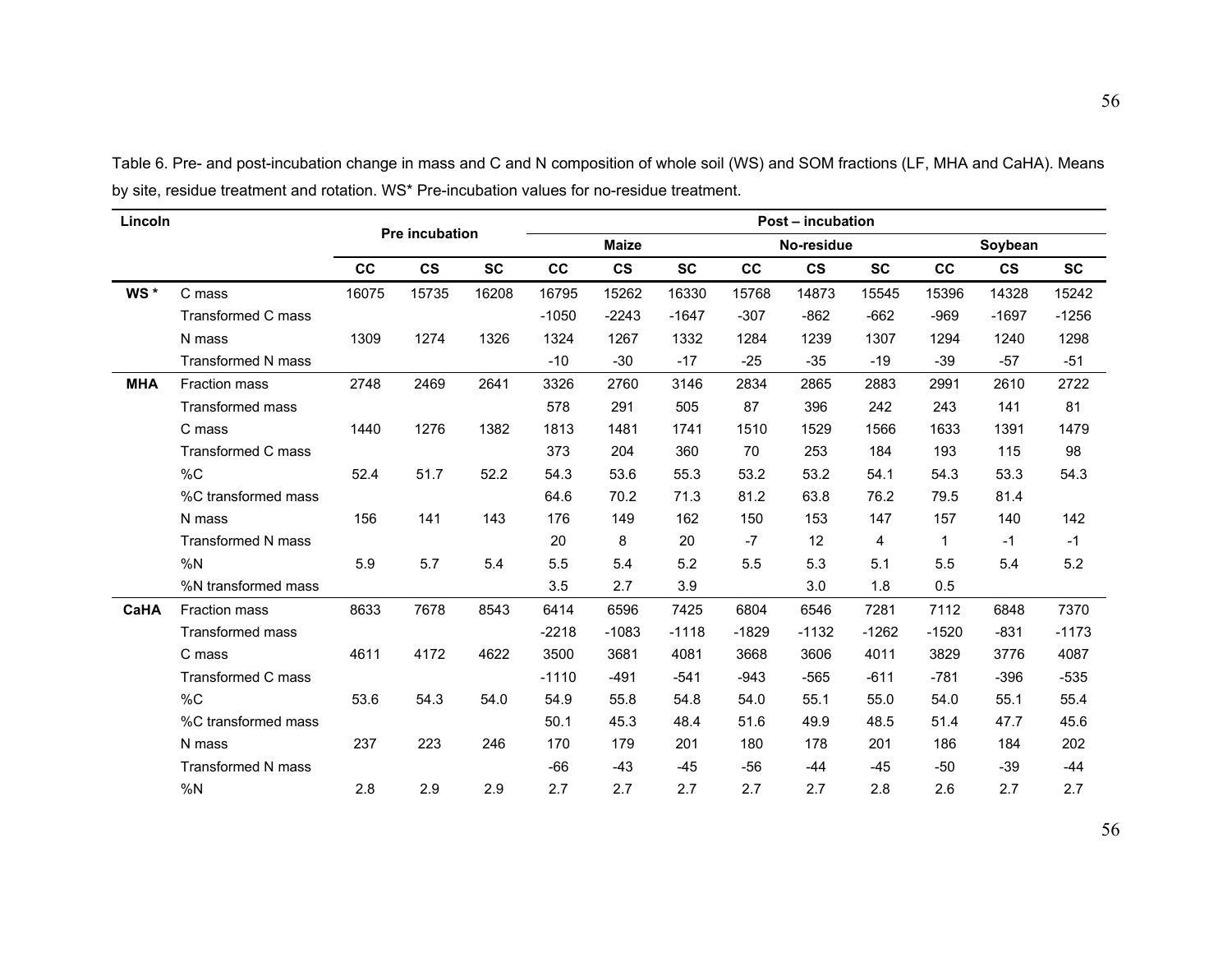| Lincoln     |                           |       | Pre incubation |           |         |               |              |         | <b>Post - incubation</b> |           |         |               |           |
|-------------|---------------------------|-------|----------------|-----------|---------|---------------|--------------|---------|--------------------------|-----------|---------|---------------|-----------|
|             |                           |       |                |           |         | <b>Maize</b>  |              |         | No-residue               |           |         | Soybean       |           |
|             |                           | cc    | $\mathsf{cs}$  | <b>SC</b> | cc      | $\mathsf{cs}$ | <b>SC</b>    | cc      | $\mathbf{c}\mathbf{s}$   | <b>SC</b> | cc      | $\mathsf{cs}$ | <b>SC</b> |
| CaHA        | %N transformed mass       |       |                |           | 3.0     | 4.0           | 4.0          | 3.1     | 3.9                      | 3.5       | 3.3     | 4.7           | 3.7       |
| LF          | <b>Fraction mass</b>      | 1028  | 703            | 576       | 1053    | 738           | 766          | 1000    | 816                      | 885       | 1018    | 711           | 714       |
|             | <b>Transformed mass</b>   |       |                |           | 26      | 35            | 189          | $-28$   | 113                      | 308       | $-10$   | 8             | 138       |
|             | C mass                    | 600   | 401            | 323       | 560     | 382           | 398          | 550     | 431                      | 446       | 551     | 364           | 362       |
|             | <b>Transformed C mass</b> |       |                |           | $-40$   | $-19$         | 75           | $-50$   | 30                       | 123       | $-49$   | $-37$         | 39        |
|             | %C                        | 57.5  | 56.7           | 56.0      | 52.6    | 51.4          | 51.8         | 53.5    | 52.5                     | 50.5      | 53.1    | 51.0          | 50.4      |
|             | %C transformed mass       |       |                |           |         |               | 39.8         |         | 26.3                     | 39.8      |         |               | 28.6      |
|             | N mass                    | 24    | 15             | 15        | 21      | 17            | 16           | 23      | 18                       | 20        | 22      | 16            | 18        |
|             | <b>Transformed N mass</b> |       |                |           | $-3$    | 2             | $\mathbf{1}$ | $-1$    | 3                        | 6         | $-2$    | $\mathbf{1}$  | 3         |
|             | %N                        | 2.4   | 2.1            | 2.5       | 2.1     | 2.4           | 2.1          | 2.4     | 2.3                      | 2.3       | 2.3     | 2.3           | 2.5       |
|             | %N transformed mass       |       |                |           |         |               | 0.5          | 3.1     | 3.1                      | 1.8       |         |               | 2.2       |
| <b>Mead</b> |                           |       |                |           |         |               |              |         |                          |           |         |               |           |
| WS*         | C mass                    | 20173 | 19630          | 17630     | 18300   | 18636         | 17175        | 17362   | 18186                    | 15984     | 18163   | 17572         | 16448     |
|             | <b>Transformed C mass</b> |       |                |           | $-3643$ | $-2764$       | $-2225$      | $-2811$ | $-1444$                  | $-1646$   | $-2300$ | $-2348$       | $-1472$   |
|             | N mass                    | 1863  | 1774           | 1655      | 1743    | 1720          | 1658         | 1664    | 1662                     | 1620      | 1743    | 1647          | 1595      |
|             | <b>Transformed N mass</b> |       |                |           | $-142$  | $-76$         | $-18$        | $-199$  | $-111$                   | $-35$     | $-143$  | $-150$        | $-82$     |
| <b>MHA</b>  | Fraction mass             | 3968  | 4439           | 2657      | 3966    | 3885          | 2433         | 4436    | 4482                     | 2746      | 4067    | 4005          | 2465      |
|             | <b>Transformed mass</b>   |       |                |           | $-3$    | $-554$        | $-224$       | 468     | 43                       | 89        | 99      | $-434$        | $-192$    |
|             | C mass                    | 2056  | 2313           | 1367      | 2105    | 2064          | 1296         | 2388    | 2400                     | 1437      | 2185    | 2138          | 1309      |
|             | <b>Transformed C mass</b> |       |                |           | 50      | $-249$        | $-71$        | 333     | 88                       | 70        | 130     | $-175$        | $-57$     |
|             | %C                        | 51.7  | 52.0           | 51.3      | 53.1    | 53.0          | 53.0         | 53.9    | 53.6                     | 52.1      | 53.6    | 53.4          | 52.6      |
|             | %C transformed mass       |       |                |           |         | 44.9          | 31.7         | 71.1    |                          | 78.5      |         | 40.3          | 29.9      |
|             | N mass                    | 215   | 251            | 162       | 209     | 208           | 144          | 237     | 236                      | 159       | 218     | 214           | 145       |
|             | <b>Transformed N mass</b> |       |                |           | $-5$    | $-43$         | $-19$        | 22      | $-16$                    | $-3$      | 3       | $-38$         | $-18$     |

57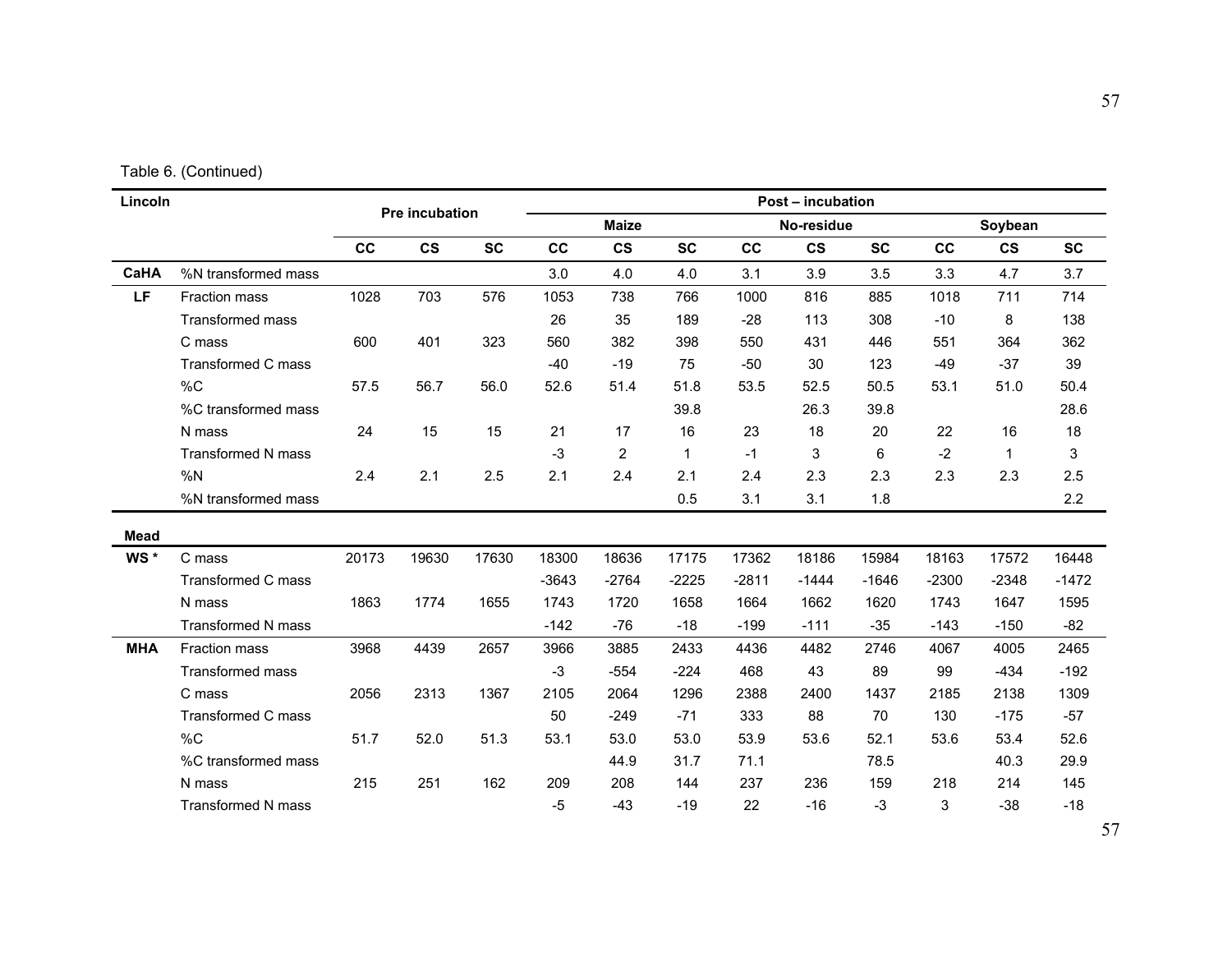|  | Table 6. (Continued) |
|--|----------------------|
|--|----------------------|

| Mead       |                           | Pre incubation |               |           | Post - incubation |                |           |            |                        |           |         |               |           |  |
|------------|---------------------------|----------------|---------------|-----------|-------------------|----------------|-----------|------------|------------------------|-----------|---------|---------------|-----------|--|
|            |                           |                |               |           | <b>Maize</b>      |                |           | No-residue |                        |           | Soybean |               |           |  |
|            |                           | cc             | $\mathsf{cs}$ | <b>SC</b> | cc                | $\mathsf{cs}$  | <b>SC</b> | cc         | $\mathbf{c}\mathbf{s}$ | <b>SC</b> | cc      | $\mathsf{cs}$ | <b>SC</b> |  |
| <b>MHA</b> | %N                        | 5.4            | 5.7           | 6.3       | 5.3               | 5.4            | 6.0       | 5.4        | 5.3                    | 5.9       | 5.4     | 5.4           | 6.0       |  |
|            | %N transformed mass       |                |               |           |                   | 7.8            | 8.3       | 4.7        |                        |           | 2.9     | 8.7           | 9.2       |  |
| CaHA       | Fraction mass             | 6831           | 8706          | 6235      | 6421              | 8178           | 5742      | 5914       | 7211                   | 5226      | 6714    | 7677          | 5250      |  |
|            | <b>Transformed mass</b>   |                |               |           | $-410$            | $-528$         | $-493$    | $-917$     | $-1495$                | $-1009$   | $-117$  | $-1030$       | $-985$    |  |
|            | C mass                    | 3630           | 4674          | 3283      | 3431              | 4432           | 3070      | 3235       | 3970                   | 2835      | 3630    | 4151          | 2844      |  |
|            | <b>Transformed C mass</b> |                |               |           | $-199$            | $-242$         | $-214$    | $-395$     | $-704$                 | $-449$    | 0       | $-522$        | $-440$    |  |
|            | %C                        | 53.0           | 53.7          | 52.2      | 53.4              | 54.2           | 53.3      | 54.5       | 55.0                   | 54.0      | 54.1    | 54.0          | 53.6      |  |
|            | %C transformed mass       |                |               |           | 48.4              | 45.8           | 43.4      | 43.1       | 47.1                   | 44.5      | 0.3     | 50.7          | 44.7      |  |
|            | N mass                    | 220            | 243           | 206       | 199               | 220            | 181       | 181        | 198                    | 166       | 204     | 209           | 168       |  |
|            | <b>Transformed N mass</b> |                |               |           | $-22$             | $-23$          | $-24$     | $-40$      | $-45$                  | $-40$     | $-16$   | $-34$         | $-38$     |  |
|            | %N                        | 3.3            | 2.8           | 3.4       | 3.1               | 2.7            | 3.3       | 3.1        | 2.8                    | 3.3       | 3.1     | 2.7           | 3.3       |  |
|            | %N transformed mass       |                |               |           | 5.3               | 4.4            | 4.9       | 4.3        | 3.0                    | 3.9       |         | 3.3           | 3.8       |  |
| LF         | <b>Fraction mass</b>      | 942            | 799           | 781       | 782               | 732            | 920       | 825        | 792                    | 834       | 838     | 759           | 747       |  |
|            | <b>Transformed mass</b>   |                |               |           | $-160$            | -66            | 140       | $-118$     | $-7$                   | 53        | $-105$  | $-39$         | $-34$     |  |
|            | C mass                    | 460            | 394           | 387       | 387               | 355            | 458       | 376        | 359                    | 386       | 386     | 354           | 353       |  |
|            | <b>Transformed C mass</b> |                |               |           | $-72$             | $-40$          | 71        | $-84$      | $-35$                  | 0         | $-74$   | $-40$         | $-34$     |  |
|            | %C                        | 49.2           | 49.1          | 49.7      | 50.2              | 48.4           | 50.1      | 45.4       | 45.4                   | 46.3      | 46.3    | 46.6          | 47.8      |  |
|            | %C transformed mass       |                |               |           | 45.0              | 59.8           | 51.1      | 71.3       |                        |           | 70.6    |               |           |  |
|            | N mass                    | 26             | 21            | 22        | 25                | 22             | 26        | 24         | 21                     | 24        | 25      | 19            | 20        |  |
|            | <b>Transformed N mass</b> |                |               |           | $-1$              | $\overline{2}$ | 3         | $-2$       | $\mathbf{0}$           | 2         | $-1$    | $-1$          | $-2$      |  |
|            | %N                        | 2.7            | 2.6           | 2.9       | 3.1               | 3.0            | 2.8       | 2.8        | 2.6                    | 2.9       | 3.0     | 2.6           | 2.7       |  |
|            | %N transformed mass       |                |               |           | 0.8               |                | 2.4       | 1.8        |                        | 4.1       | 0.8     | 3.5           | 5.5       |  |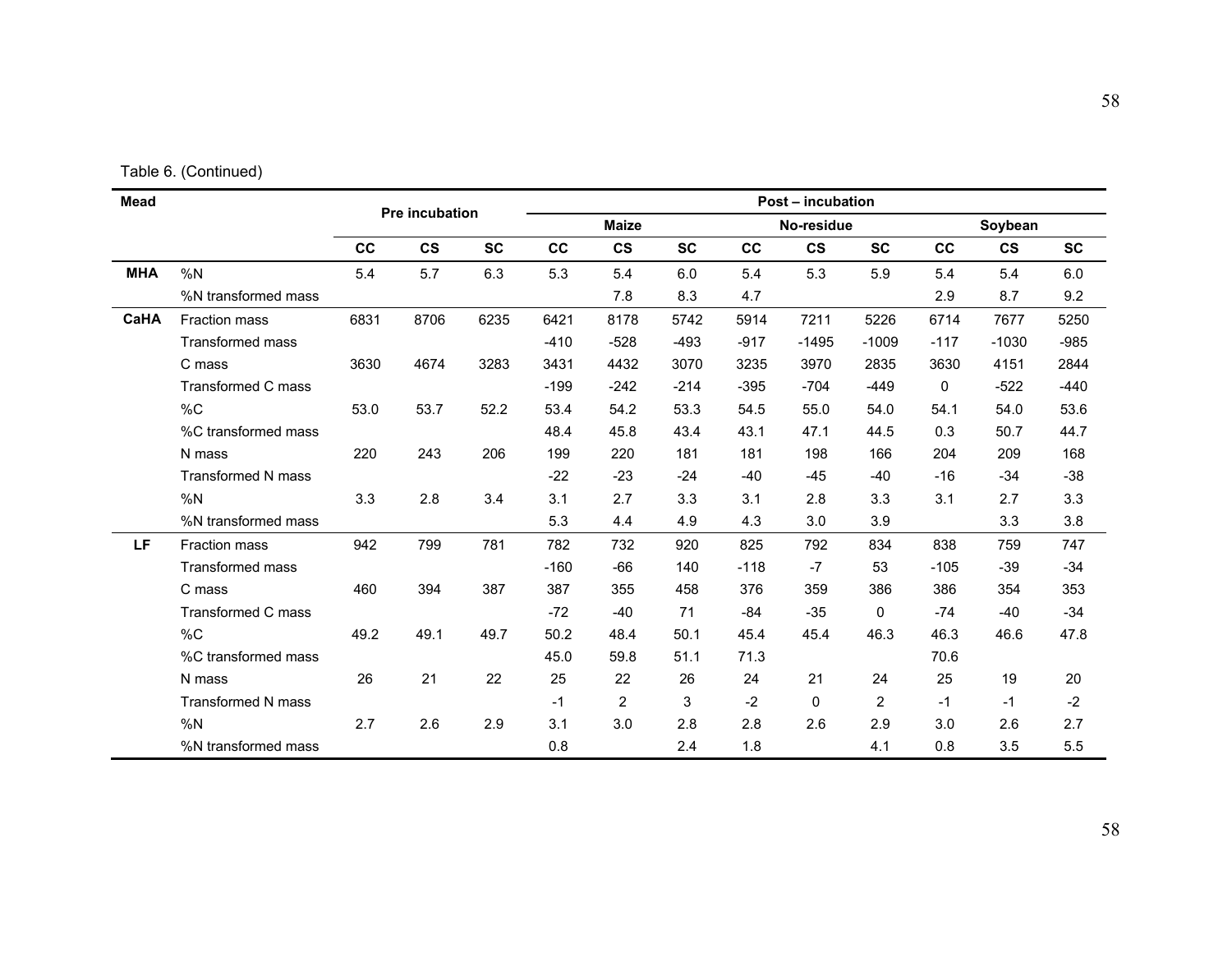|                |                          | Lincoln    |        |      |        |         |        |            | <b>Mead</b> |             |        |         |        |  |  |
|----------------|--------------------------|------------|--------|------|--------|---------|--------|------------|-------------|-------------|--------|---------|--------|--|--|
| <b>Residue</b> | <b>Rotation</b>          | <b>MHA</b> |        | CaHA |        | LF      |        | <b>MHA</b> |             | <b>CaHA</b> |        | LF      |        |  |  |
| maize          | cc                       | $-1.76$    | (0.98) | 1.41 | (0.22) | 1.45    | (1.97) | 2.11       | (0.81)      | 2.11        | (1.64) | $-0.64$ | (2.23) |  |  |
|                | $\mathsf{cs}$            | $-1.95$    | (2.04) | 1.73 | (0.31) | $-2.01$ | (1.52) | 1.49       | (0.80)      | 1.19        | (0.12) | $-0.28$ | (2.09) |  |  |
|                | <b>SC</b>                | $-0.61$    | (0.79) | 1.76 | (0.25) | $-3.75$ | (2.53) | 1.80       | (0.60)      | 1.12        | (1.05) | $-1.57$ | (0.28) |  |  |
| none           | cc                       | 1.72       | (1.51) | 1.84 | (0.65) | 2.06    | (2.05) | $-1.12$    | (1.53)      | 2.15        | (0.95) | 3.57    | (0.25) |  |  |
|                | $\mathsf{cs}$            | $-2.35$    | (1.08) | 1.90 | (0.43) | $-1.26$ | (0.79) | 4.05       | (0.08)      | 1.64        | (0.10) | $-1.75$ | (2.02) |  |  |
|                | <b>SC</b>                | $-1.86$    | (1.74) | 1.69 | (0.44) | $-0.98$ | (1.14) | 1.84       | (1.49)      | 1.37        | (1.53) | 1.96    | (4.12) |  |  |
| soybean        | cc                       | 1.78       | (2.47) | 2.26 | (0.86) | 2.65    | (2.12) | $-1.45$    | (1.10)      | 3.18        | (1.84) | 2.41    | (1.34) |  |  |
|                | $\mathsf{CS}\phantom{0}$ | 1.45       | (2.26) | 2.08 | (0.58) | $-1.62$ | (2.54) | 2.82       | (1.07)      | 1.56        | (0.23) | 3.16    | (0.80) |  |  |
|                | <b>SC</b>                | $-1.34$    | (1.89) | 1.80 | (0.27) | $-2.69$ | (2.34) | 2.30       | (1.27)      | 1.12        | (0.94) | 4.70    | (0.73) |  |  |

Table 7. N turnover statistic for SOM fractions. Means and (se) by site, residue addition and rotation.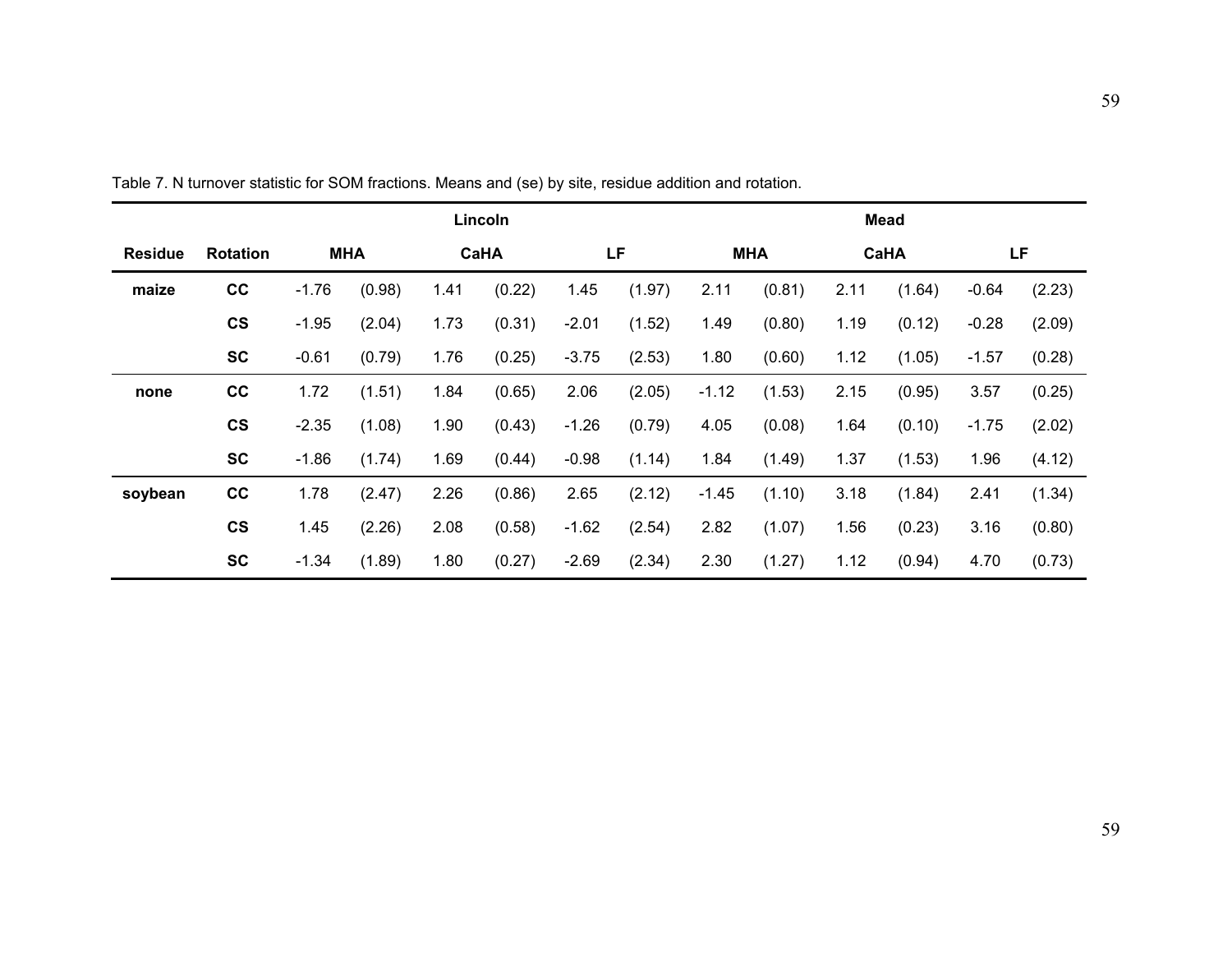

Figure 1. Means and standard errors of cumulative mineralized N and <sup>15</sup>N (mg kg soil<sup>-1</sup>) after 300 days of aerobic soil incubation at Lincoln and Mead by residue amended.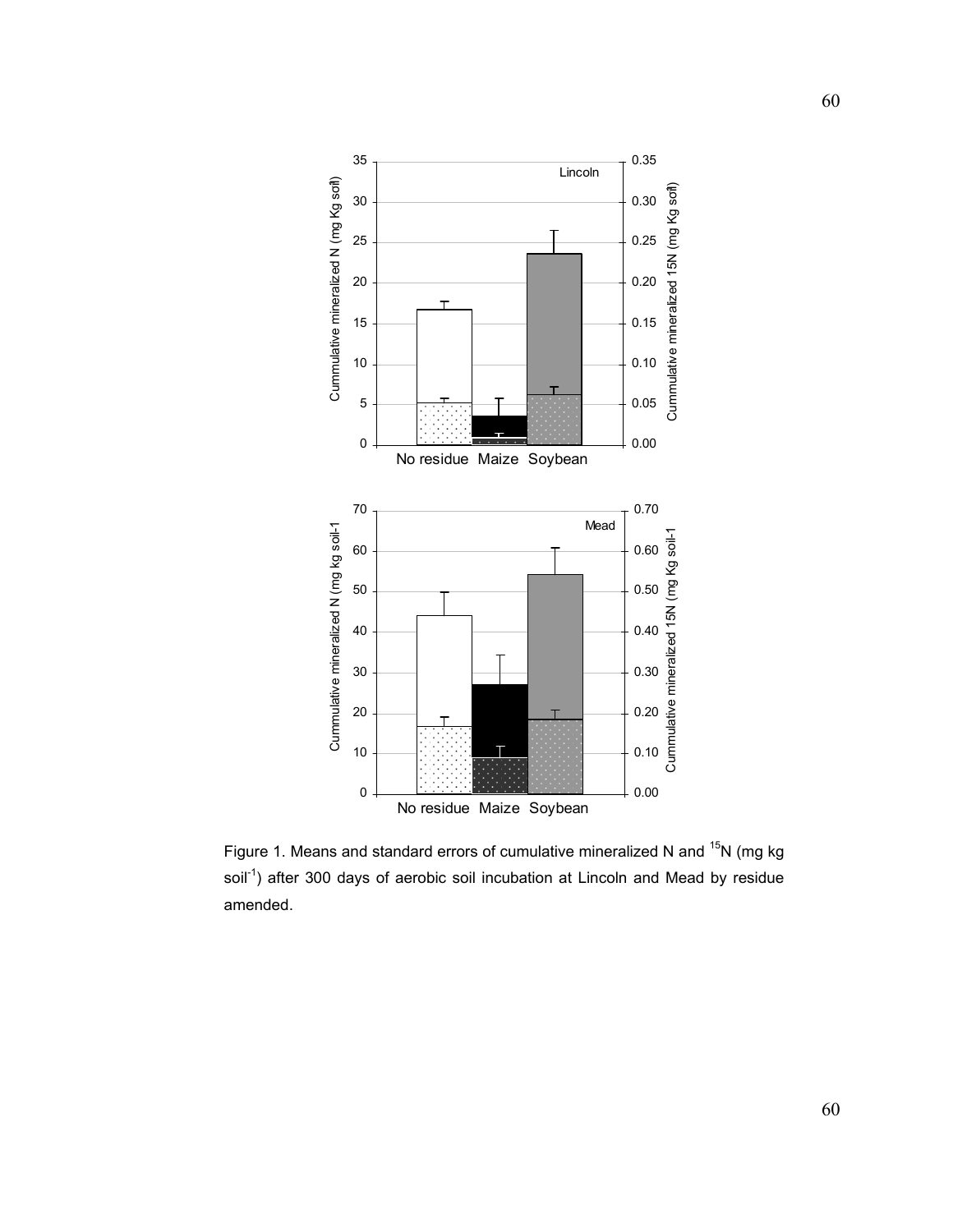

Figure 2. Change in <sup>15</sup>N atom% in the MHA, CaHA and LF SOM fractions at Lincoln and Mead. Means and SE by residue amended and rotation. CC: continuous maize, CS: maize following soybean, and SC: soybean following maize.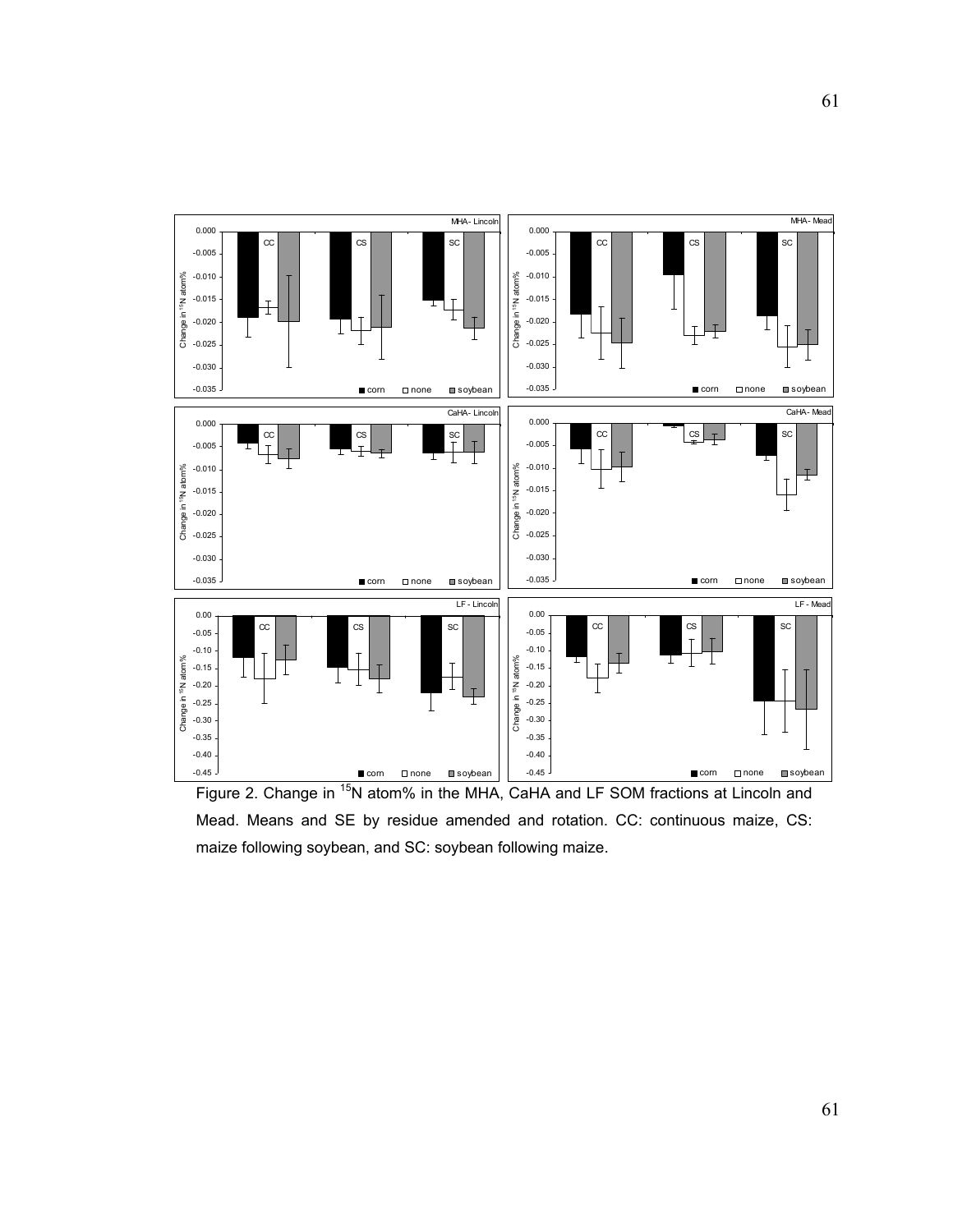

Figure 3. Change in LF, MHA and CaHA fraction mass (%) after incubation at Lincoln and Mead as affected by rotation and residue treatment. CC: continuous maize, CS: maize following soybean, and SC: soybean following maize. Error bars are standard errors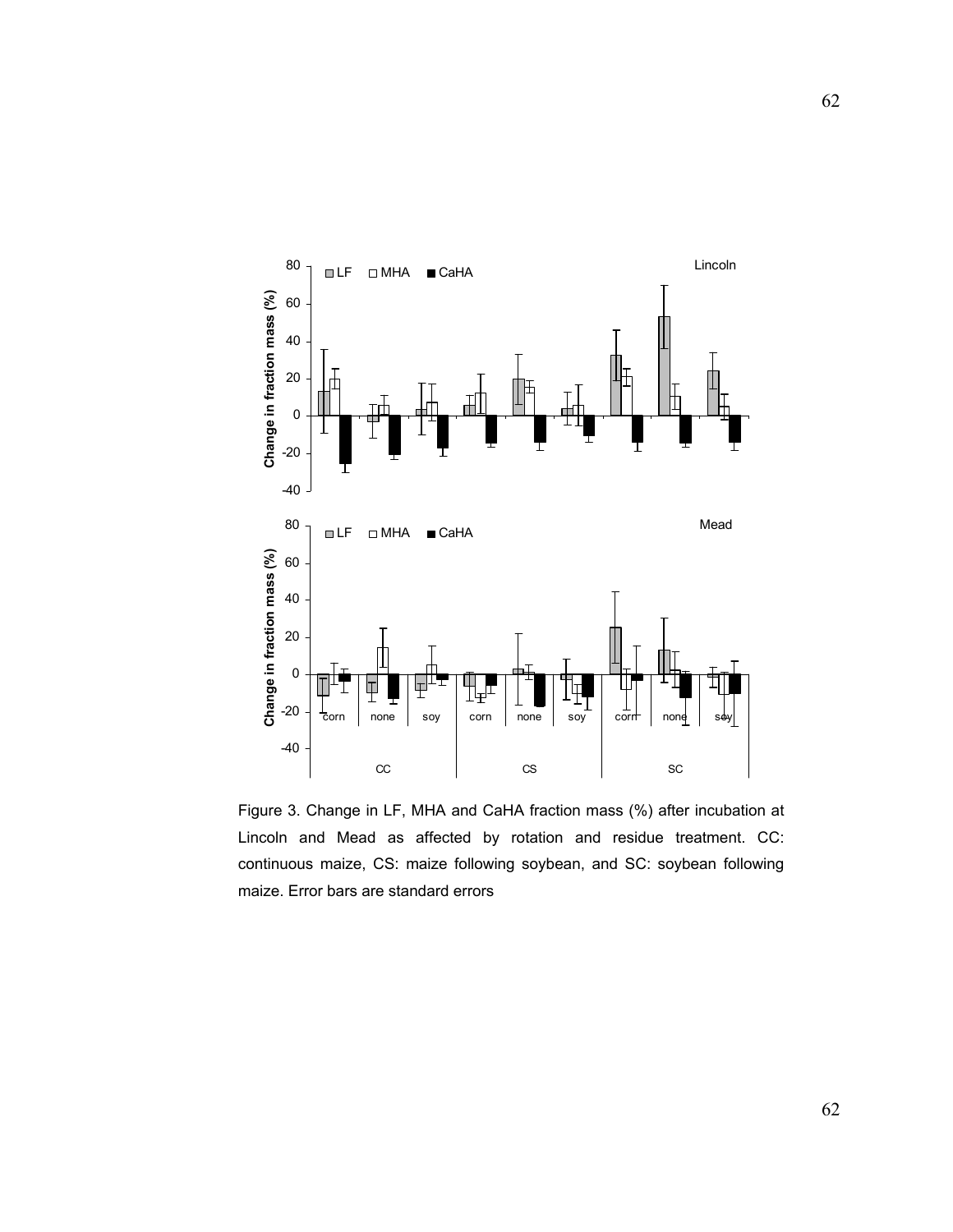

Figure 4. Change in %C4-C (%) in the MHA, CaHA and LF SOM fractions at Lincoln and Mead. Means and SE by residue amended and rotation. CC: continuous maize, CS: maize following soybean, and SC: soybean following maize.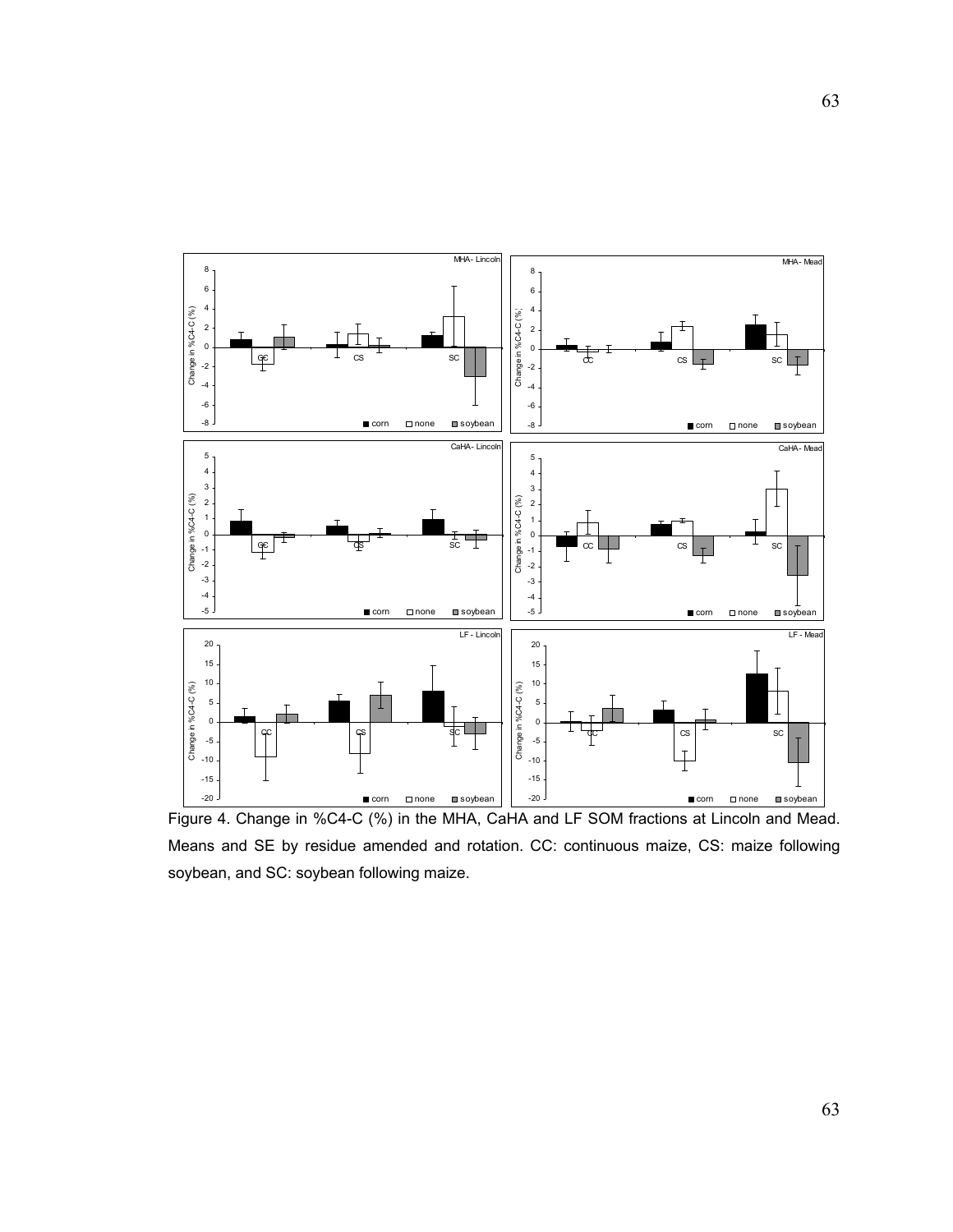

Figure 5. Change in C4-C mass (%) in the MHA, CaHA and LF SOM fractions at Lincoln and Mead. Means and SE by residue amended and rotation. CC: continuous maize, CS: maize following soybean, and SC: soybean following maize.